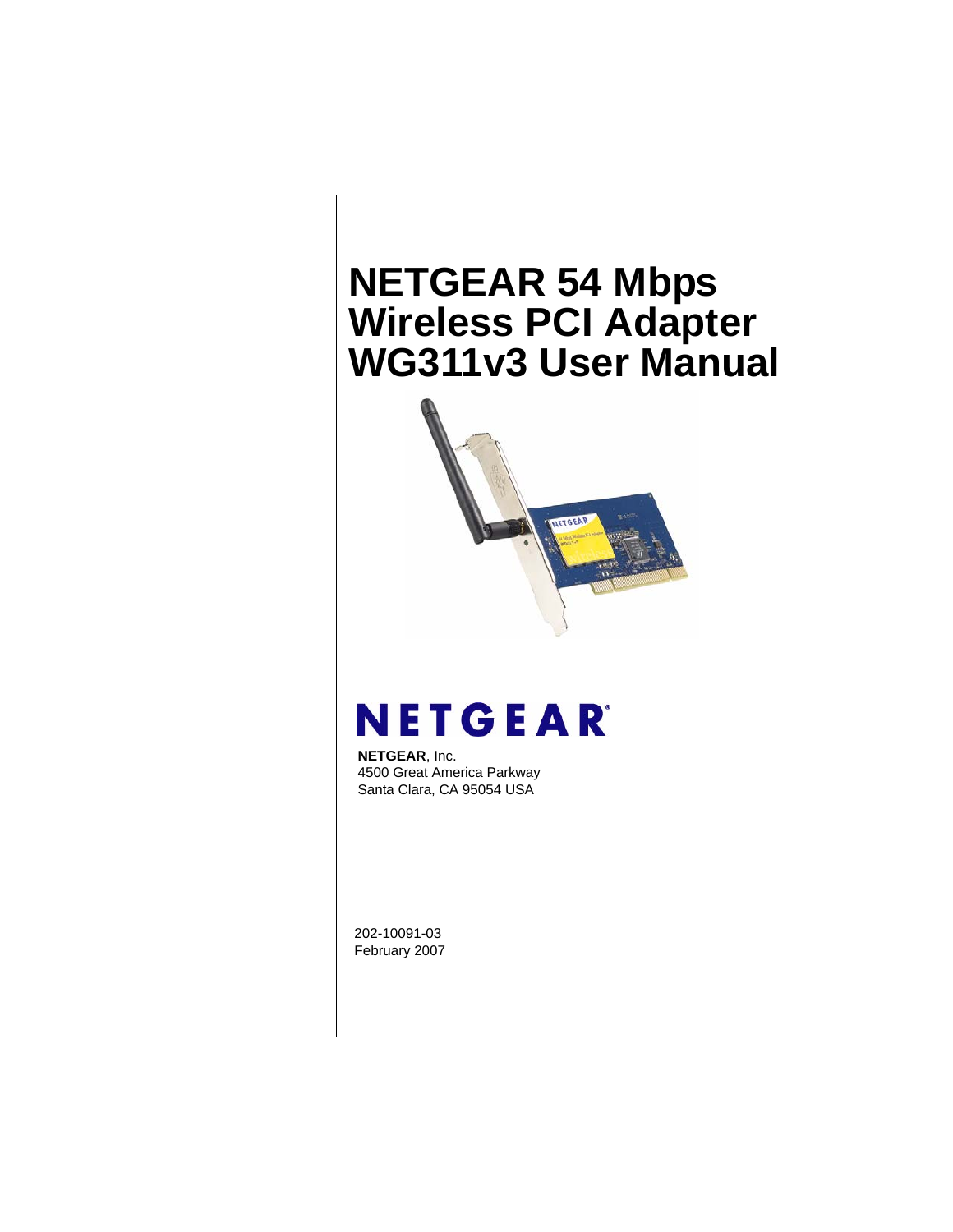### **Technical Support**

Please refer to the support information card that shipped with your product. By registering your product at *<http://www.netgear.com/register>*, we can provide you with faster expert technical support and timely notices of product and software upgrades.

NETGEAR, INC. Support Information

Phone: 1-888-NETGEAR, for US & Canada only. For other countries, see your Support information card.

E-mail: support@netgear.com

Website:*<http://www.netgear.com>*

### **Statement of Conditions**

In the interest of improving internal design, operational function, and/or reliability, NETGEAR reserves the right to make changes to the products described in this document without notice.

NETGEAR does not assume any liability that may occur due to the use or application of the product(s) or circuit layout(s) described herein.

© 2007 NETGEAR, Inc. NETGEAR, the NETGEAR logo, The Gear Guy and Everybody's Connecting are trademarks or registered trademarks of NETGEAR, Inc. in the United States and/or other countries. Microsoft and Windows are registered trademarks of Microsoft Corporation in the United States and/or other countries. Other brand and product names are trademarks or registered trademarks of their respective holders. Information is subject to change without notice. All rights reserved.

### **Maximum Wireless Signal Rate Derived from IEEE Standard 802.11 Specifications**

Actual data throughput will vary. Network conditions and environmental factors, including volume of network traffic, building materials and construction, and network overhead, lower actual data throughput rate.

### **Safety and Regulatory Notices**

### **FCC Statement**

The WG311 v3 has been tested and complies with the specifications for a Class B digital device, pursuant to Part 15 of the FCC Rules.

Operation is subject to the following two conditions:

(1) This device may not cause harmful interference, and

(2) This device must accept any interference received, including interference that may cause undesired operation.

These limits are designed to provide reasonable protection against harmful interference in a residential installation. This equipment generates, uses, and can radiate radio frequency energy and, if not installed and used according to the instructions, may cause harmful interference to radio communications. However, there is no guarantee that interference will not occur in a particular installation. If this equipment does cause harmful interference to radio or television reception, which is found by turning the equipment off and on, the user is encouraged to try to correct the interference by one or more of the following measures:

Reorient or relocate the receiving antenna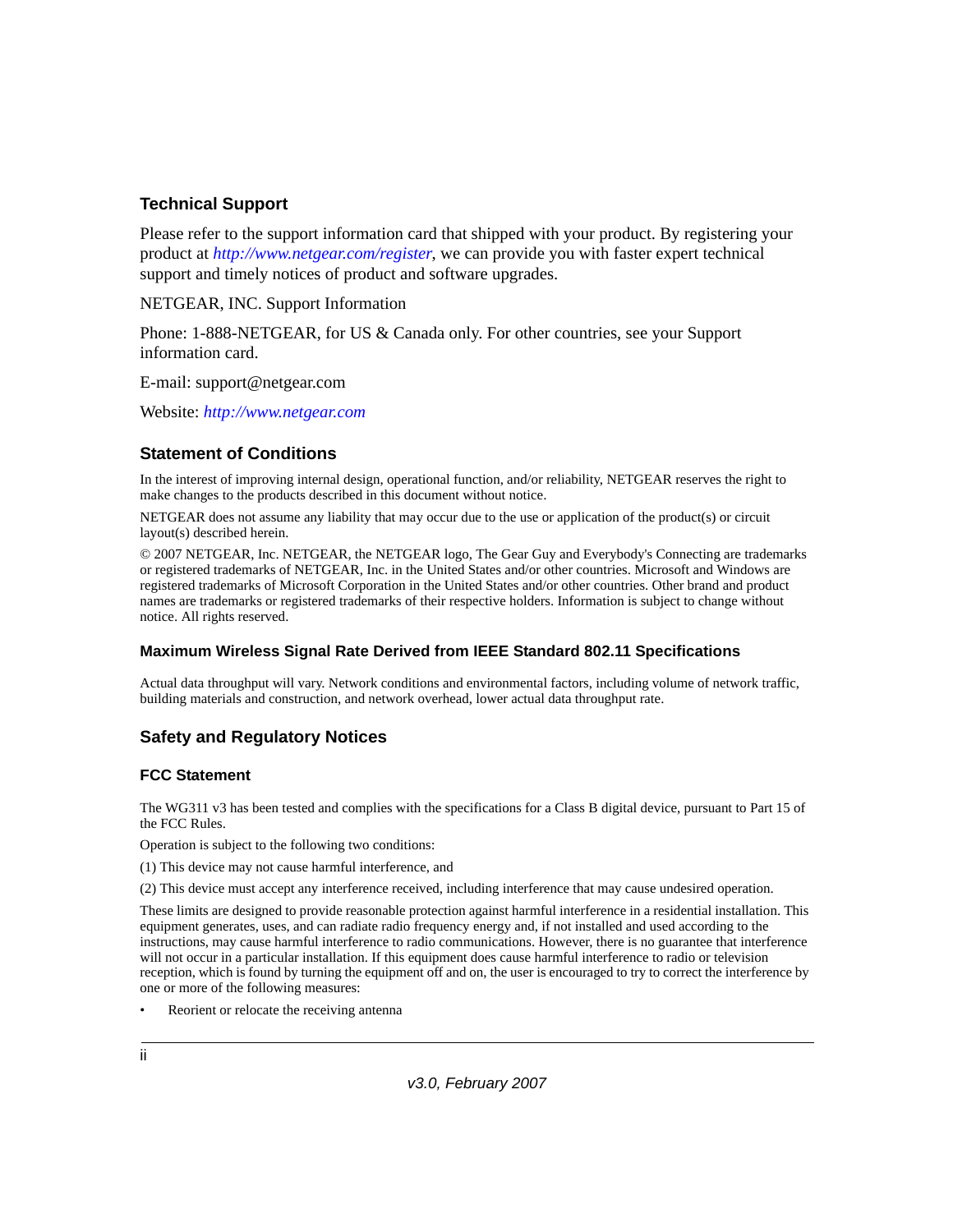- Increase the separation between the equipment or devices
- Connect the equipment to an outlet other than the receiver's
- Consult a dealer or an experienced radio/TV technician for assistance

FCC Caution: Any change or modification to the product not expressly approved by Netgear could void the user's authority to operate the device.

### **FCC RF Radiation Exposure and SAR Statements**

#### **SAR Statement**

The NETGEAR WG311 v3 has been tested for body-worn Specific Absorption Rate (SAR) compliance. The FCC has established detailed SAR requirements and has established that these requirements have been met while installed in host notebook computer.

#### **RF Exposure Information**

The radio module has been evaluated under FCC Bulletin OET 65C (01-01) and found to be compliant to the requirements as set forth in CFR 47 Sections, 2.1093, and 15.247 (b) (4) addressing RF Exposure from radio frequency devices. This model meets the applicable government requirements for exposure to radio frequency waves. The highest SAR level measured for this device was 0.74 W/kg.

### **Canadian Department of Communications Industry Canada (IC) Notice**

This Class B digital apparatus complies with Canadian ICES-003 and RSS-210. Cet appareil numérique de la classe B est conforme à la norme NMB-003 et CNR-210 du Canada.

"To prevent radio interference to the licensed service, this device is intended to be operated indoors and away from windows to provide maximum shielding. Equipment (or its transmit antenna) that is installed outdoors is subject to licensing."

"Pour empêcher que cet appareil cause du brouillage au service faisant l'objet d'une licence, il doit être utilisé à l'intérieur et devrait être placé loin des fenêtres afin de fournir un écran de blindage maximal. Si le matériel (ou son antenne d'émission) est installé à l'extérieur, il doit faire l'objet d'une licence."

### **Europe – EU Declaration of Conformity**

A printed copy of the EU Declaration of Conformity certificate for this product is provided in the WG311 v3 product package.

| Èesky<br>[Czech]    | NETGEAR, Inc. tímto prohlašuje, že tento NETGEAR 54 Mbps Wireless PCI Adapter<br>WG311 v3 je ve shodì se základními požadavky a dalšími pøíslušnými ustanoveními<br>smìrnice 1999/5/ES.                                                     |
|---------------------|---------------------------------------------------------------------------------------------------------------------------------------------------------------------------------------------------------------------------------------------|
| Dansk<br>[Danish]   | Undertegnede NETGEAR, Inc. erklærer herved, at følgende udstyr NETGEAR 54 Mbps<br>Wireless PCI Adapter WG311 v3 overholder de væsentlige krav og øvrige relevante krav i<br>direktiv 1999/5/EF.                                             |
| Deutsch<br>[German] | Hiermit erklärt NETGEAR, Inc., dass sich das Gerät NETGEAR 54 Mbps Wireless PCI<br>Adapter WG311 v3 in Übereinstimmung mit den grundlegenden Anforderungen und den<br>übrigen einschlägigen Bestimmungen der Richtlinie 1999/5/EG befindet. |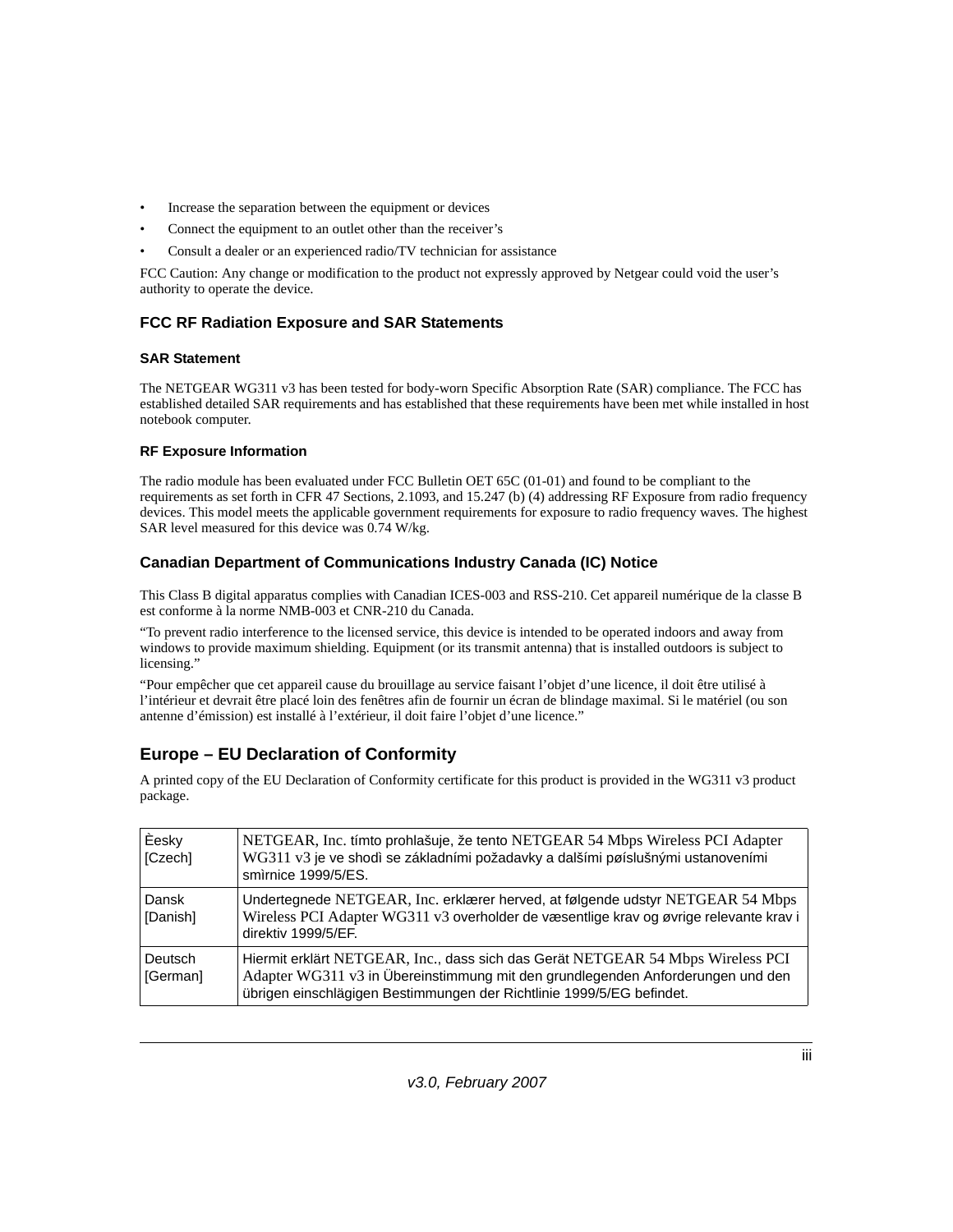| Eesti<br>[Estonian]          | Käesolevaga kinnitab NETGEAR, Inc. seadme NETGEAR 54 Mbps Wireless PCI<br>Adapter WG311 v3 vastavust direktiivi 1999/5/EÜ põhinõuetele ja nimetatud direktiivist<br>tulenevatele teistele asjakohastele sätetele.                   |
|------------------------------|-------------------------------------------------------------------------------------------------------------------------------------------------------------------------------------------------------------------------------------|
| English                      | Hereby, NETGEAR, Inc., declares that this NETGEAR 54 Mbps Wireless PCI Adapter<br>$WG311 v3$ is in compliance with the essential requirements and other relevant provisions<br>of Directive 1999/5/EC.                              |
| Español<br>[Spanish]         | Por medio de la presente NETGEAR, Inc. declara que el NETGEAR 54 Mbps Wireless<br>PCI Adapter WG311 v3 cumple con los requisitos esenciales y cualesquiera otras<br>disposiciones aplicables o exigibles de la Directiva 1999/5/CE. |
| Ελληνική<br>[Greek]          | ΜΕ ΤΗΝ ΠΑΡΟΥΣΑ NETGEAR, Inc. ΔΗΛΩΝΕΙ ΟΤΙ NETGEAR 54 Mbps Wireless<br>PCI Adapter WG311 v3 ΣΥΜΜΟΡΦΩΝΕΤΑΙ ΠΡΟΣ ΤΙΣ ΟΥΣΙΩΔΕΙΣ ΑΠΑΙΤΗΣΕΙΣ ΚΑΙ<br>ΤΙΣ ΛΟΙΠΕΣ ΣΧΕΤΙΚΕΣ ΔΙΑΤΑΞΕΙΣ ΤΗΣ ΟΔΗΓΙΑΣ 1999/5/ΕΚ.                                   |
| Français<br>[French]         | Par la présente NETGEAR, Inc. déclare que l'appareil NETGEAR 54 Mbps Wireless PCI<br>Adapter WG311 v3 est conforme aux exigences essentielles et aux autres dispositions<br>pertinentes de la directive 1999/5/CE.                  |
| Italiano<br>[Italian]        | Con la presente NETGEAR, Inc. dichiara che questo NETGEAR 54 Mbps Wireless PCI<br>Adapter WG311 v3 è conforme ai requisiti essenziali ed alle altre disposizioni pertinenti<br>stabilite dalla direttiva 1999/5/CE.                 |
| Latviski<br>[Latvian]        | Ar šo NETGEAR, Inc. deklarç, ka NETGEAR 54 Mbps Wireless PCI Adapter WG311 v3<br>atbilst Direktîvas 1999/5/EK bûtiskajâm prasîbâm un citiem ar to saistîtajiem noteikumiem.                                                         |
| Lietuviø<br>[Lithuanian]     | Šiuo NETGEAR, Inc. deklaruoja, kad šis NETGEAR 54 Mbps Wireless PCI Adapter<br>WG311 v3 atitinka esminius reikalavimus ir kitas 1999/5/EB Direktyvos nuostatas.                                                                     |
| <b>Nederlands</b><br>[Dutch] | Hierbij verklaart NETGEAR, Inc. dat het toestel NETGEAR 54 Mbps Wireless PCI<br>Adapter WG311 v3 in overeenstemming is met de essentiële eisen en de andere relevante<br>bepalingen van richtlijn 1999/5/EG.                        |
| Malti<br>[Maltese]           | Hawnhekk, NETGEAR, Inc., jiddikjara li dan NETGEAR 54 Mbps Wireless PCI Adapter<br>WG311 v3 jikkonforma mal-tiijiet essenzjali u ma provvedimenti orajn relevanti li hemm fid-<br>Dirrettiva 1999/5/EC.                             |
| Magyar<br>[Hungarian]        | Alulírott, NETGEAR, Inc. nyilatkozom, hogy a NETGEAR 54 Mbps Wireless PCI Adapter<br>WG311 v3 megfelel a vonatkozó alapvető követelményeknek és az 1999/5/EC irányelv<br>egyéb előírásainak.                                        |
| Polski [Polish]              | Niniejszym NETGEAR, Inc. oœwiadcza, ¿e NETGEAR 54 Mbps Wireless PCI Adapter<br>WG311 v3 jest zgodny z zasadniczymi wymogami oraz pozosta <sup>3</sup> ymi stosownymi<br>postanowieniami Dyrektywy 1999/5/EC.                        |
| Português<br>[Portuguese]    | NETGEAR, Inc. declara que este NETGEAR 54 Mbps Wireless PCI Adapter WG311 v3<br>está conforme com os requisitos essenciais e outras disposições da Directiva 1999/5/CE.                                                             |
| Slovensko<br>[Slovenian]     | NETGEAR, Inc. izjavlja, da je ta NETGEAR 54 Mbps Wireless PCI Adapter WG311 v3 v<br>skladu z bistvenimi zahtevami in ostalimi relevantnimi doloèili direktive 1999/5/ES.                                                            |
| Slovensky<br>[Slovak]        | NETGEAR, Inc. týmto vyhlasuje, že NETGEAR 54 Mbps Wireless PCI Adapter WG311<br>v3 spåòa základné požiadavky a všetky príslušné ustanovenia Smernice 1999/5/ES.                                                                     |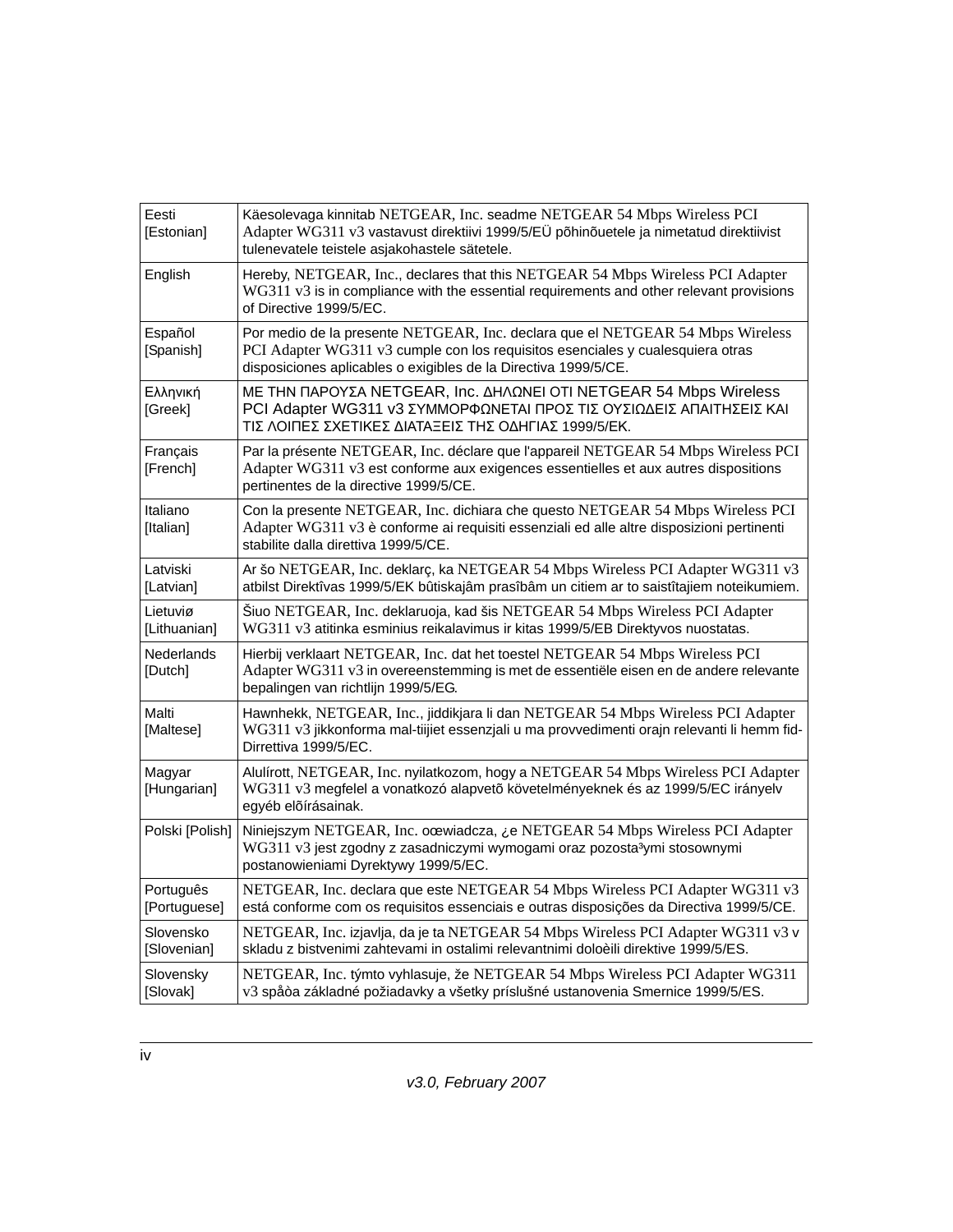| Suomi<br>[Finnish]   | NETGEAR, Inc. vakuuttaa täten että NETGEAR 54 Mbps Wireless PCI Adapter WG311<br>v3 tyyppinen laite on direktiivin 1999/5/EY oleellisten vaatimusten ja sitä koskevien<br>direktiivin muiden ehtojen mukainen. |
|----------------------|----------------------------------------------------------------------------------------------------------------------------------------------------------------------------------------------------------------|
| Svenska<br>[Swedish] | Härmed intygar NETGEAR, Inc. att denna [utrustningstyp] står I överensstämmelse med<br>de väsentliga egenskapskrav och övriga relevanta bestämmelser som framgår av direktiv<br>1999/5/EG.                     |

### **Product and Publication Details**

| <b>Model Number:</b>             | WG311 v3                                      |
|----------------------------------|-----------------------------------------------|
| <b>Publication Date:</b>         | February 2007                                 |
| <b>Product Family:</b>           | Wireless PCI Adapter                          |
| <b>Product Name:</b>             | NETGEAR 54 Mbps Wireless PCI Adapter WG311 v3 |
| <b>Home or Business Product:</b> | Home                                          |
| Language:                        | English                                       |
| <b>Publication Part Number:</b>  | 202-10091-03                                  |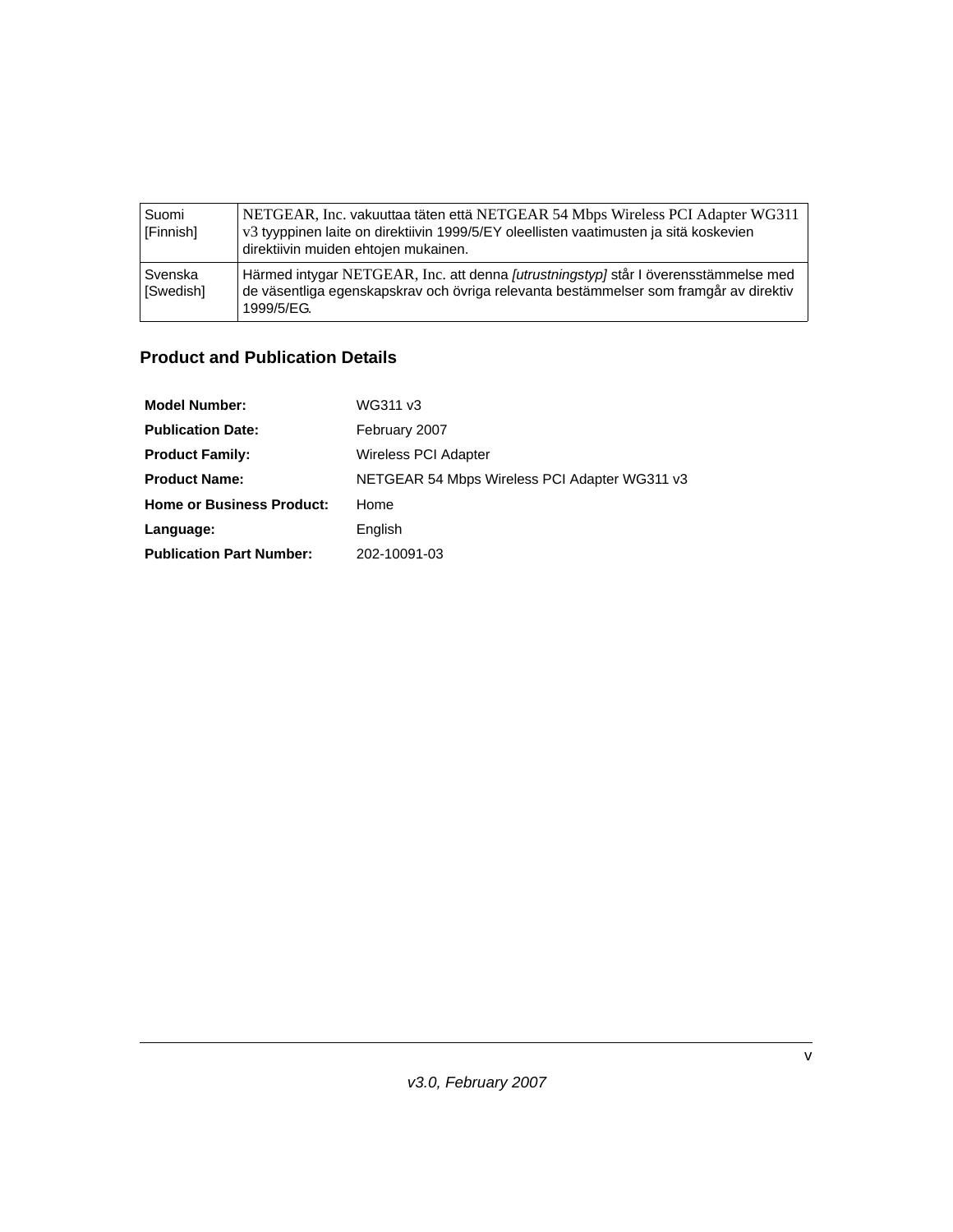### *v3.0, February 2007*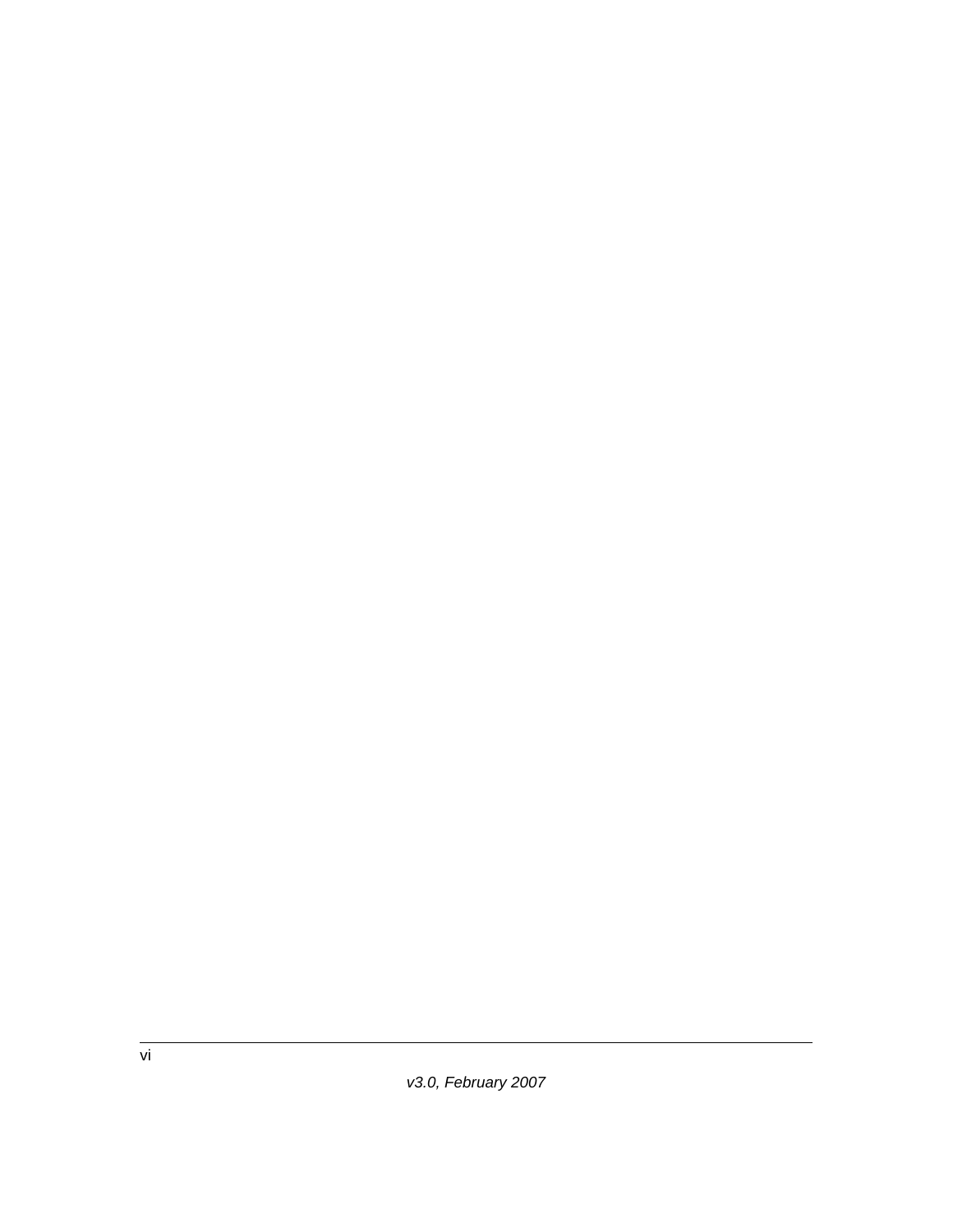## **Contents**

| <b>About This Manual</b>                                        |  |
|-----------------------------------------------------------------|--|
|                                                                 |  |
|                                                                 |  |
|                                                                 |  |
| <b>Chapter 1</b>                                                |  |
| <b>Basic Setup</b>                                              |  |
|                                                                 |  |
|                                                                 |  |
|                                                                 |  |
|                                                                 |  |
|                                                                 |  |
|                                                                 |  |
|                                                                 |  |
|                                                                 |  |
|                                                                 |  |
|                                                                 |  |
|                                                                 |  |
|                                                                 |  |
| <b>Chapter 2</b>                                                |  |
| <b>Network Connections and Wireless Security</b>                |  |
|                                                                 |  |
|                                                                 |  |
|                                                                 |  |
|                                                                 |  |
|                                                                 |  |
|                                                                 |  |
|                                                                 |  |
|                                                                 |  |
| Starting a Computer-to-Computer (Ad Hoc) Network Connection 2-9 |  |
|                                                                 |  |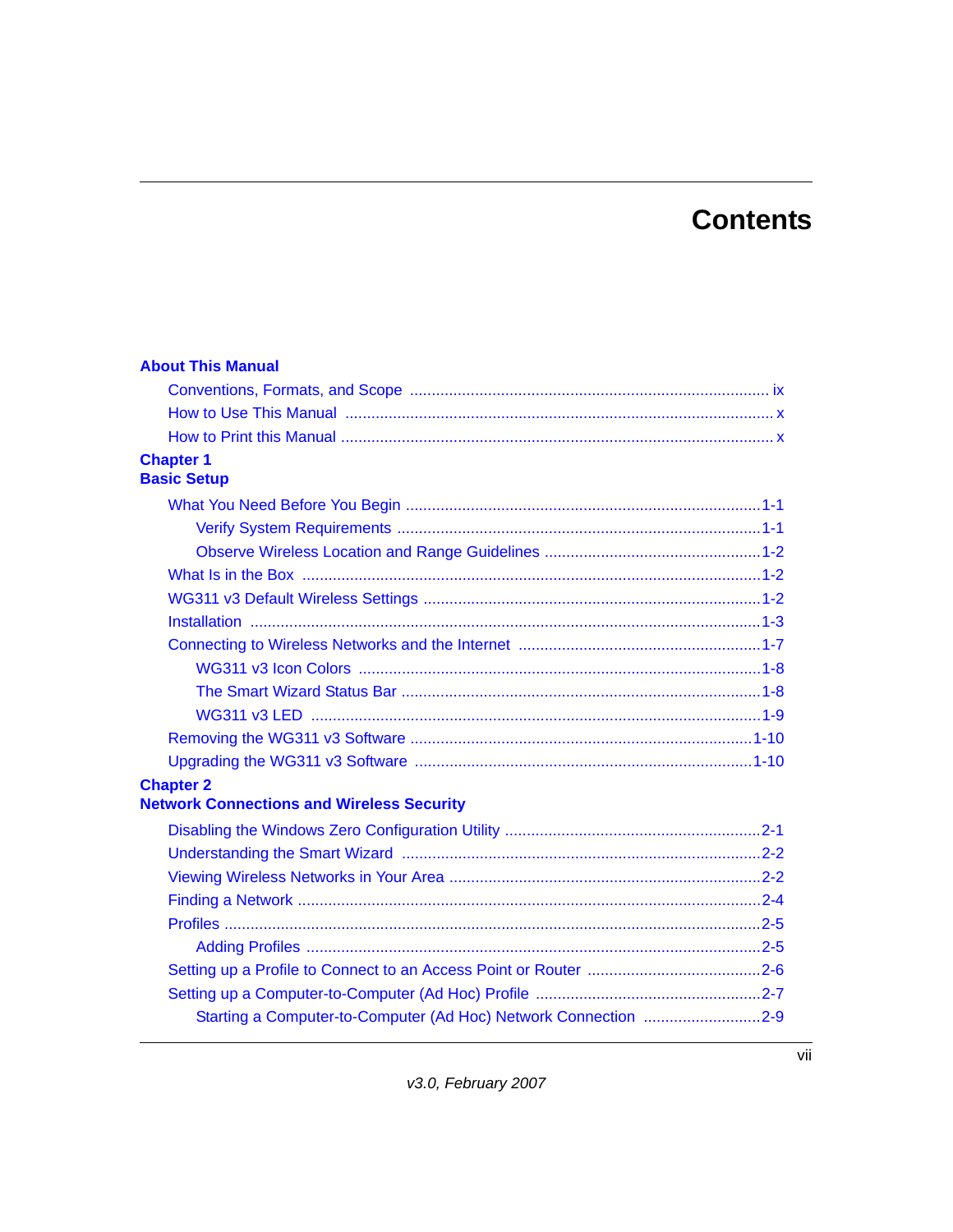| <b>Chapter 3</b><br><b>Troubleshooting</b> |  |
|--------------------------------------------|--|

| <b>Appendix A</b>               |  |
|---------------------------------|--|
| <b>Technical Specifications</b> |  |

**Appendix B<br>Related Documents**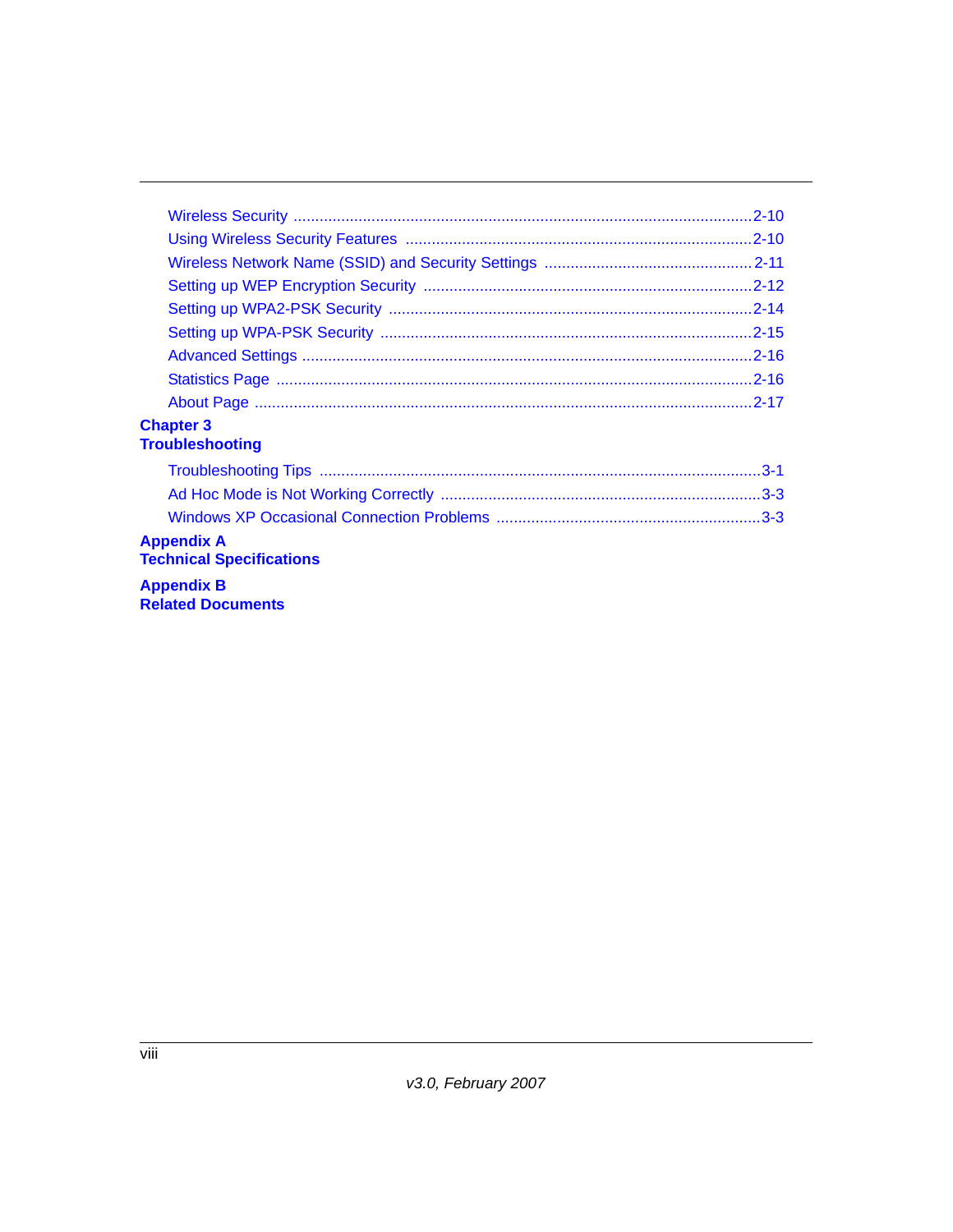## **About This Manual**

<span id="page-8-0"></span>The *NETGEAR® NETGEAR 54 Mbps Wireless PCI Adapter WG311 v3 User Manual* describes how to install, configure and troubleshoot the NETGEAR 54 Mbps Wireless PCI Adapter WG311 v3. The information in this manual is intended for readers with intermediate computer and Internet skills.

## <span id="page-8-1"></span>**Conventions, Formats, and Scope**

The conventions, formats, and scope of this manual are described in the following paragraphs:

• **Typographical Conventions.** This manual uses the following typographical conventions:

| Italics     | Emphasis, books, CDs, URL names |  |
|-------------|---------------------------------|--|
| <b>Bold</b> | User input                      |  |

• **Formats.** This manual uses the following formats to highlight special messages:





**Tip:** This format is used to highlight a procedure that will save time or resources.

• **Scope.** This manual is written for the WG311 v3 Wireless PCI Adapter according to these specifications:

| <b>Product Version</b>         | NETGEAR 54 Mbps Wireless PCI Adapter WG311 v3 |
|--------------------------------|-----------------------------------------------|
| <b>Manual Publication Date</b> | February 2007                                 |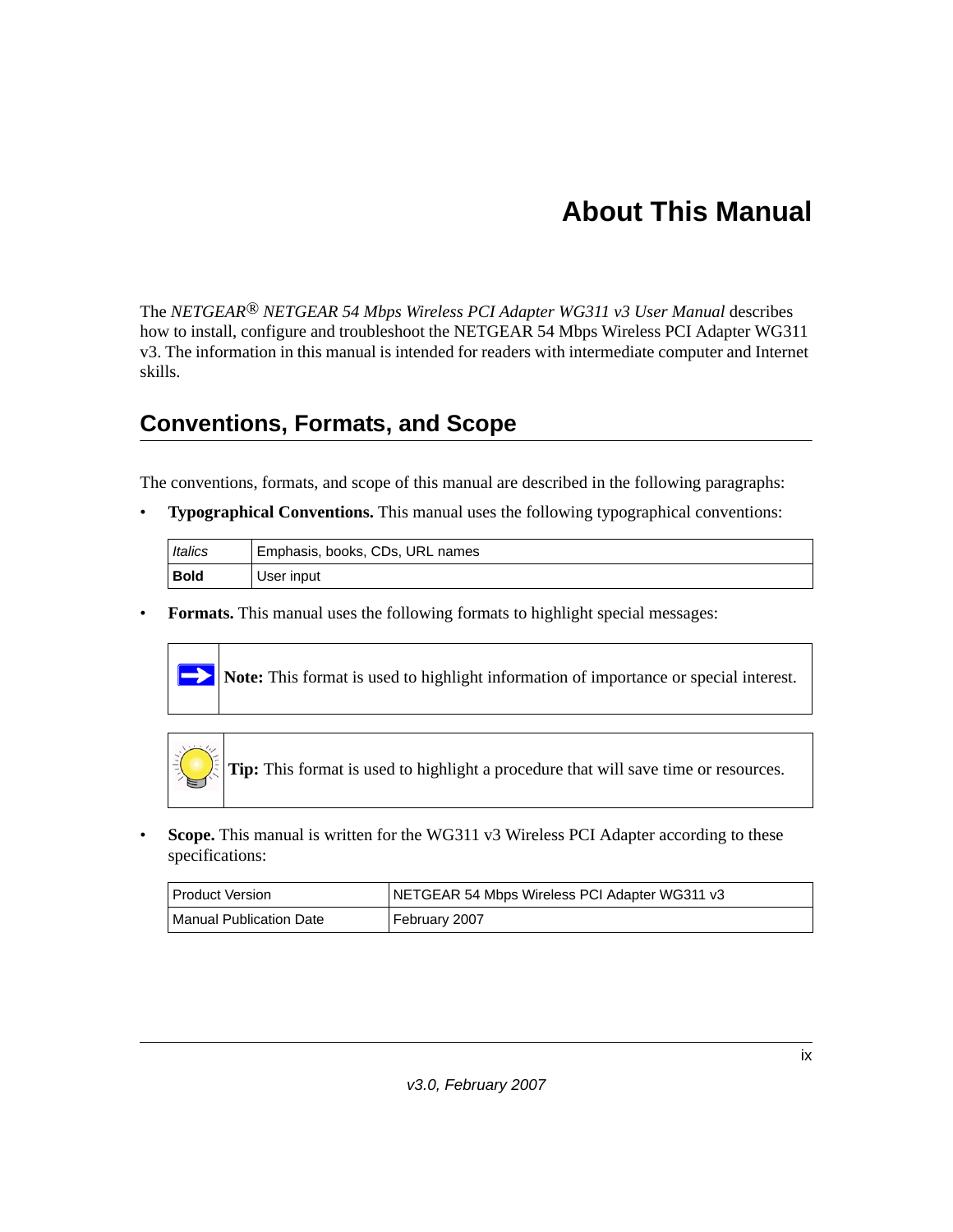For more information about network, Internet, firewall, and VPN technologies, see the links to the NETGEAR website in [Appendix B, "Related Documents".](#page-46-1)



**Note:** Product updates are available on the NETGEAR, Inc. website at *[http://kbserver.netgear.com/products/WG311 v3.asp](http://kbserver.netgear.com/products/WG311v3.asp)*.

## <span id="page-9-0"></span>**How to Use This Manual**

The HTML version of this manual includes the following:

- Buttons,  $>$  and  $\leq$  for browsing forwards or backwards through the manual one page at a time
- A button that displays the table of contents and an  $\frac{1}{\sqrt{2}}$  button. Double-click on a link in the table of contents or index to navigate directly to where the topic is described in the manual.
- A button to access the full NETGEAR, Inc. online knowledge base for the product model.
- Links to PDF versions of the full manual and individual chapters.

## <span id="page-9-1"></span>**How to Print this Manual**

To print this manual you can choose one of the following several options, according to your needs.

• **Printing a Page in the HTML View**.

Each page in the HTML version of the manual is dedicated to a major topic. Use the *Print* button on the browser toolbar to print the page contents.

• **Printing a Chapter**.

Use the *PDF of This Chapter* link at the top left of any page.

- Click the *PDF of This Chapter* link at the top left of any page in the chapter you want to print. The PDF version of the chapter you were viewing opens in a browser window.
- Your computer must have the free Adobe Acrobat reader installed in order to view and print PDF files. The Acrobat reader is available on the Adobe website at *<http://www.adobe.com>*.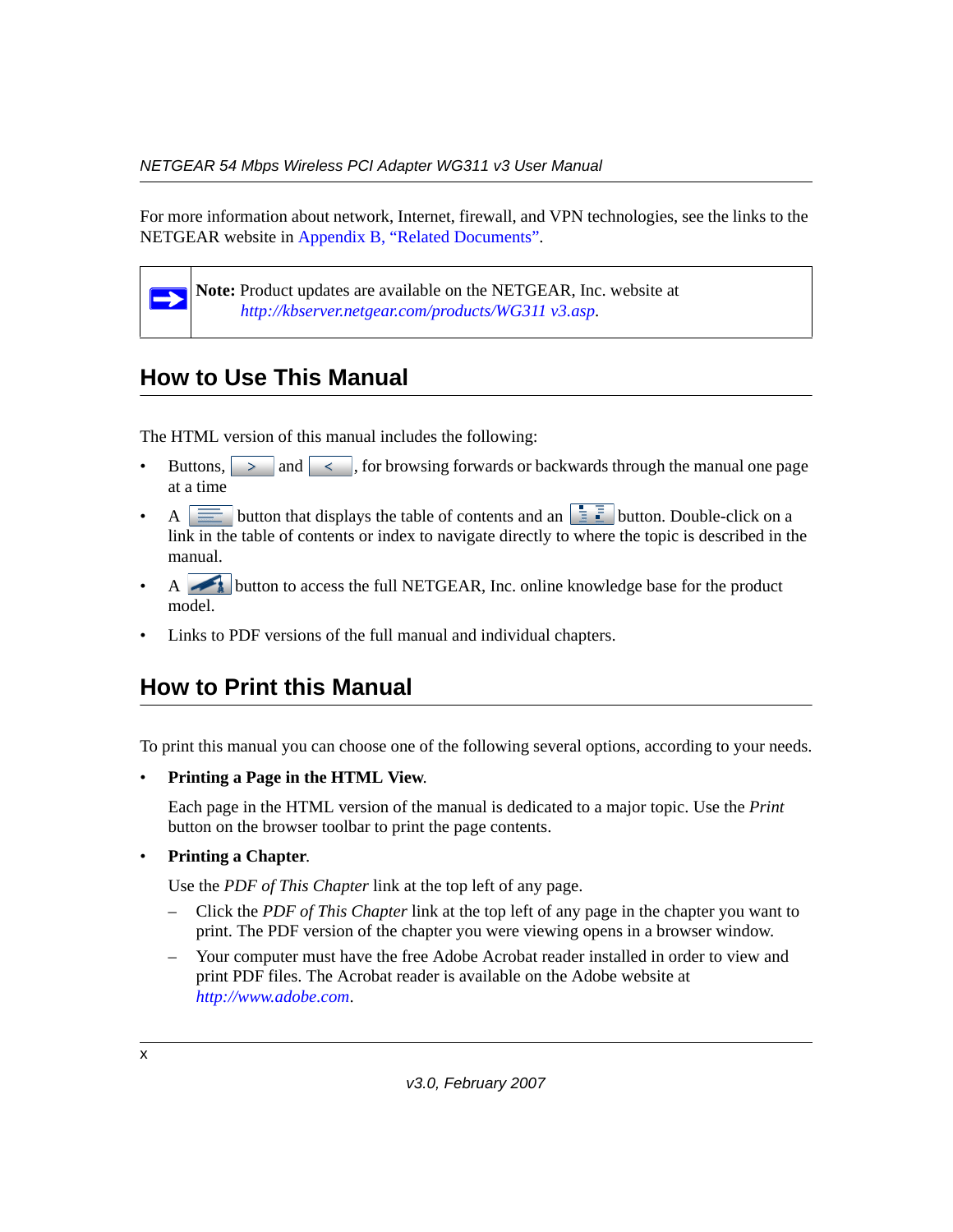– Click the print icon in the upper left of the window.



**Tip:** If your printer supports printing two pages on a single sheet of paper, you can save paper and printer ink by selecting this feature.

#### • **Printing the Full Manual**.

Use the *Complete PDF Manual* link at the top left of any page.

- Click the Complete PDF Manual link at the top left of any page in the manual. The PDF version of the complete manual opens in a browser window.
- Click the print icon in the upper left of the window.



**Tip:** If your printer supports printing two pages on a single sheet of paper, you can save paper and printer ink by selecting this feature.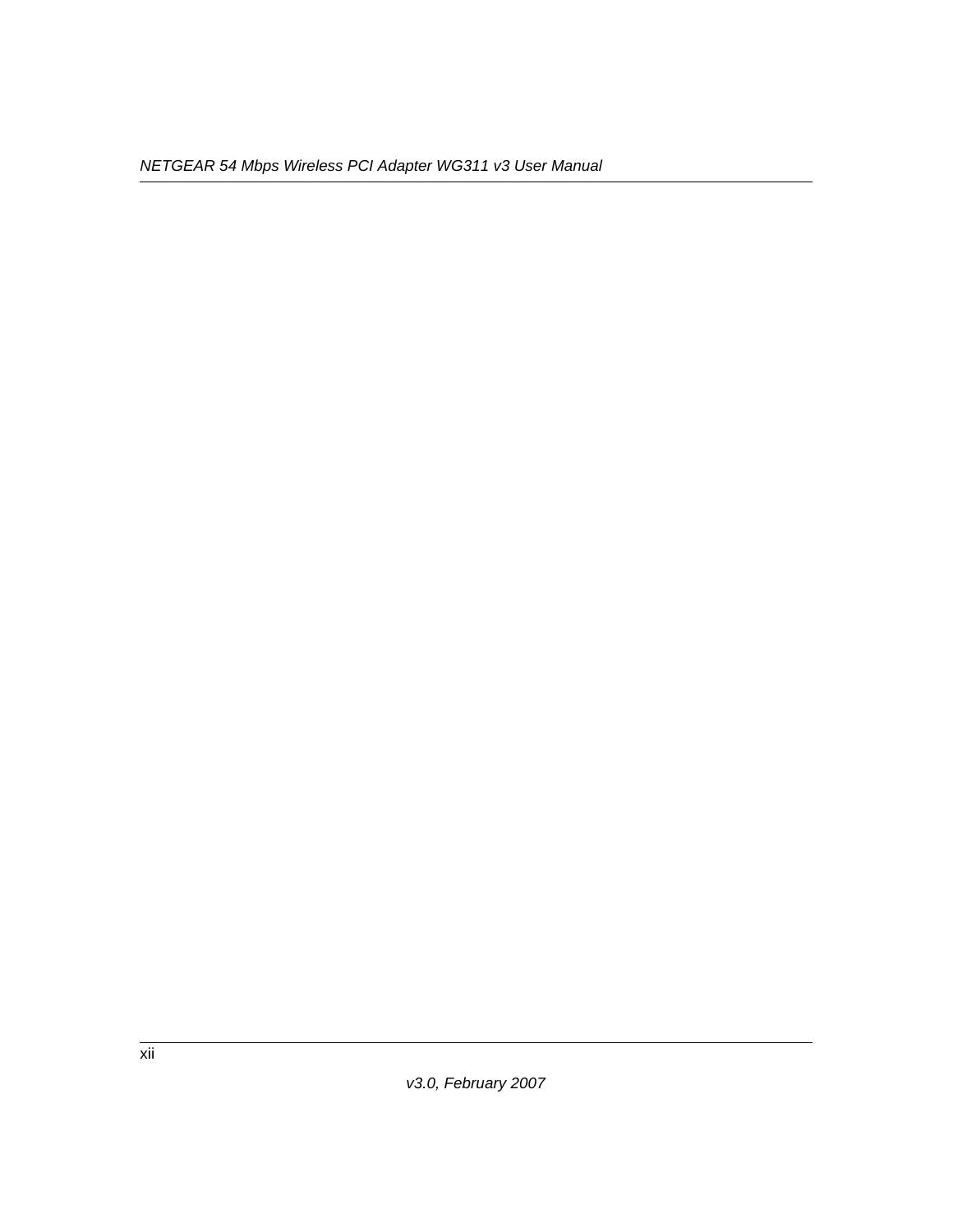## **Chapter 1 Basic Setup**

<span id="page-12-0"></span>The NETGEAR 54 Mbps Wireless PCI Adapter WG311 v3 lets you connect a PC computer to wireless networks. It is designed for PC computers running Microsoft Windows. For information about product features and compatible NETGEAR products, see the NETGEAR website at *<http://www.netgear.com>*.

This chapter describes how to install your WG311 v3 Wireless PCI Adapter and set up basic wireless connectivity on your Wireless Local Area Network (WLAN). Advanced wireless network settings are covered in [Chapter 2, "Network Connections and Wireless Security"](#page-22-2).

**Note:** Indoors, computers can connect to wireless networks at distances of several hundred feet. Because walls do not always block wireless signals, others outside your immediate area could access your network. It is important to take steps to secure your network from unauthorized access. The WG311 v3 Wireless PCI Adapter provides highly effective security features, which are covered in ["Wireless](#page-31-2)  [Security" on page 2-10](#page-31-2). Deploy the security features appropriate to your needs.

## <span id="page-12-1"></span>**What You Need Before You Begin**

You need to verify that your computer meets the minimum system requirements and get the wireless network configuration settings of the WLAN where you will connect before you can configure your wireless PCI adapter and connect.

## <span id="page-12-2"></span>**Verify System Requirements**

Before installing the WG311 v3 Wireless PCI Adapter, please make sure that these minimum requirements have been met:

- Pentium<sup>®</sup> III class computer with an available PCI slot
- CD drive
- 20 Mbytes of free hard disk space
- Some versions of Windows may ask for the original Windows operating system installation files to complete the installation of the WG311 v3 driver software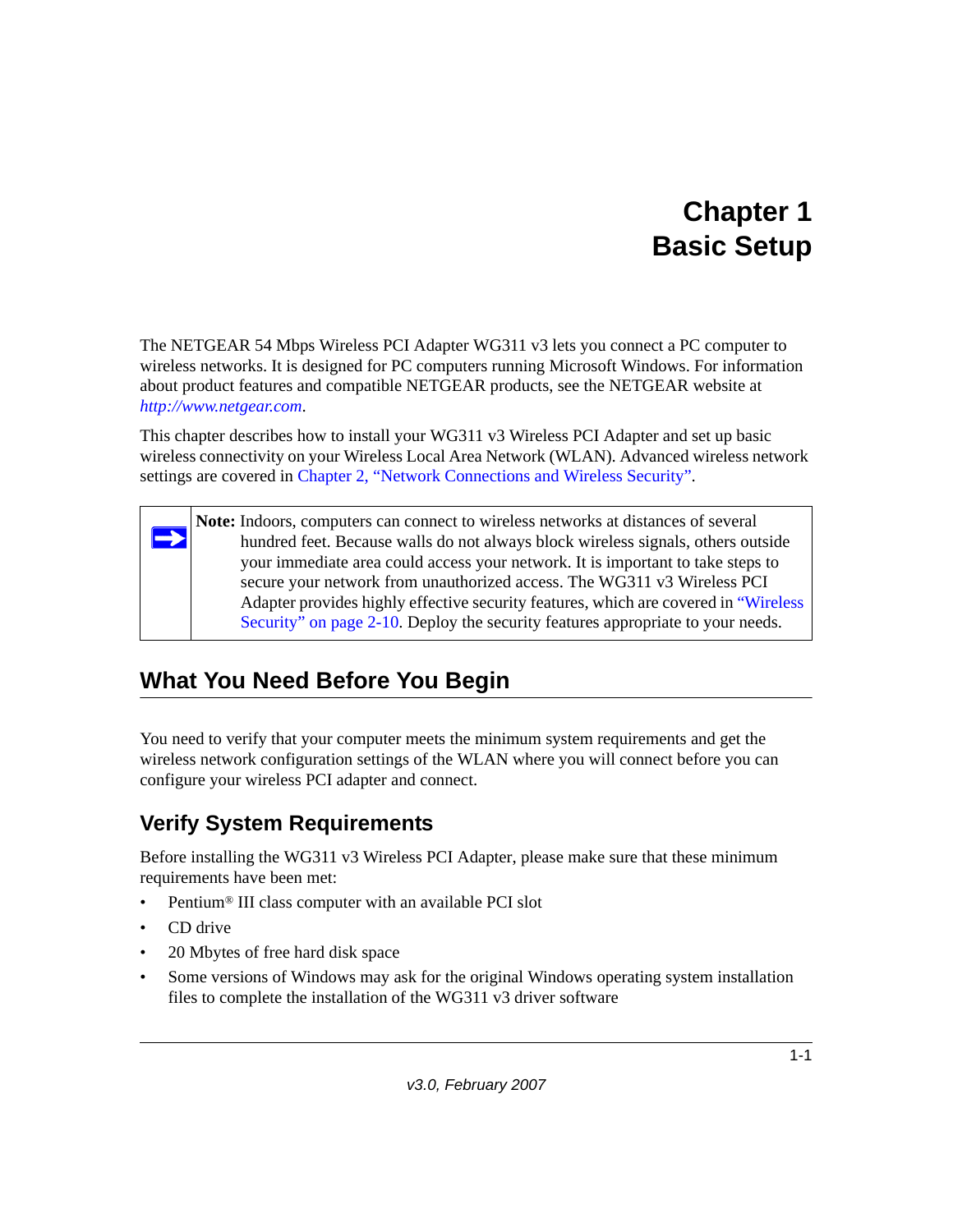## <span id="page-13-0"></span>**Observe Wireless Location and Range Guidelines**

Computers can connect over wireless networks indoors at a range which vary significantly based on the physical location of the computer with the NETGEAR 54 Mbps Wireless PCI Adapter WG311 v3. For best results, avoid potential sources of interference, such as:

- Large metal surfaces
- Microwaves
- 2.4 GHz Cordless phones

In general, wireless devices can communicate through walls. However, if the walls are constructed with concrete, or have metal, or metal mesh, the effective range will decrease if such materials are between the devices.

## <span id="page-13-1"></span>**What Is in the Box**

The product package should contain the following items:

- NETGEAR 54 Mbps Wireless PCI Adapter WG311 v3
- Installation Guide for the NETGEAR 54 Mbps Wireless PCI Adapter WG311 v3
- *NETGEAR 54 Mbps Wireless PCI Adapter WG311 v3 Resource CD*, including:
	- Wireless Assistant
	- Configuration Utility Software
	- This Reference Manual
- Warranty card
- Support information card

If any of the parts are incorrect, missing, or damaged, contact your NETGEAR dealer. Keep the carton, including the original packing materials, in case you need to return the product for repair.

## <span id="page-13-2"></span>**WG311 v3 Default Wireless Settings**

If this is a new wireless network installation, use the factory default settings to set up the network and verify wireless connectivity. If this is an addition to an existing wireless network, you will need to identify the wireless network and wireless security settings that are already defined.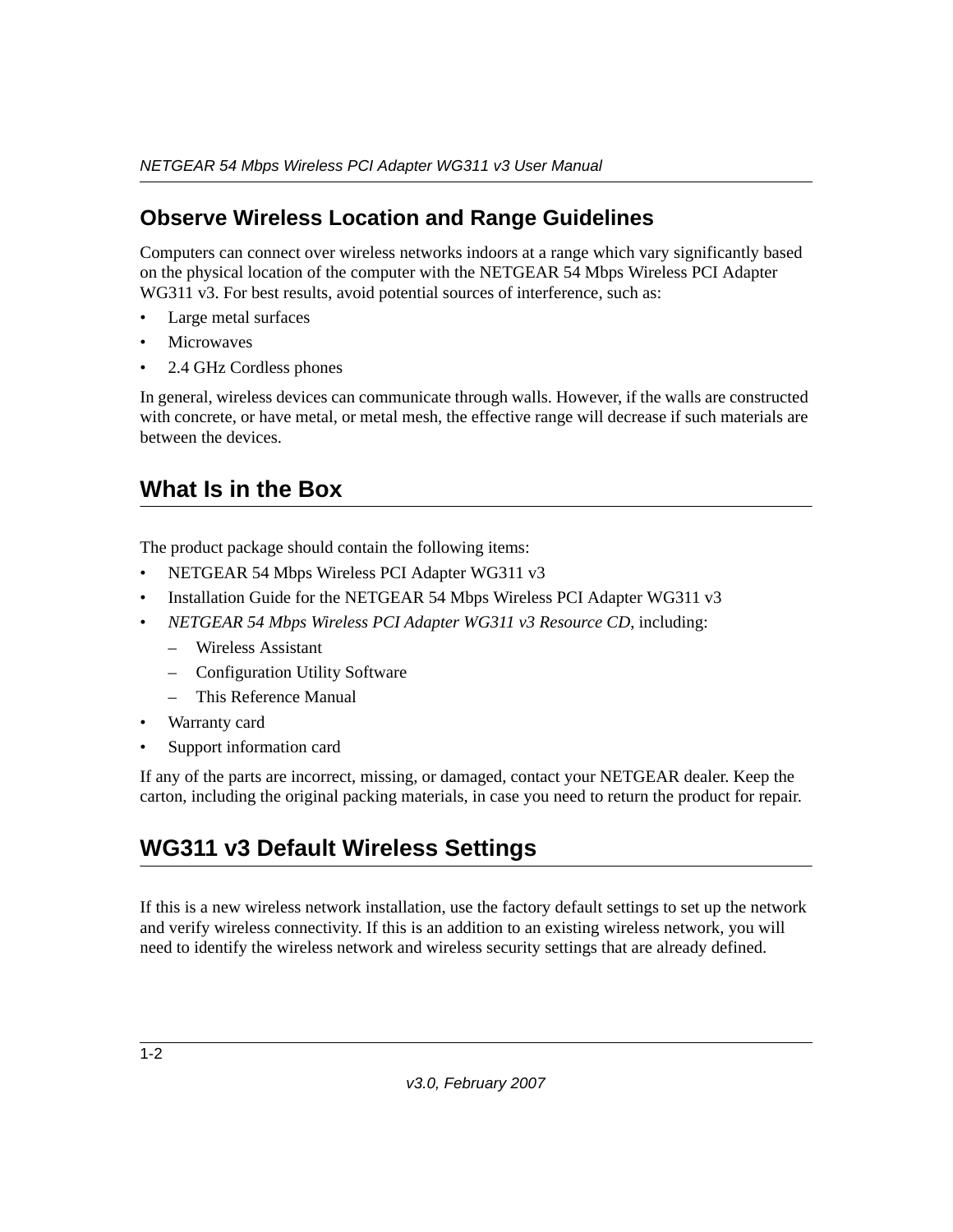Your WG311 v3 Wireless PCI Adapter factory default basic settings are:

• Network Name Service Set Identification (SSID): **Any** (First available network)

**Note:** In order for the WG311 v3 Wireless PCI Adapter to communicate with a wireless access point or wireless adapter, all devices must be set up to use the same wireless network name (SSID).

- Network Mode (Infrastructure or Ad-hoc): **Infrastructure**
- Data security WEP, WPA2-PSK, or WPA-PSK encryption: **Disabled**

### <span id="page-14-0"></span>**Installation**

 $\rightarrow$ 

The instructions in this chapter explain how to install the WG311 v3 Wireless PCI Adapter to connect to a network with an access point or router. Wireless security, advanced settings, and Computer-to-Computer (Ad Hoc) instructions are covered in [Chapter 2, "Network Connections](#page-22-2)  [and Wireless Security".](#page-22-2)

To install the WG311 v3 Wireless PCI Adapter:

**1.** First, install the NETGEAR software:

Insert the NETGEAR CD. If the CD main page does not appear, double click Autorun.exe on the CD.

**a.** Click Install the Software. The Check for Updates window opens.



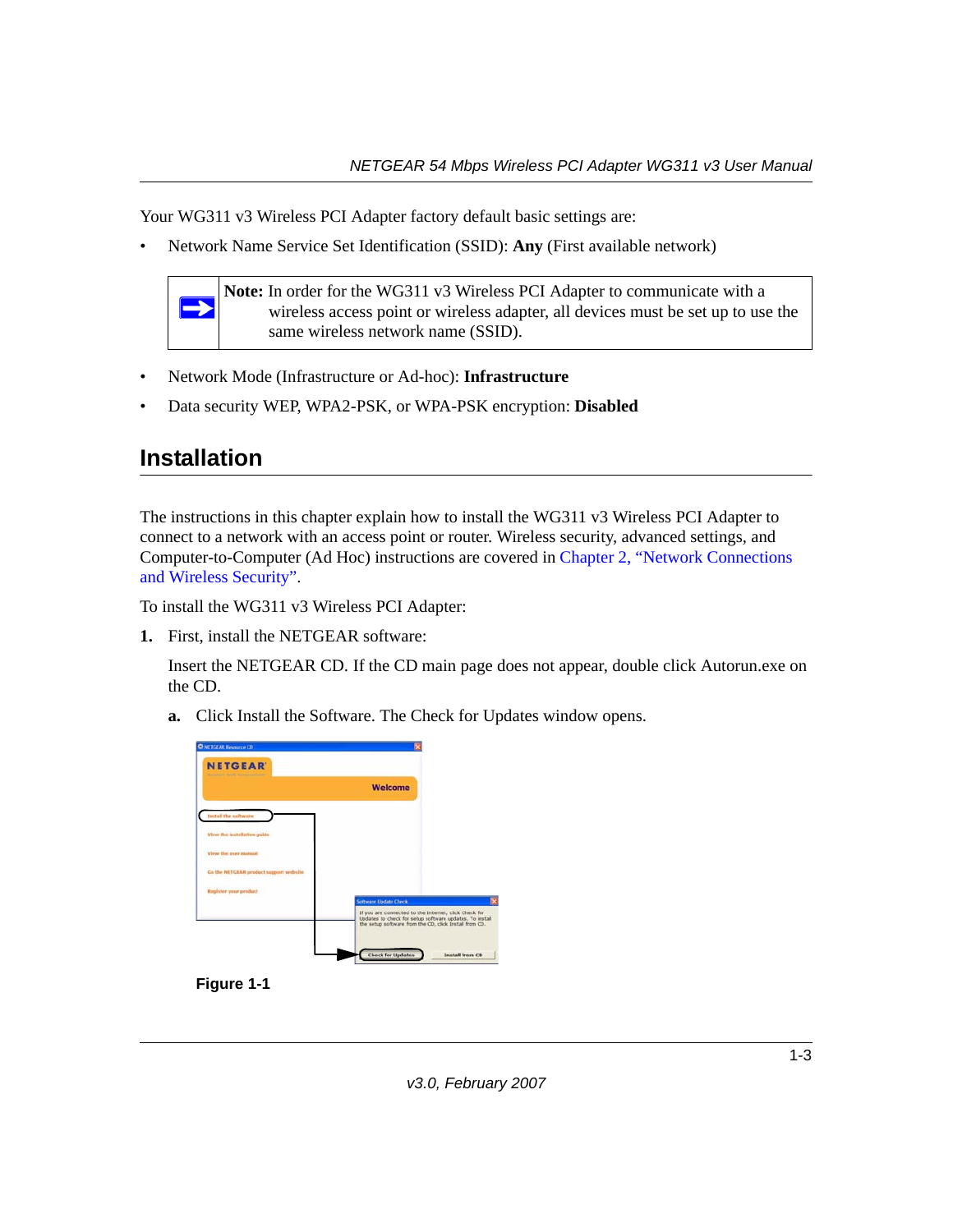- **b.** If you are connected to the Internet, click Check for Updates. If not, you can choose to install from the CD.
- **c.** Follow the Wizard steps and click Next to continue, and to install the software.
- **d.** When the software has been installed the Connection Wizard prompts you to shut down the computer.



**Figure 1-2**

- **2.** Now, install the wireless PCI adapter.
	- **e.** Shut down your computer and unplug the power cord.
	- **f.** Open the case and insert your WG311 v3 into a PCI slot.
	- **g.** Connect the antenna to the adapter and position the antenna to the up position.
	- **h.** Close the case, plug the power cord back in, and restart your computer.
- **3.** Use the Smart Wizard to set up your wireless PCI adapter.
	- **a.** Windows 2000, 98SE/ME users go to Step b. Windows XP or Vista users can set up the wireless adapter either with the NETGEAR Smart Wizard (recommended) or the Windows configuration utilities.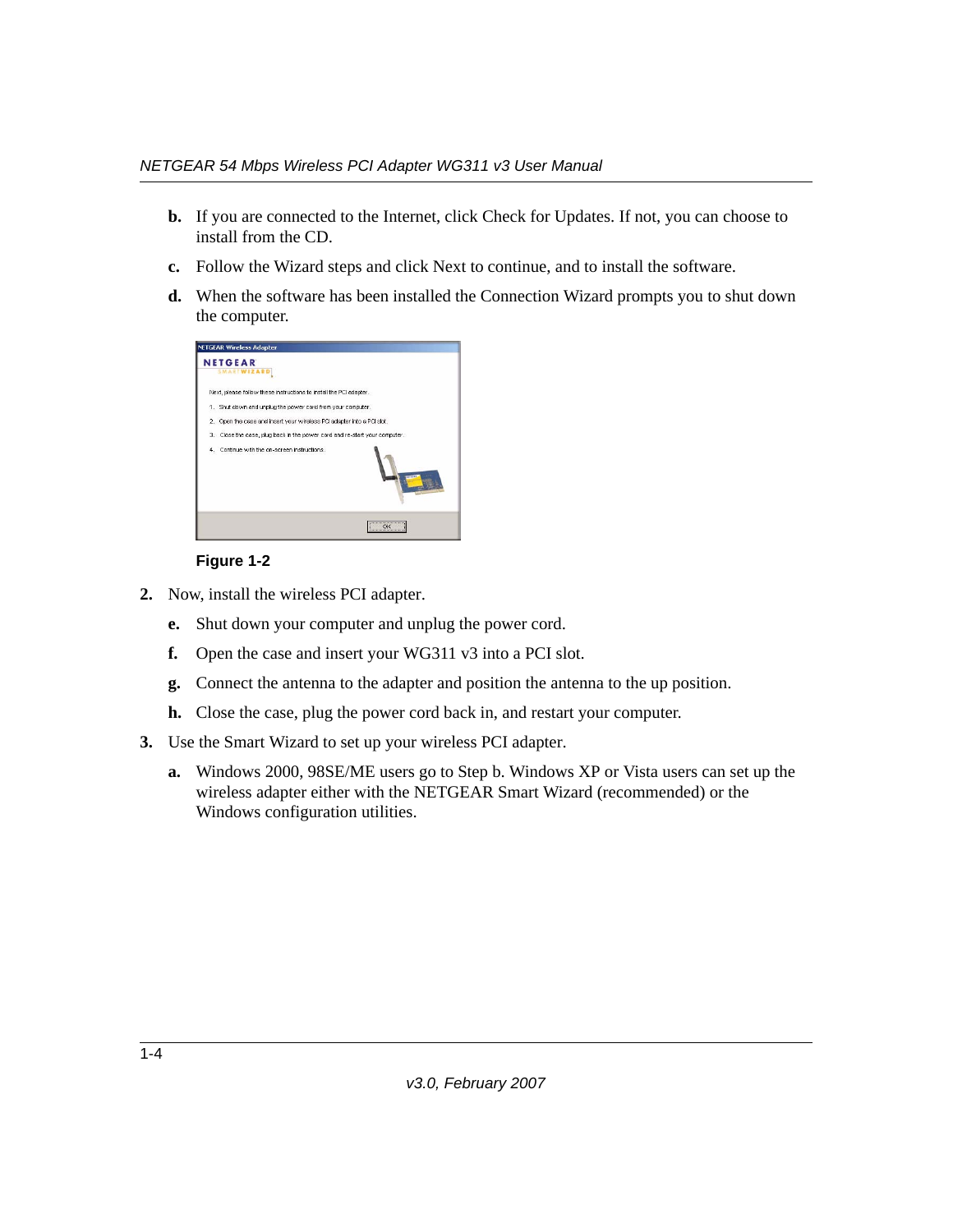

### **Figure 1-3**

- **NETGEAR Smart Wizard:** Reveals more information about each network and makes it easier to troubleshoot network connection problems.
- **Windows configuration utilities:** See the Windows documentation or "Using Windows XP and Vista Wireless Configuration Utilities" at: *<http://documentation.netgear.com/reference/enu/winzerocfg/index.htm>*
- **b.** Click Next to accept the NETGEAR Smart Wizard.

You will be prompted to let the wizard help you connect to a network (recommended).



### **Figure 1-4**

**c.** Click Next to accept.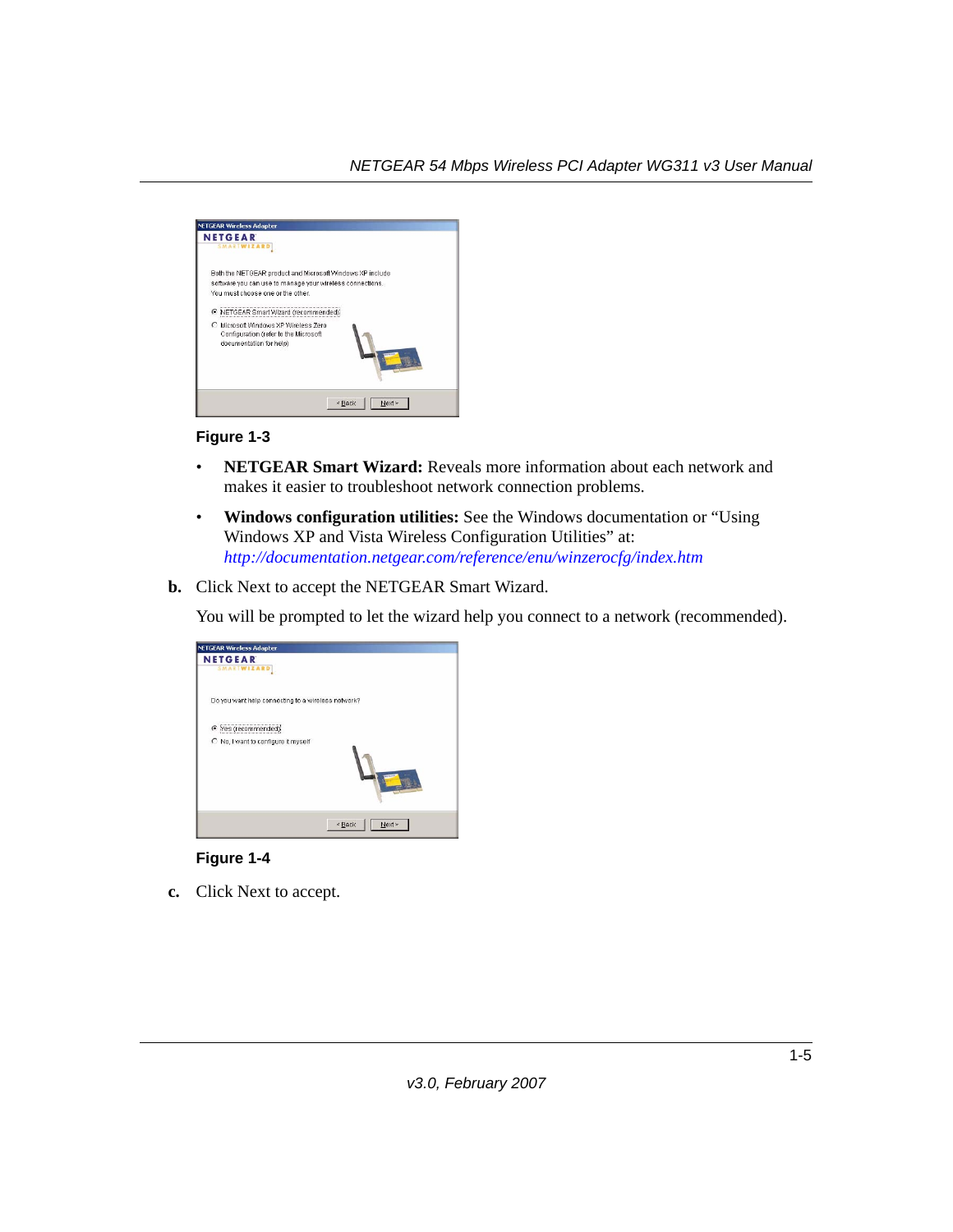- **4.** Connect to a wireless network.
	- **a.** Select the wireless network from the drop-down list, and the wizard records your choice.



### **Figure 1-5**



**Note:** Hidden networks do not broadcast the Network Name (SSID). These networks are in the drop-down list, but the Network Name (SSID) is blank.

If the network uses security, then the Smart Wizard detects it.

- **b.** Follow the Wizard steps for Security (if used) and for saving a Profile.
- **c.** After you have reviewed the settings, click Finish.

The WG311 v3 icon  $\Box$  appears in the system tray and on the desktop. The wizard initiates your wireless connection. It could take up to a minute for your wireless connection to be established.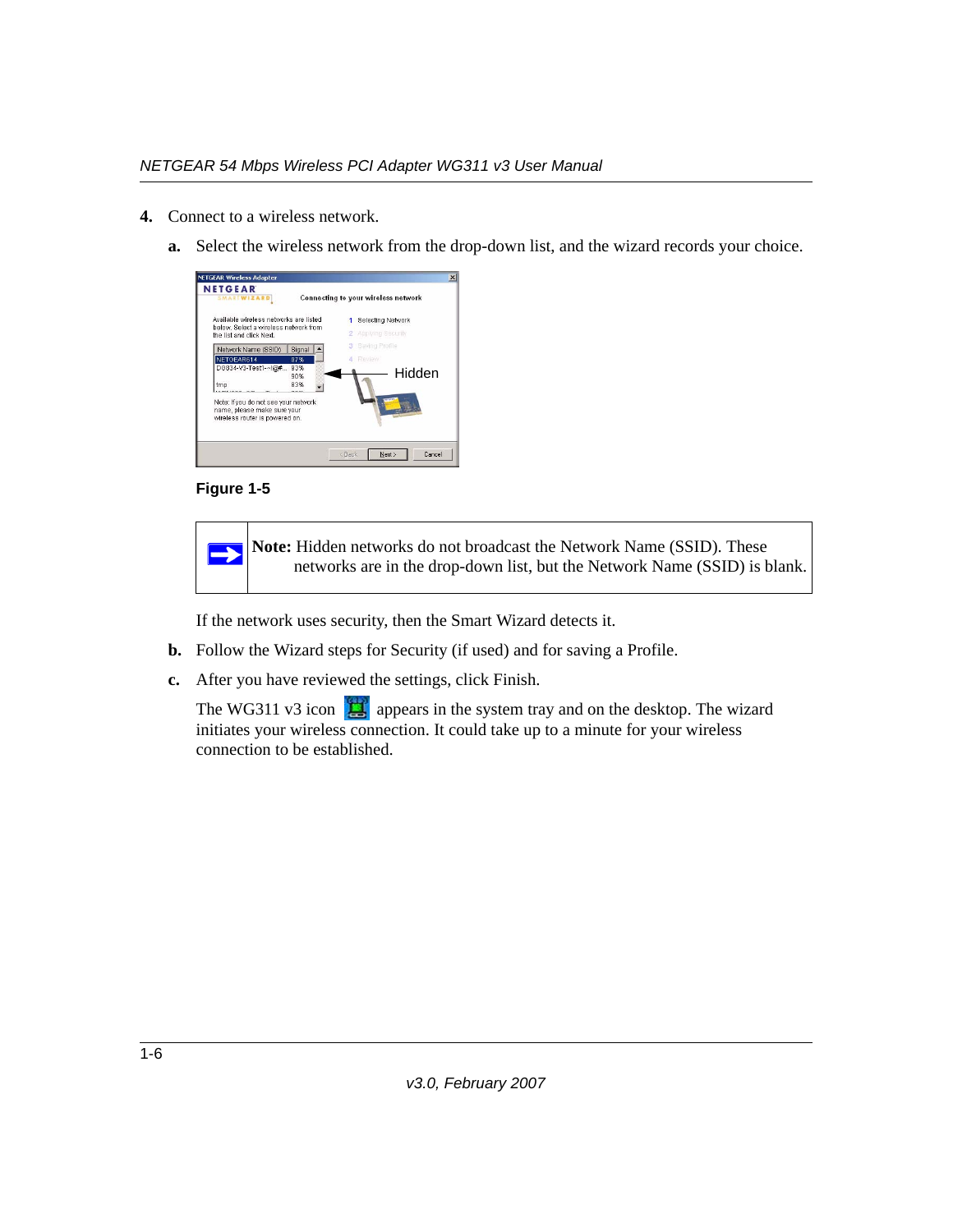The Smart Wizard Settings page opens.

| Settings                  | Networks                                                                                     |                       | <b>Statistics</b>         |                  | About |           |
|---------------------------|----------------------------------------------------------------------------------------------|-----------------------|---------------------------|------------------|-------|-----------|
|                           |                                                                                              |                       |                           |                  |       |           |
|                           | NETGEAR <sup>®</sup> Selected Adapter: NETGEAR WG311v3 802.11g Wireless PCI Adapter <b>v</b> |                       |                           |                  |       |           |
| Profiles                  |                                                                                              |                       |                           |                  |       |           |
| Profile                   |                                                                                              |                       | Save Profile              | Delete Profile   |       |           |
| Network Name(SSID)        |                                                                                              |                       | <b>D</b> Security         |                  |       |           |
| NETGEAR                   |                                                                                              |                       | $\epsilon$ Disabled       |                  |       |           |
|                           | <b>Advanced Settings</b>                                                                     |                       | WPA-PSK [TKIP]            |                  |       |           |
|                           |                                                                                              |                       | C WEP                     |                  |       |           |
| Network Type              |                                                                                              |                       | C Create with Passphrase; |                  |       |           |
|                           | (C (((P)) Access Point (Infrastructure)                                                      |                       | Passphrase:               |                  |       | 64 bits - |
|                           | Computer-to-computer (Ad Hoc)                                                                |                       | C Enter Key Manually:     |                  |       |           |
|                           | Initiate Ad Hoc                                                                              |                       | Key 1: -                  |                  |       | 64 bits - |
|                           |                                                                                              |                       |                           |                  |       |           |
| NETGEAR<br>$(0 - \Omega)$ |                                                                                              | Connected to Internet | Ch.6                      | 54Mbps<br>Signal |       |           |
| (00-14-6C-44-AD-F4)       |                                                                                              |                       |                           |                  |       |           |

**Figure 1-6**

**5.** Use the status bar to verify your wireless connectivity.

For more details about connecting, see ["Connecting to Wireless Networks and the Internet" on](#page-18-0)  [page 1-7](#page-18-0).

## <span id="page-18-1"></span><span id="page-18-0"></span>**Connecting to Wireless Networks and the Internet**

The WG311 v3 has indicators in three locations that show the status of your connection to a wireless network and to the Internet:

- **WG311 v3 Icon:** After you install the WG311 v3 software, the **interest in the interval** desktop and in the lower right of the Windows task bar. It is color coded to show the status of the connection.
- **Smart Wizard Status Bar:** Clicking on the system tray icon opens the Smart Wizard. The status bar at the bottom of the page shows details about your wireless and Internet connection. See ["The Smart Wizard Status Bar" on page 1-8.](#page-19-1)
- **WG311 v3 Wireless PCI Adapter LED:** The LED on the wireless PCI adapter shows the network connection. Solid indicates a connection. The LED blinks when the wireless PCI adapter is looking for a network association.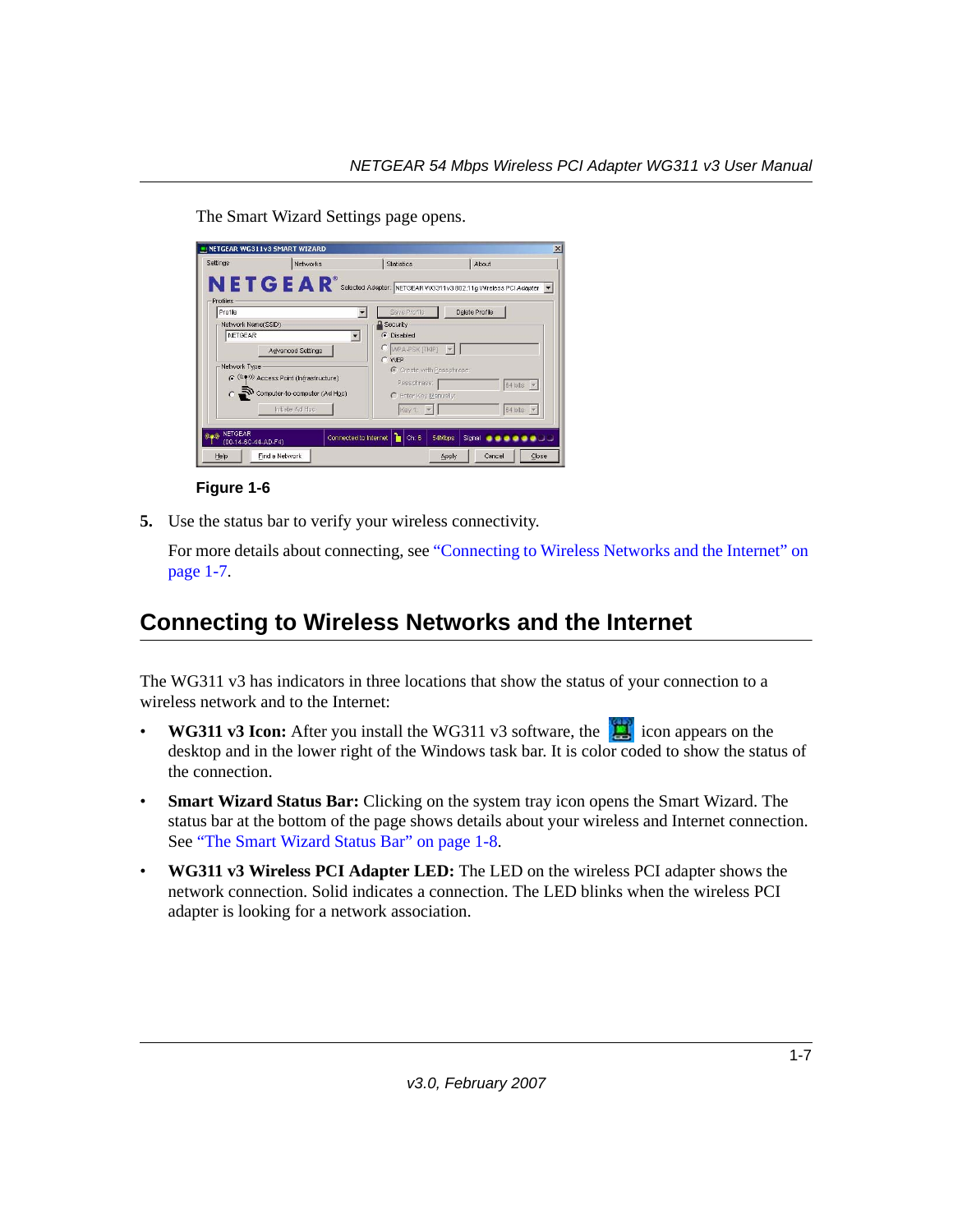## <span id="page-19-0"></span>**WG311 v3 Icon Colors**

The WG311 v3 icon is on the desktop and in the Windows System Tray. The System Tray is located on one end of the taskbar in the Microsoft Windows desktop.

| Color         | <b>Condition</b>                                                             | <b>Description</b>                                                                                                                                                                                                    |
|---------------|------------------------------------------------------------------------------|-----------------------------------------------------------------------------------------------------------------------------------------------------------------------------------------------------------------------|
| Red           | The wireless PCI adapter has<br>no connection to any other<br>wireless node. | The wireless PCI adapter is not able to link to any other<br>wireless node or the link is lost. Check your configuration or<br>try moving to a location where the wireless signal quality is<br>better.               |
| Yellow<br>عدا | The wireless PCI adapter has<br>a connection with another<br>wireless node.  | The wireless link is weak. You may need to move to a better<br>spot, such as closer to the wireless access point. Also, look<br>for possible interference such as a 2.4 GHz cordless phone or<br>large metal surface. |
| Green<br>化生效  | The wireless PCI adapter has<br>a connection with another<br>wireless node.  | The wireless PCI adapter has established good<br>communication with an access point and the signal quality is<br>strong.                                                                                              |

### <span id="page-19-2"></span><span id="page-19-1"></span>**The Smart Wizard Status Bar**

Click the WG311 v3 icon to open the Smart Wizard so you can view the status bar. The Smart Wizard Settings page opens. The status bar is located at the bottom of the Settings page.



### **Figure 1-7**

The following table describes how to interpret the Smart Wizard status bar.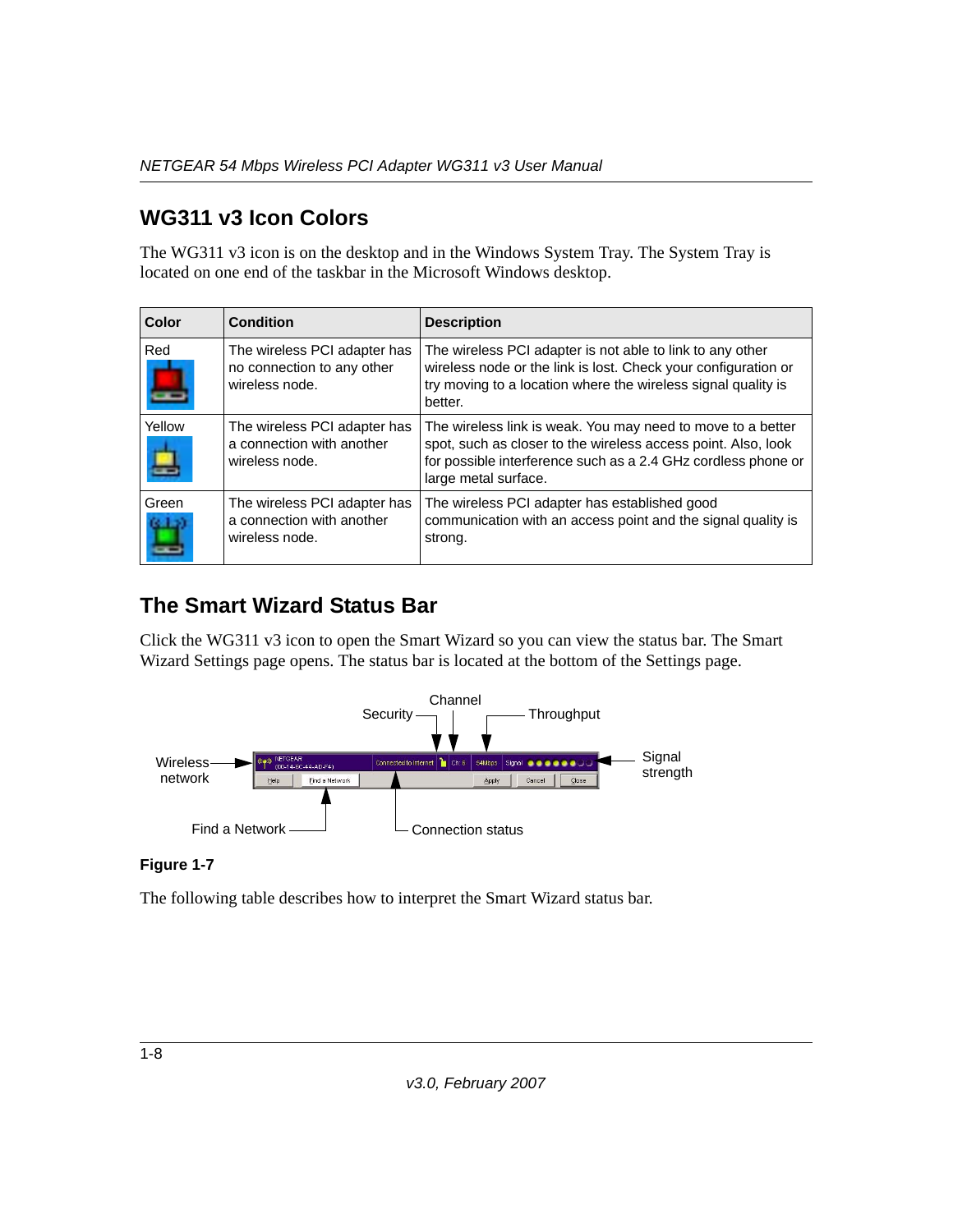| <b>Understanding the Status Bar</b> |                                                                                                                                                                                                                                                                                                                                                                                              |  |  |
|-------------------------------------|----------------------------------------------------------------------------------------------------------------------------------------------------------------------------------------------------------------------------------------------------------------------------------------------------------------------------------------------------------------------------------------------|--|--|
| Wireless network                    | Identifies which wireless network you have joined.                                                                                                                                                                                                                                                                                                                                           |  |  |
| Security                            | • Locked: security enabled.<br>· Unlocked: security not enabled.                                                                                                                                                                                                                                                                                                                             |  |  |
| Channel                             | The wireless channel used by the network. If many wireless networks in your<br>area use the same channel they can interfere with one another.                                                                                                                                                                                                                                                |  |  |
| Throughput                          | Wireless throughput measured in Mega bits per second.                                                                                                                                                                                                                                                                                                                                        |  |  |
| Signal strength                     | More dots indicates a stronger signal. Usually, you will experience higher<br>throughput when the signal is strongest.                                                                                                                                                                                                                                                                       |  |  |
| Find a Network                      | Click Find a Network to open the Connection Wizard.                                                                                                                                                                                                                                                                                                                                          |  |  |
| Connection<br>status                | Identifies the status of your network connection.<br>• Connected to Internet: Wireless Internet connection is OK.<br>• Connected to Router: Wireless connection to the router is OK but the router<br>is not connected to the Internet.<br>• 169.254.x.x or contact The wireless connection to the router is OK<br>but there is a problem with the router. See Chapter 3, "Troubleshooting". |  |  |

The connection status is useful in isolating a problem. For example, if you are connected to a router, but not to the Internet, then check the router's Internet connection.

If you right-click in the system tray icon, you can disable the Internet notification feature by clearing check mark on this line. If you do so, then only the IP address is shown.

```
Enable "Internet Connected" Notification
  Exit
```
### **Figure 1-8**

## <span id="page-20-0"></span>**WG311 v3 LED**

The LED on the WG311 v3 Wireless PCI Adapter indicates whether there is a network connection.

- Solid green indicates that the WG311 v3 has established a connection.
- The LED blinks when the WG311 v3 is trying to establish a connection but is unable to do so.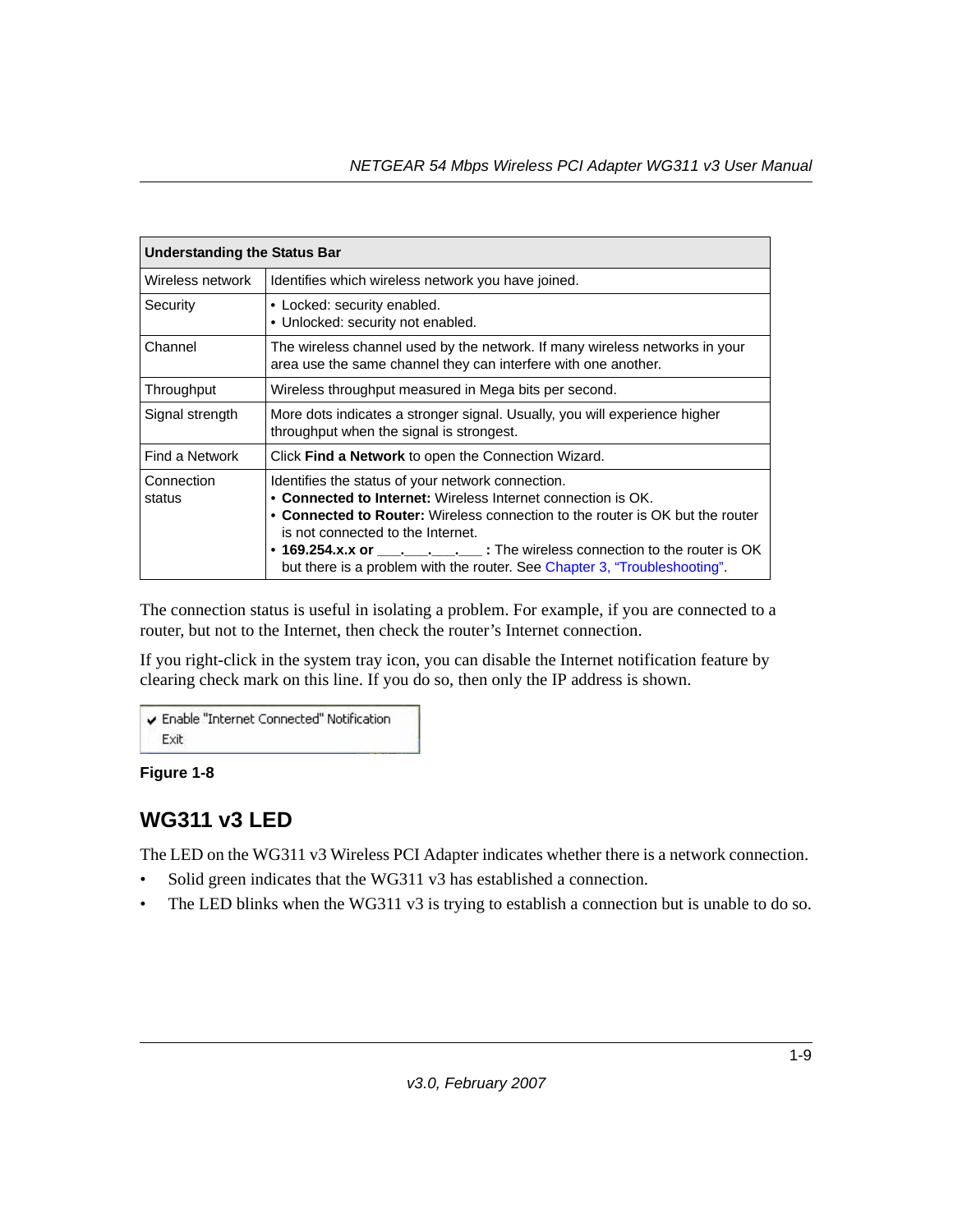## <span id="page-21-2"></span><span id="page-21-0"></span>**Removing the WG311 v3 Software**

You can remove the wireless adapter software in these two ways:

- Navigate the Windows Start menu to the WG311 v3 Wireless PCI Adapter program group, select the uninstall option, and follow the screen prompts.
- Navigate the Windows Start menu to the Control Panel Add or Remove Program item, select the WG311 v3 Wireless PCI Adapter option, and follow the screen prompts.

## <span id="page-21-3"></span><span id="page-21-1"></span>**Upgrading the WG311 v3 Software**

Upgrades may be available at the NETGEAR website. To install an upgrade, follow these steps.

- **1.** Write down the settings for any profiles that you want to save. They will not be retained.
- **2.** Download the upgrade from the NETGEAR website Support page.
- **3.** Remove the WG311 v3 software from your computer.
- **4.** Remove the WG311 v3 adapter from your computer, and restart your computer.
- **5.** Run the installer that you downloaded (the file ends in .exe).
- **6.** Follow the installer instructions, and if prompted, then restart your computer.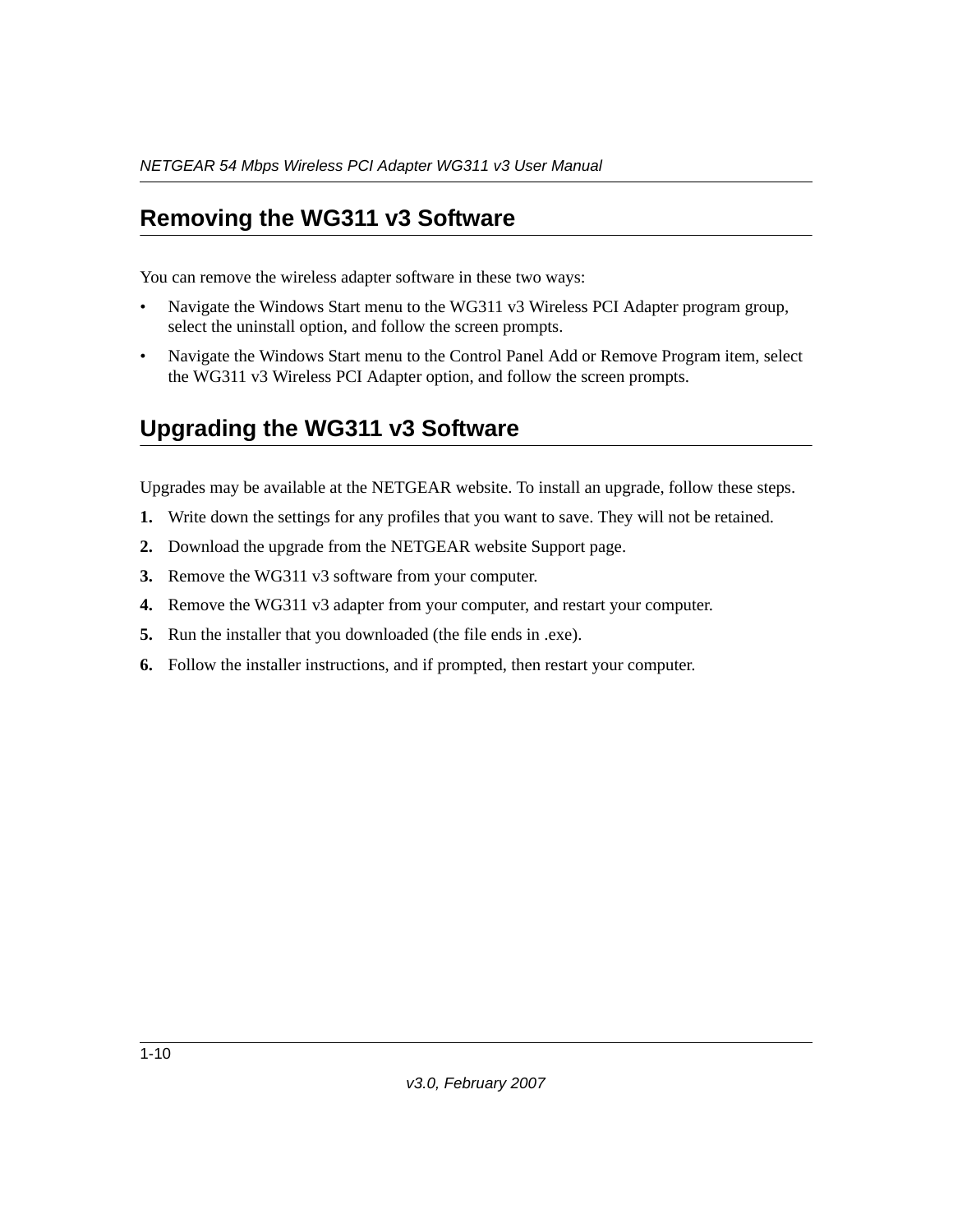## <span id="page-22-2"></span><span id="page-22-0"></span>**Chapter 2 Network Connections and Wireless Security**

**T**This chapter explains how to use your Wireless PCI Adapter to connect to your Wireless Local Area Network (WLAN) and how to set up wireless security for the Wireless PCI Adapter so that it matches the wireless security settings for your network.

If you chose the Windows XP or Windows Vista Zero Configuration utility during installation, and now you want to use the Smart Wizard, then you need to disable the Windows utility. If you are working with the Vista configuration utility, see the online document: *<http://documentation.netgear.com/reference/enu/winzerocfg/index.htm>*

## <span id="page-22-1"></span>**Disabling the Windows Zero Configuration Utility**

To disable the Windows Zero Configuration utility:

- **1.** Attach the wireless adapter to a USB port for your computer.
- **2.** Go to Windows Start menu and select Network Connections.
- **3.** On the Network connections page, select the Wireless Network Connection and right-click to choose the Properties option.



**Figure 2-1**

**4.** Click the Wireless Networks tab. Then clear the "Use Windows to configure my wireless settings" check box.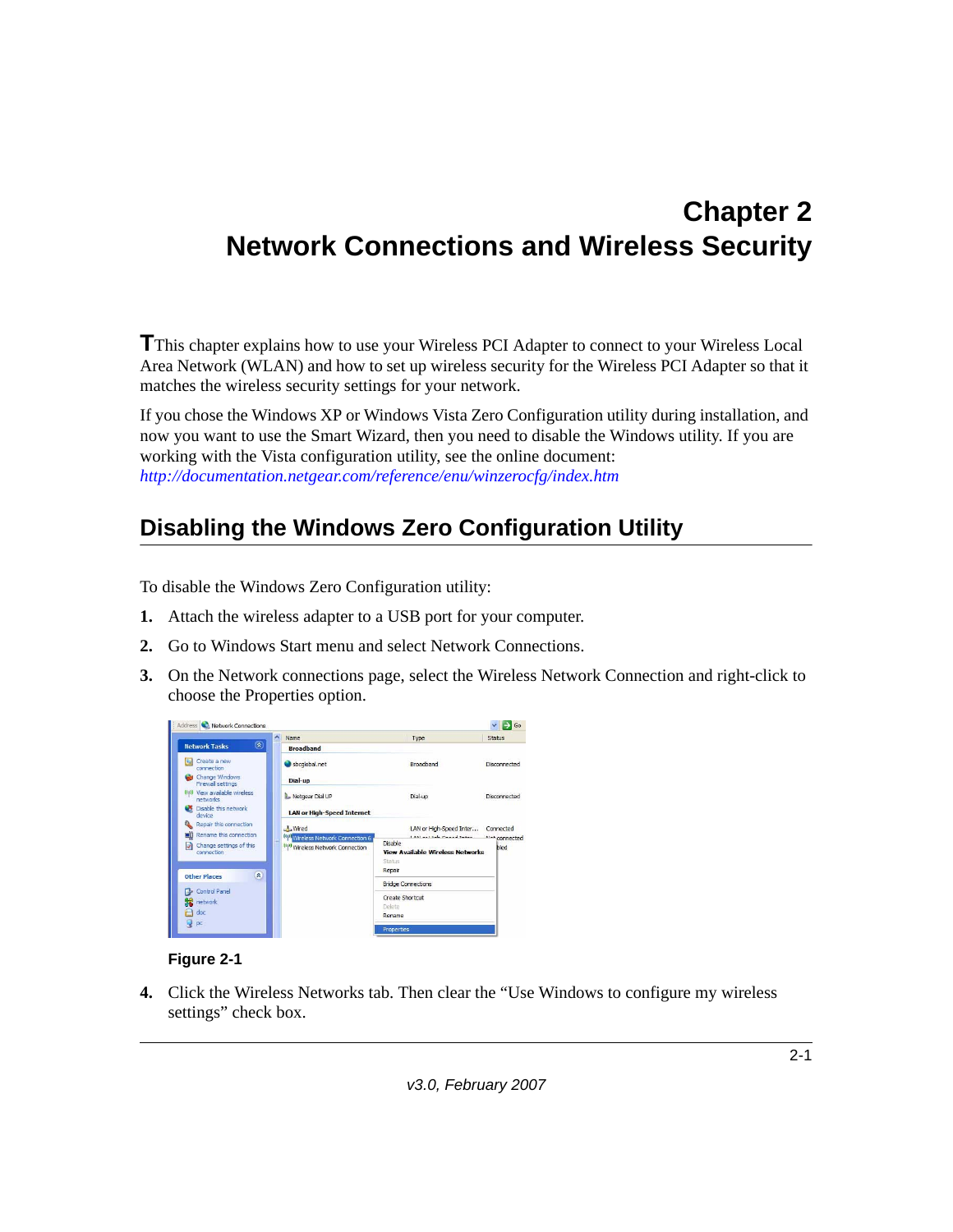## <span id="page-23-0"></span>**Understanding the Smart Wizard**

These instructions explain how to use the NETGEAR WG311 v3 Smart Wizard to change the WG311 v3 Wireless PCI Adapter wireless settings.

When you have installed the software from the *NETGEAR 54 Mbps Wireless PCI Adapter WG311*   $v3$  Resource CD, the **interest in appears on your desktop and in the Windows System Tray.** The Windows System Tray is located on the Windows taskbar. You can either double-click this icon on the desktop, or click it in the System Tray at any time, to use the Smart Wizard. This software automatically restarts when you reboot your computer.

The Smart Wizard provides a complete and easy to use set of tools to:

- View details about wireless networks in your area.
- Choose the network that you want to use.
- Configure wireless settings for your wireless PCI adapter
- Save your wireless network settings in profiles.
- Remove or reinstall the wireless adapter software.

The following sections in this chapter explain how to use the Smart Wizard.

## <span id="page-23-1"></span>**Viewing Wireless Networks in Your Area**

You can use the Networks tab to view all available wireless networks in your area. You can also scan to search for wireless networks and refresh the page.

To view information about wireless networks:

- **1.** Use the **interest in the Smart Wizard.** The Settings tab page opens.
- **2.** Click the Networks tab to view the following page: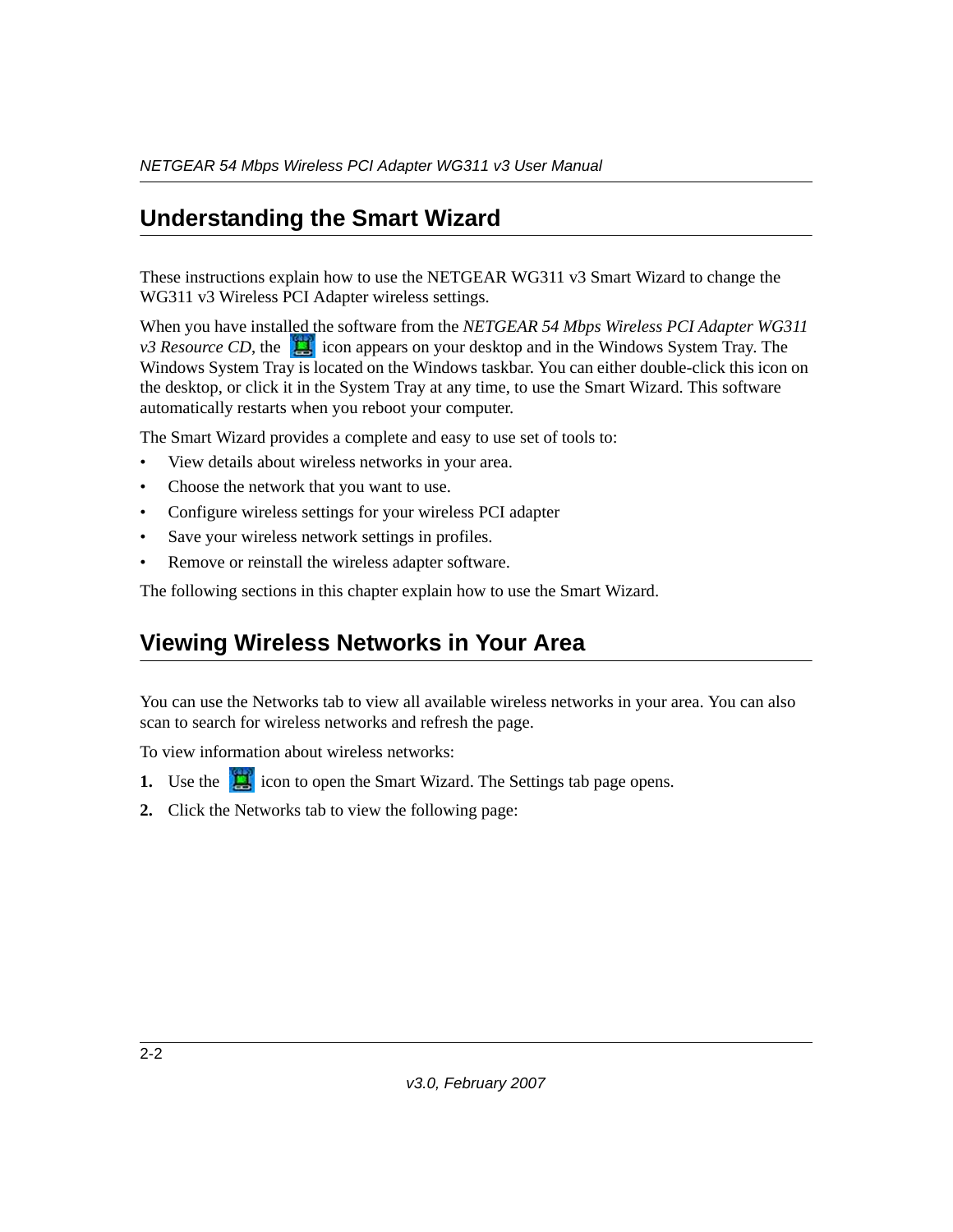

### **Figure 2-2**

The screen shows the following information for each network scanned:

- **Network Name (SSID):** The name assigned to a wireless network. This is the same as the SSID or ESSID configuration parameter. Note that as a security measure, some wireless access points do not broadcast their SSID. In such cases, the SSID field will be blank even though the rest of the information will still be displayed.
- **Channel:** The channel determines which operating frequency will be used.
- **Security:** Identifies whether the wireless network uses security settings such as WEP, WPA2-PSK, or WPA-PSK.
- **Signal:** Identifies the signal strength of the communications.
- **MAC Address:** Identifies the hardware address (MAC Address) of the wireless device broadcasting this information.
- **Mode:** Identifies the type of wireless network Access Point (Infrastructure) or Computerto-Computer (Ad Hoc)

The buttons located at the bottom of the Networks tab are:

- **Help:** Display online help.
- **Find a Network:** Find and connect to a network. See ["Finding a Network" on page 2-4](#page-25-0).
- **Connect:** Connect to the network that you selected.
- **Scan:** Check for wireless networks. Clicking Scan refreshes the page.
- **Close:** Close the window of the Wizard.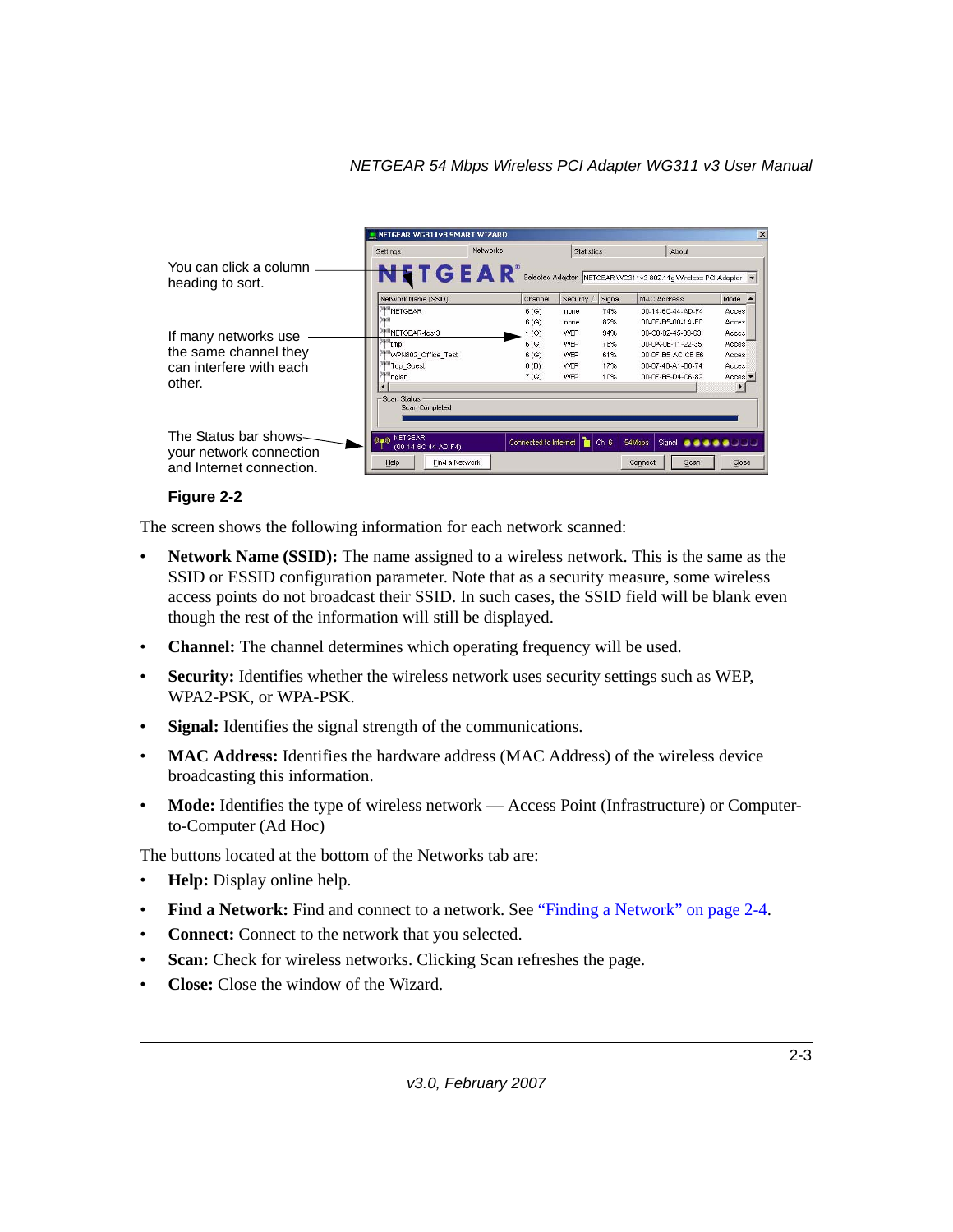## <span id="page-25-0"></span>**Finding a Network**

During the WG311 v3 software installation, the Smart Wizard lists the available networks. After installation you can use the Find a Network button on the Network tab at any time to view the available networks and select the one that you want to use.

**Note:** Make sure that you know the security settings for the network that you want to use. For example, if WEP is used then you need to know the WEP key. If you use secure networks frequently, set up profiles for each network with the wireless network and security settings.

To find a network:

- **1.** Click the **interpretate is contrary Click** the Smart Wizard to the Settings tab.
- **2.** On the Networks tab page, click Find a Network.

| Network Name (SSID)                                                                                      | Channel                       | Security                             | Signal | <b>MAC Address</b>                  | Mode                  |
|----------------------------------------------------------------------------------------------------------|-------------------------------|--------------------------------------|--------|-------------------------------------|-----------------------|
| METGEAR                                                                                                  | $6($ G)                       | none                                 | 74%    | 00-14-6C-44-AD-F4                   | Acces                 |
| (0.400)                                                                                                  | $6($ G)                       | none                                 | 82%    | 00-0F-B5-00-1A-E0                   | Acces                 |
| <sup>(htm</sup> NETGEAR-test3                                                                            | 1(G)                          | WEP                                  | 94%    | 00-C0-02-45-39-63                   | Acces                 |
| <sup>(topo)</sup> tmp                                                                                    | $6($ G)                       | WEP                                  | 78%    | 00-0A-0E-11-22-35                   | Acces                 |
| <sup>(mm</sup> VVPN802_Office_Test                                                                       | $6($ G)                       | WEP                                  | 61%    | 00-0F-B5-AC-CE-E6                   | Acces                 |
| <sup>(mpm)</sup> Top_Guest                                                                               | 6(B)                          | WEP                                  | 17%    | 00-07-40-A1-B6-74                   | Acces                 |
| <sup>(frem</sup> nglan                                                                                   | 7(9)                          | WEP                                  | 10%    | 00-0F-B5-D4-C6-82                   | Acces .               |
|                                                                                                          |                               |                                      |        |                                     | $\blacktriangleright$ |
| и<br>Scan Status<br>Scan Completed<br>NETGEAR<br>$(\mathbb{C}\bullet \mathbb{D})$<br>(00-14-6C-44-AD-F4) | Connected to Internet 1- On a | <b>NETGEAR Wireless Adapter</b>      |        | <b>CARRIAN</b>                      | $\times$              |
| Find a Network<br>Help                                                                                   |                               | <b>NETGEAR</b><br><b>SMARTWIZARD</b> |        | Connecting to your wireless network |                       |

### **Figure 2-3**

**3.** Select a network from the drop-down list. If you select a hidden network then you must enter the SSID. Click Next.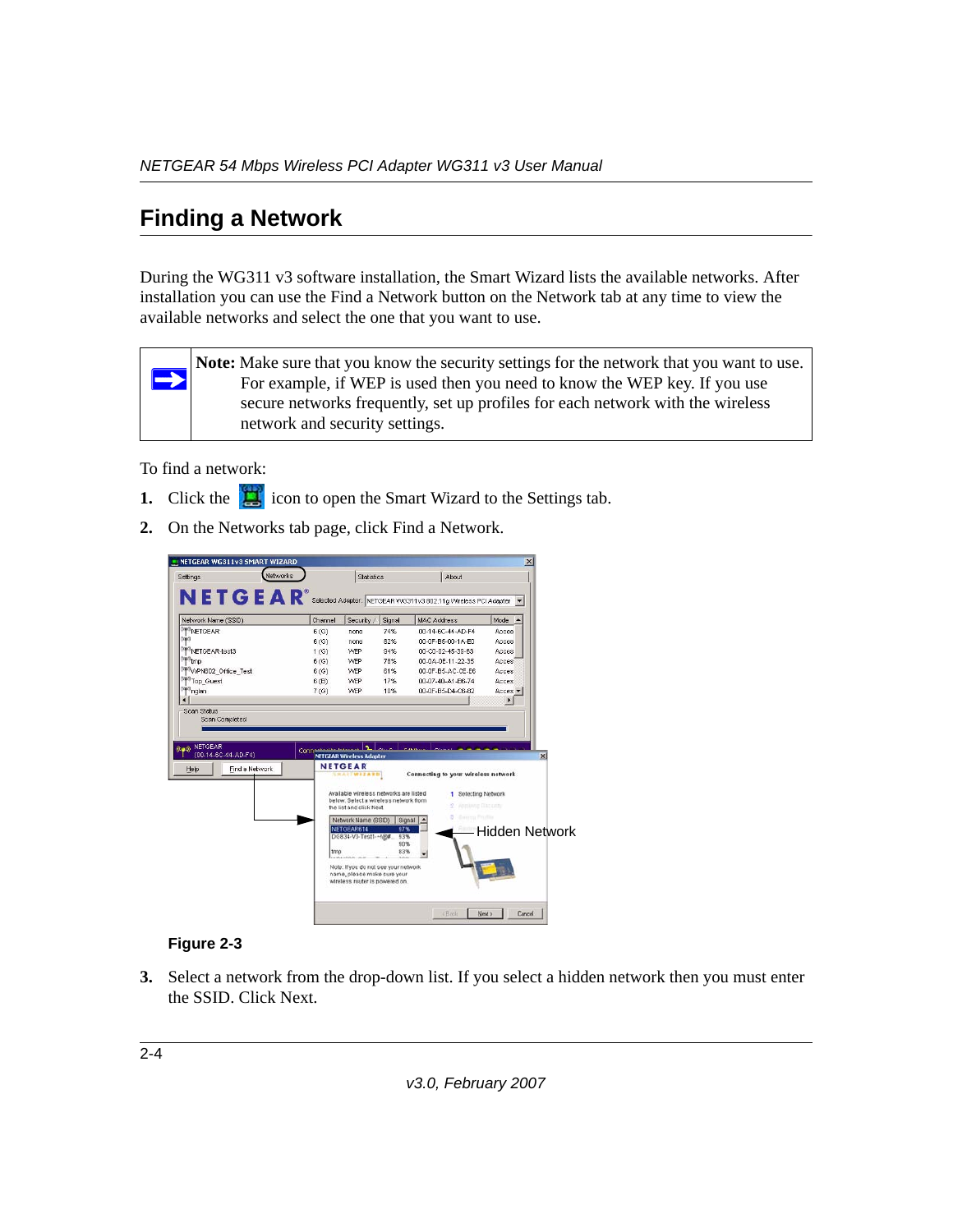- **4.** Follow the steps of the wizard to specify the wireless security if used, and to create a profile.
- **5.** Review you settings, and click Finish.

The Smart Wizard initiates your wireless connection. You can use the Status Bar to verify your network connection. For more information, see ["The Smart Wizard Status Bar" on page 1-8](#page-19-2).

## <span id="page-26-0"></span>**Profiles**

The WG311 v3 Smart Wizard uses profiles to store all the settings for a particular wireless network. There are two special profile names: Default and Profile.

- **Default:** The Profile named Default automatically scans for any available network. You cannot change this profile name.
- **Profile:** If you do not enter a name in the Profile Name box, then the name Profile is used to save your settings. If you do this more than once then you will be asked if you want to replace the previous settings stored in Profile.

## <span id="page-26-1"></span>**Adding Profiles**

You can store multiple profiles and recall the one which matches the network you want to join.

If you use your computer to connect to different wireless networks, you can create a profile for each wireless network. Then, you can easily load the profile that has all the settings that you need to join the network you are using at the time.

There are two types of wireless network profiles that you can set up:

- **Access Point (Infrastructure)** Connect to an access point or router with the 802.11 infrastructure mode.
- **Computer-to-Computer (Ad Hoc)** Connect directly to another computer with the 802.11 ad hoc mode.

For more information on 802.11 wireless network modes, see the wireless reference document at: *[http://documentation.netgear.com/reference/enu/wireless/index.htm.](http://documentation.netgear.com/reference/enu/wireless/index.htm)*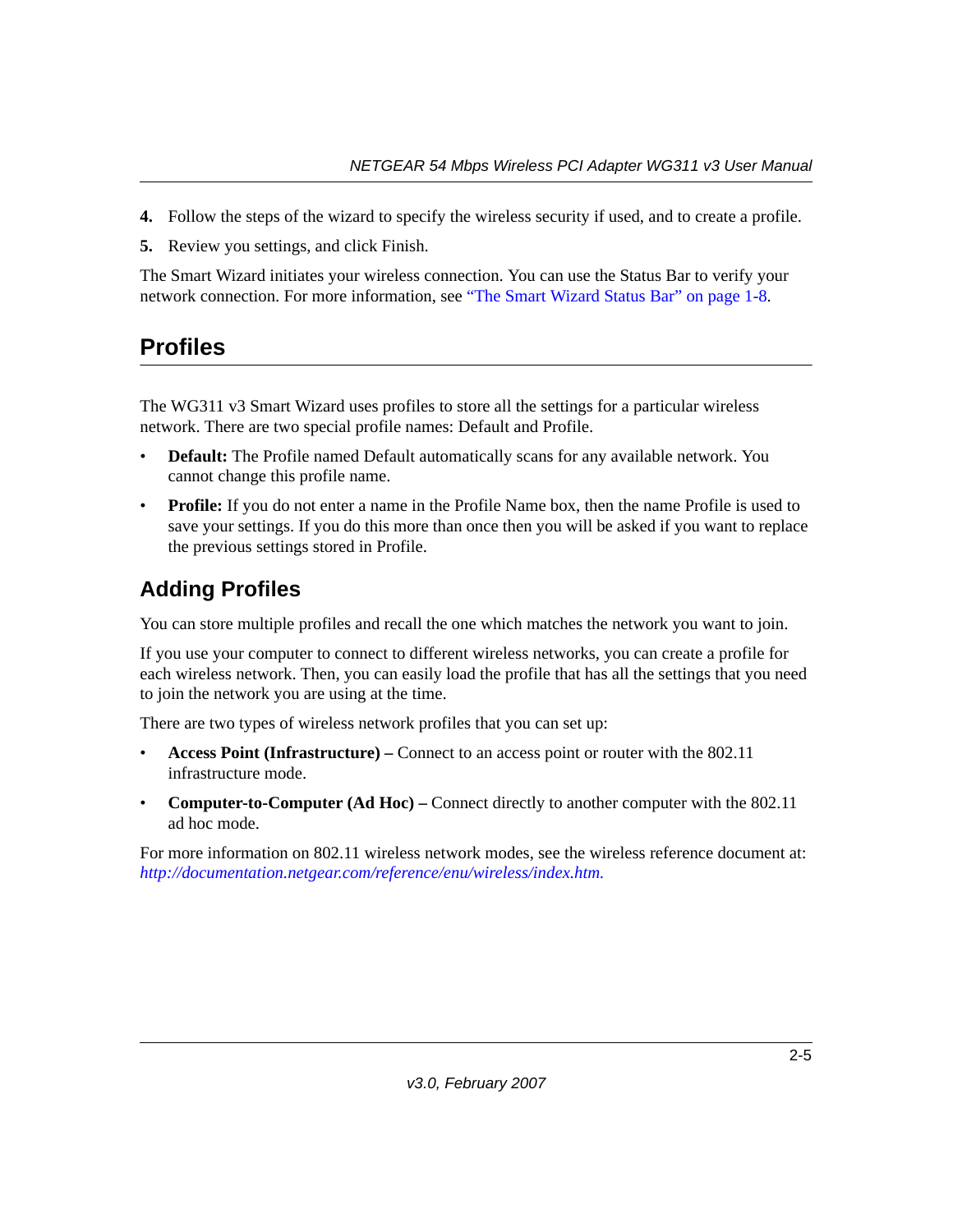## <span id="page-27-0"></span>**Setting up a Profile to Connect to an Access Point or Router**

Follow these instructions to set up the WG311 v3 Wireless PCI Adapter to connect to a wireless access point or router.

**1.** Use the **interest is a contract open** the Smart Wizard. The Settings page opens.

| Settings                                    | Networks                                                                               |                                 | <b>Statistics</b>                        |                           | About          |           |
|---------------------------------------------|----------------------------------------------------------------------------------------|---------------------------------|------------------------------------------|---------------------------|----------------|-----------|
|                                             | NETGEAR <sup>®</sup> Selected Adapter: NETGEAR WO311v3 802.11g Wireless PCI Adapter: V |                                 |                                          |                           |                |           |
| Profiles                                    |                                                                                        |                                 |                                          |                           |                |           |
| Profile                                     |                                                                                        |                                 | Save Profile                             |                           | Delete Profile |           |
| Network Name(SSID)                          |                                                                                        |                                 | Security                                 |                           |                |           |
| <b>NETGEAR</b>                              |                                                                                        | G                               | Disabled                                 |                           |                |           |
|                                             | <b>Advanced Settings</b>                                                               |                                 | $C$ WPA-PSK [TKIP] $\blacktriangleright$ |                           |                |           |
|                                             |                                                                                        |                                 | C WEP                                    |                           |                |           |
| Network Type                                |                                                                                        |                                 |                                          | C Create with Passphrase: |                |           |
|                                             |                                                                                        |                                 | Passphrase:                              |                           |                | 64 bits - |
|                                             | Computer-to-computer (Ad Hoc)                                                          |                                 | C Enter Key Manually:                    |                           |                |           |
|                                             | Initiate Ad Hoc                                                                        |                                 | Key t: -                                 |                           |                | 64 bits - |
|                                             |                                                                                        |                                 |                                          |                           |                |           |
|                                             |                                                                                        |                                 |                                          |                           |                |           |
| NETGEAR<br>$(0 - i)$<br>(00-14-6C-44-AD-F4) |                                                                                        | Connected to Internet     Ch: 6 |                                          | 54Mbps                    | Signal         |           |
| Help                                        | Find a Network                                                                         |                                 |                                          | Apply                     | Cancel         | Close     |

#### **Figure 2-4**

- **2.** Enter the network settings.
	- **a.** In the Network Type section, be sure that Access Point (Infrastructure) is selected.
	- **b.** In the Profile box, type the name of the profile.
	- **c.** In the Network Name (SSID) field select a network or enter the SSID.



- **3.** Save your settings in a Profile.
	- **a.** Click the Save Profile button.

All the configuration settings are saved in this profile.

- **b.** Click **Apply**.
- **c.** Click Close to exit the wizard, or Cancel to return to the previous settings.
- **4.** Verify wireless connectivity to your network.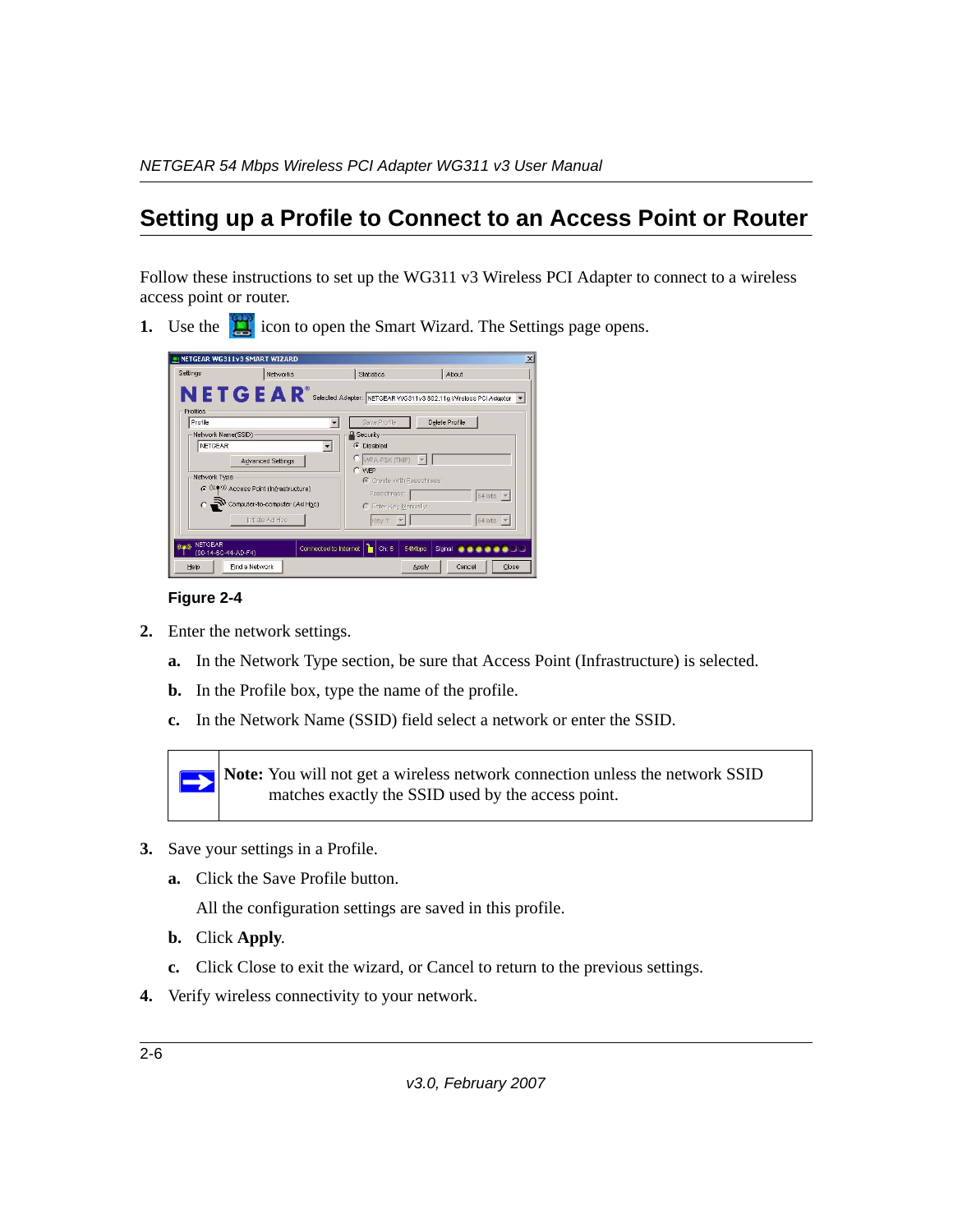Use a browser to connect to the Internet, or check for file and printer access on your network. You can check the status bar in the Smart Wizard for the current connection status.

**Note:** If you cannot connect, see [Chapter 3, "Troubleshooting.](#page-40-2) For problems with accessing network resources, the Windows Client and File and Print Sharing software might not be installed and configured properly on your computers. See the link to ["Internet Networking and TCP/IP Addressing:" in Appendix B.](#page-46-2)

## <span id="page-28-0"></span>**Setting up a Computer-to-Computer (Ad Hoc) Profile**

The Computer-to-Computer setting uses Ad Hoc mode. Ad Hoc mode is an 802.11 networking framework in which devices or computers communicate directly with each other, without the use of an access point. For example, this mode is used when two Windows computers are configured with file and print sharing enabled and you want to exchange files directly between them.

**Note:** Ad Hoc mode will not work using DHCP settings. Ad Hoc mode requires either static IP addresses (such as **192.168.0.1**) or the IPX protocol. For instructions on setting up static IP addresses on a Windows PC, refer to the PC Networking Tutorial included on the *NETGEAR 54 Mbps Wireless PCI Adapter WG311 v3 Resource CD*.

Follow the instructions below to create an Ad Hoc mode profile.

**1.** Use the **interesperse the Smart Wizard.** The Settings page opens:.



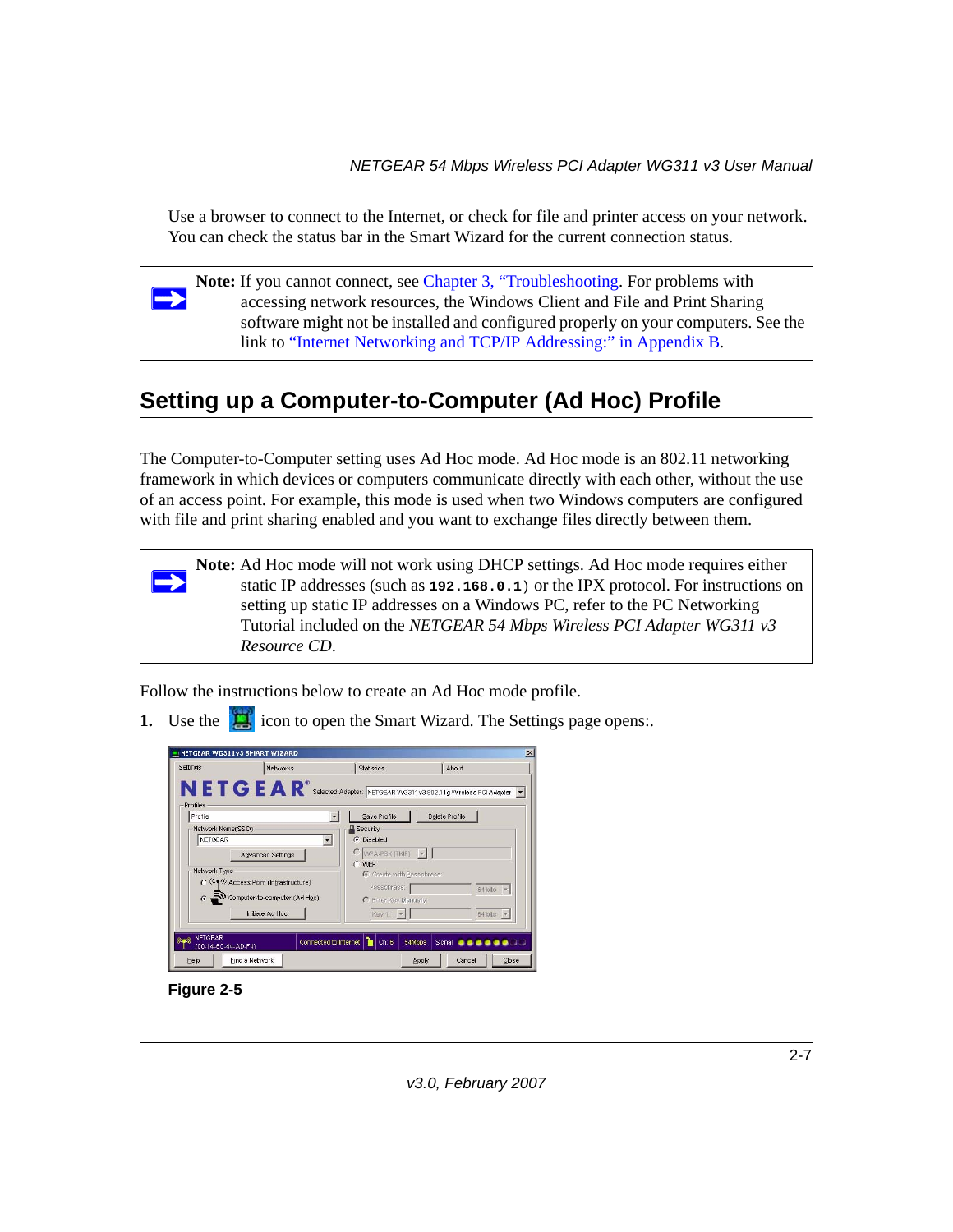- **2.** Save your settings in a Profile.
	- **a.** Click the Save Profile button.

All the configuration settings are saved in this profile.

- **b.** Click **Apply**.
- **c.** Click Close to exit the Smart Wizard, or Cancel to return to the previous settings.
- **3.** Configure the PC network settings.
	- **a.** Configure each PC with either a static IP address or with the IPX protocol.



**Note:** For instructions on configuring static IP addresses, refer to the networking tutorial on your *NETGEAR 54 Mbps Wireless PCI Adapter WG311 v3 Resource CD*.

- **b.** Restart the PCs.
- **4.** Verify wireless connectivity between your peer devices.

Verify connectivity by using the Ping program:

**a.** On the Windows taskbar click the Start button, and then click Run.



**Figure 2-6**

**b.** Assuming the target PC is configured with 192.168.0.1 as its IP address, type **ping -t 192.168.0.1** and then click OK.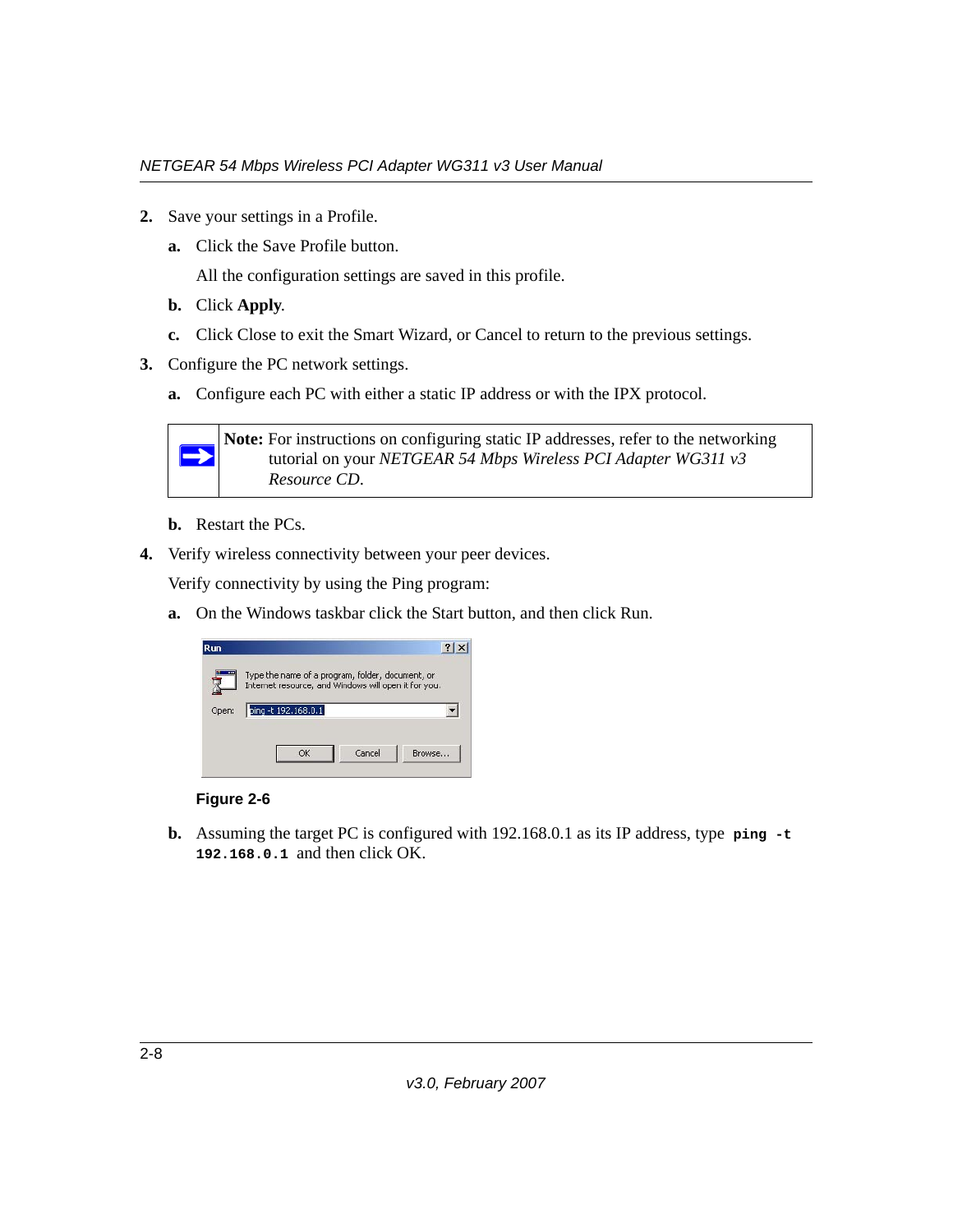**c.** This will cause a continuous ping to be sent to the device with the 192.168.0.1 static IP address. The ping response should change to "reply."

```
Request timed out.
Request timed out.
Reply from 192.168.0.1: bytes=32 time=40ms TTL=127<br>Reply from 192.168.0.1: bytes=32 time=41ms TTL=127<br>Reply from 192.168.0.1: bytes=32 time=30ms TTL=127
```
### **Figure 2-7**

At this point the connection is established.



### <span id="page-30-0"></span>**Starting a Computer-to-Computer (Ad Hoc) Network Connection**

- **1.** On the Settings tab page of the Smart Wizard, select or type the Network Name (SSID).
- **2.** Select the Computer-to-Computer (Ad Hoc) network type.
- **3.** Click Initiate Ad Hoc. The Ad Hoc Setting dialog box opens:



### **Figure 2-8**

- **4.** In the Start Ad Hoc field, choose the wireless standard (802.11a, 802.11b, or 802.11g) for your Ad Hoc computer-to-computer network.
- **5.** In the Channel field, Automatic should work. If you notice interference problems with another nearby wireless device, select a channel that is not being used by any other wireless networks near your wireless adapter. Use the Networks tab to view the channels in use in your area.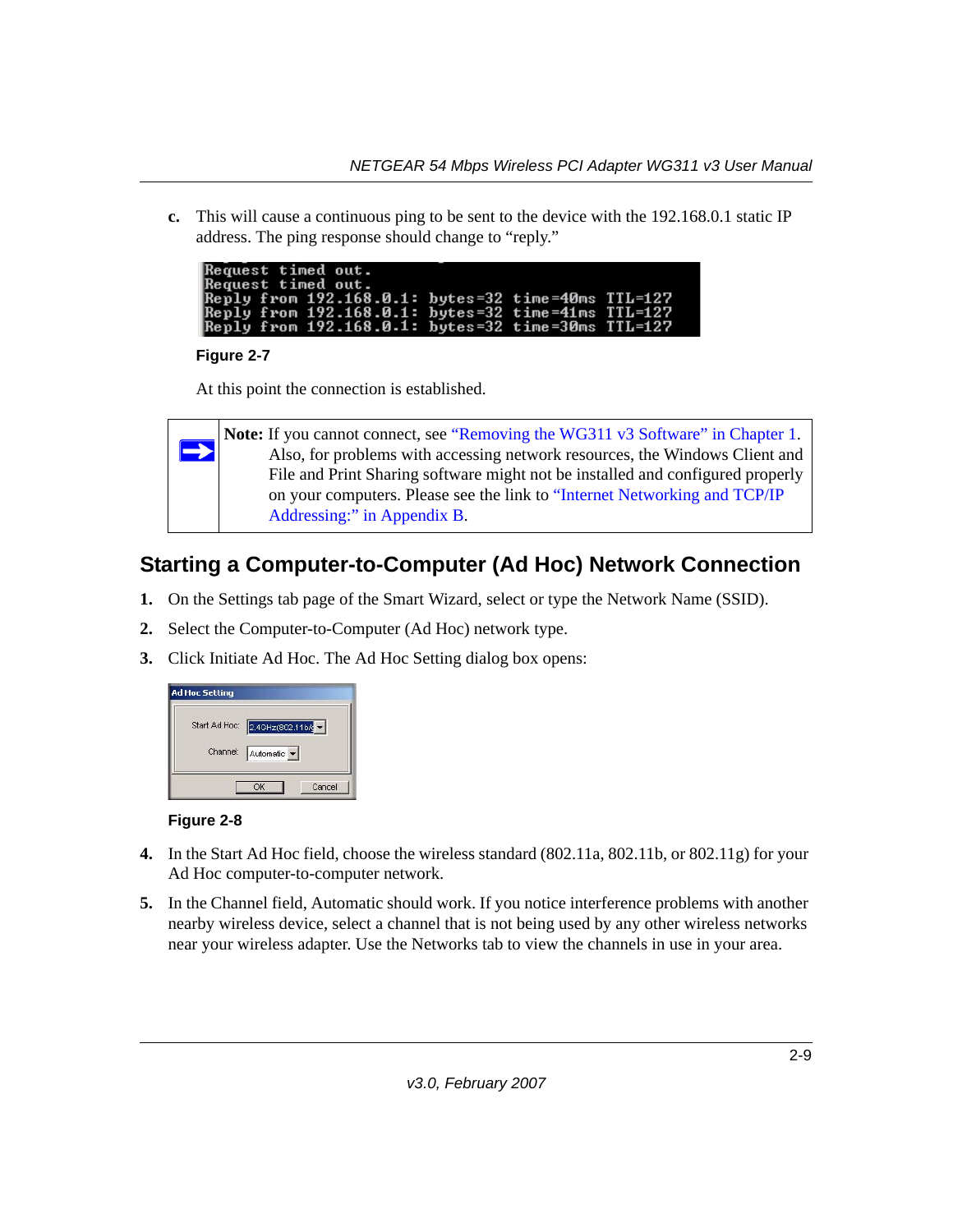**6.** Click OK.

**Note:** The channel number differs depending on the country. The connection speed automatically defaults to the highest speed.

### <span id="page-31-2"></span><span id="page-31-0"></span>**Wireless Security**

Many networks use wireless security to encrypt wireless data communications. If you try to connect to a network with wireless security the Smart Wizard detects it. Before you can use that network you must set up the WG311 v3 with exactly the same kind of wireless security settings. The main types of wireless security used for home networks are:

- Wi-Fi Protected Access 2 Pre-Shared Key (WPA2-PSK)
- Wi-Fi Protected Access Pre-Shared Key (WPA-PSK)
- Wi-Fi Protected Access (WPA)
- Wired Equivalent Privacy (WEP)

For more information about wireless security, see the wireless reference document at: *[http://documentation.netgear.com/reference/enu/wireless/index.htm](http://documentation.netgear.com/reference/enu/wireless/index.htm )* 

In addition to the wireless security features, networks should use LAN network security features such as requiring a user name and password to access the shared resources in the network.

## <span id="page-31-1"></span>**Using Wireless Security Features**

You can strengthen the security of your wireless connection by enabling Wired Equivalent Privacy (WEP) encryption of the wireless data communications. Or, you can use WPA-PSK (Wi-Fi Protected Access Pre-Shared Key) encryption. For more information about wireless security, see the Web link to ["Wireless Communications:" in Appendix B.](#page-46-3)

In addition to the WG311 v3 wireless security features, you should also configure appropriate LAN network security features such as requiring a user name and password to access the shared resources in your network.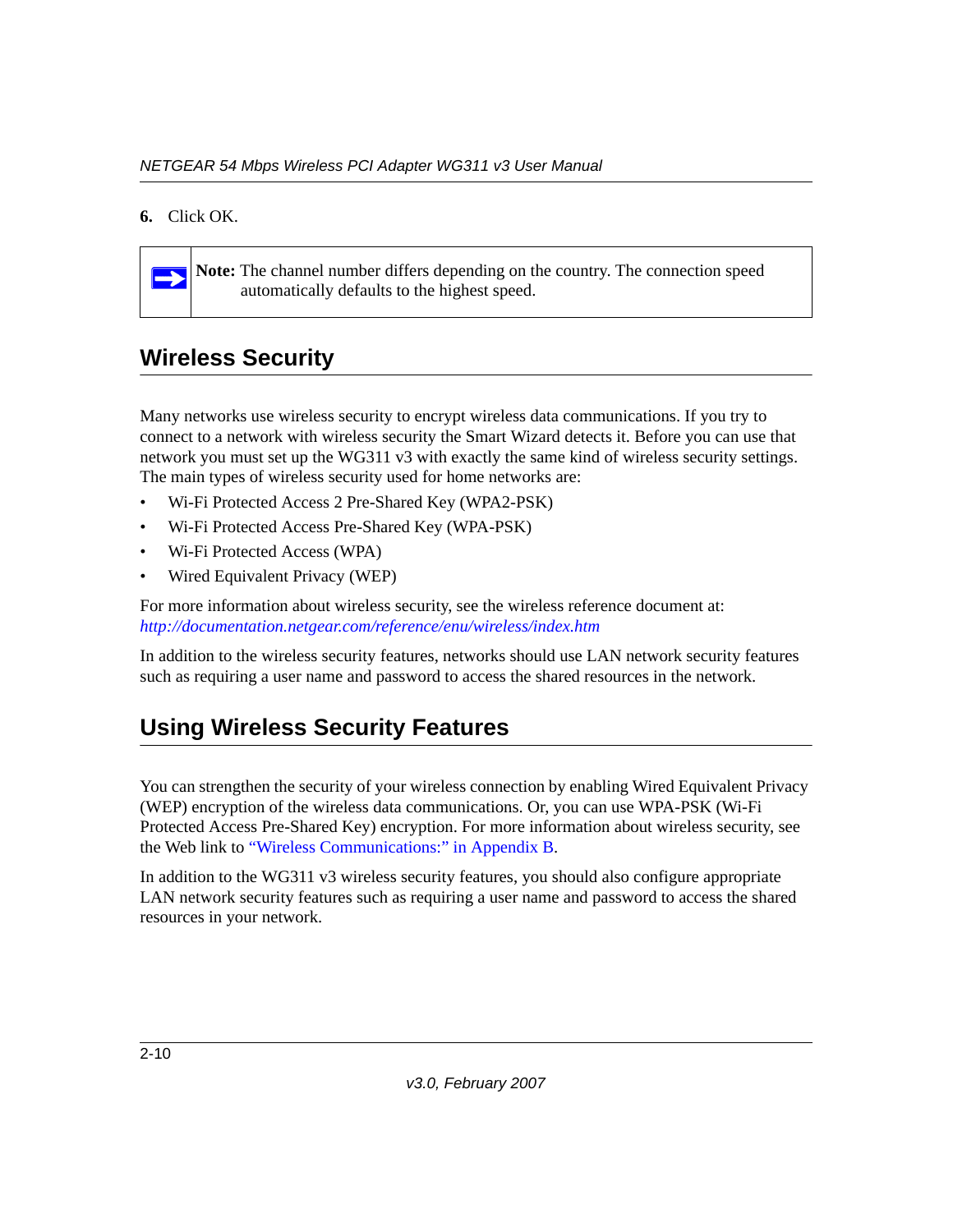## <span id="page-32-0"></span>**Wireless Network Name (SSID) and Security Settings**

Print this form, fill in the configuration parameters and put it in a safe place for possible future reference. For an existing wireless network, the person who set up the network will be able to provide this information.

• **Network Name (SSID):** The Service Set Identification (SSID) identifies the wireless local area network. **Any (First available network)** is the default WG311 v3 wireless network name (SSID). You may customize it using up to 32 alphanumeric characters. Write your customized wireless network name (SSID) on the line below.



**Note:** The SSID in the wireless access point is the SSID you configure in the wireless PCI adapter. For the access point and wireless nodes to communicate with each other, all must be configured with the same SSID.

Wireless network name (SSID):

- **If WEP Authentication is Used.**
	- **WEP Encryption key size**. Identify one: **64-bit** or **128-bit**. The encryption key size must the wireless network settings.
	- **Data Encryption (WEP) Keys**. There are two methods for creating WEP data encryption keys. Whichever method you use, record the key values in the spaces below.
		- **Passphrase method**. \_\_\_\_\_\_\_\_\_\_\_\_\_\_\_\_\_\_\_\_\_\_\_\_\_\_\_\_\_\_ These characters *are* case sensitive. Enter a word or group of printable characters and click the Generate Keys button. Not all wireless devices support the passphrase method.
		- **Manual method**. These values *are not* case sensitive. For 64-bit WEP, enter 10 hex digits (any combination of 0-9 or a-f). For 128-bit WEP, enter 26 hex digits.

Key 1: \_\_\_\_\_\_\_\_\_\_\_\_\_\_\_\_\_\_\_\_\_\_\_\_\_\_\_\_\_ Key 2: \_\_\_\_\_\_\_\_\_\_\_\_\_\_\_\_\_\_\_\_\_\_\_\_\_\_\_\_\_ Key 3: \_\_\_\_\_\_\_\_\_\_\_\_\_\_\_\_\_\_\_\_\_\_\_\_\_\_\_\_\_ Key 4: \_\_\_\_\_\_\_\_\_\_\_\_\_\_\_\_\_\_\_\_\_\_\_\_\_\_\_\_\_

### If WPA2-PSK or WPA-PSK Authentication is Used.

– **Passphrase**: \_\_\_\_\_\_\_\_\_\_\_\_\_\_\_\_\_\_\_\_\_\_\_\_\_\_\_\_\_\_ These characters *are* case sensitive. Enter a word or group of printable characters. When you use WPA-PSK, the other devices in the network will not connect unless they are set to WPA-PSK as well and are configured with the correct Passphrase.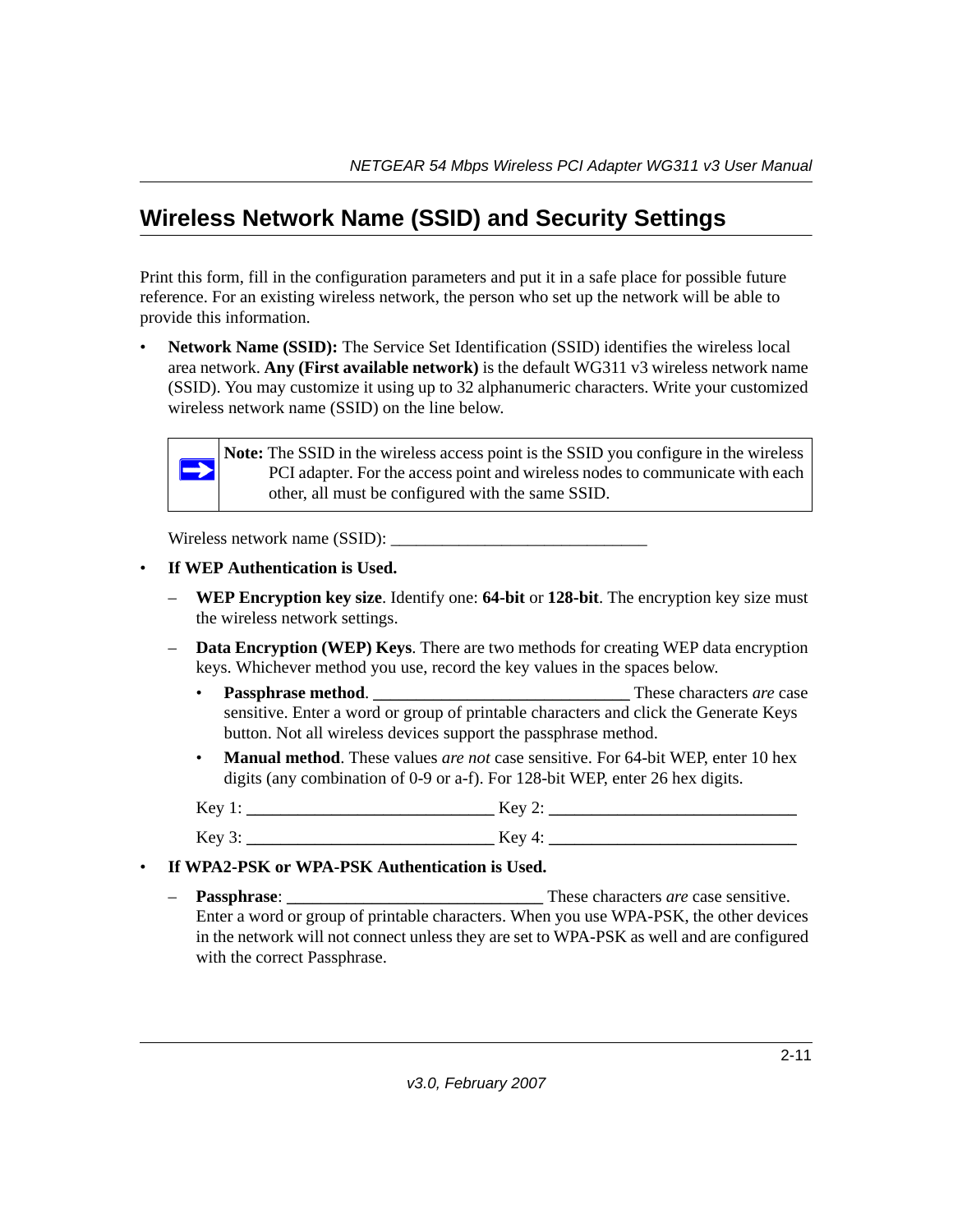## <span id="page-33-0"></span>**Setting up WEP Encryption Security**

Follow the steps below to configure WEP Encryption Security.

- **1.** Run the WG311 v3 Smart Wizard.
	- **a.** Make sure the WG311 v3 software is installed and the WG311 v3 is installed in a PCI slot in your computer.
	- **b.** Use the **interpretate is controlled to open** the Smart Wizard. The Settings tab page opens.

| Settings                            | Networks                              | <b>Statistics</b>                                                                     | About                           |  |
|-------------------------------------|---------------------------------------|---------------------------------------------------------------------------------------|---------------------------------|--|
|                                     |                                       | NETGEAR <sup>®</sup> Selected Adapter: NETGEAR WG311v3 802.11g Wireless PCI Adapter Y |                                 |  |
| Profiles                            |                                       |                                                                                       |                                 |  |
| Profile                             |                                       | Save Profile                                                                          | Delete Profile                  |  |
| Network Name(SSID)                  |                                       | <b>Q</b> Security                                                                     |                                 |  |
| NETGEAR                             |                                       | C Disabled                                                                            |                                 |  |
|                                     | <b>Advanced Settings</b>              | $\bigcirc$ WPA-PSK [TKIP] $\blacktriangledown$<br>G WEP                               |                                 |  |
| Network Type                        |                                       | C Create with Passphrase:                                                             |                                 |  |
|                                     | (C((P)) Access Point (Infrastructure) | Passphrase:                                                                           |                                 |  |
|                                     | Computer-to-computer (Ad Hoc)         | C Enter Key Manually:                                                                 | $64 \text{ bits}$ $\rightarrow$ |  |
|                                     |                                       |                                                                                       |                                 |  |
|                                     | Initiate Ad Hoc                       | Key 1: <b>-</b>                                                                       | 64 bits -                       |  |
|                                     |                                       |                                                                                       |                                 |  |
| (@w) NETGEAR<br>(00-14-6C-44-AD-F4) |                                       | ъ<br>Ch 6<br>Connected to Internet<br>54Mbps                                          | Signal <b>cooperate</b>         |  |



- **2.** Configure the Security settings.
	- **a.** In the Profile box, select the profile or type in a profile name.
	- **b.** In the Network Name (SSID) field select the network, or enter the SSID.



**c.** In the Security section, select WEP.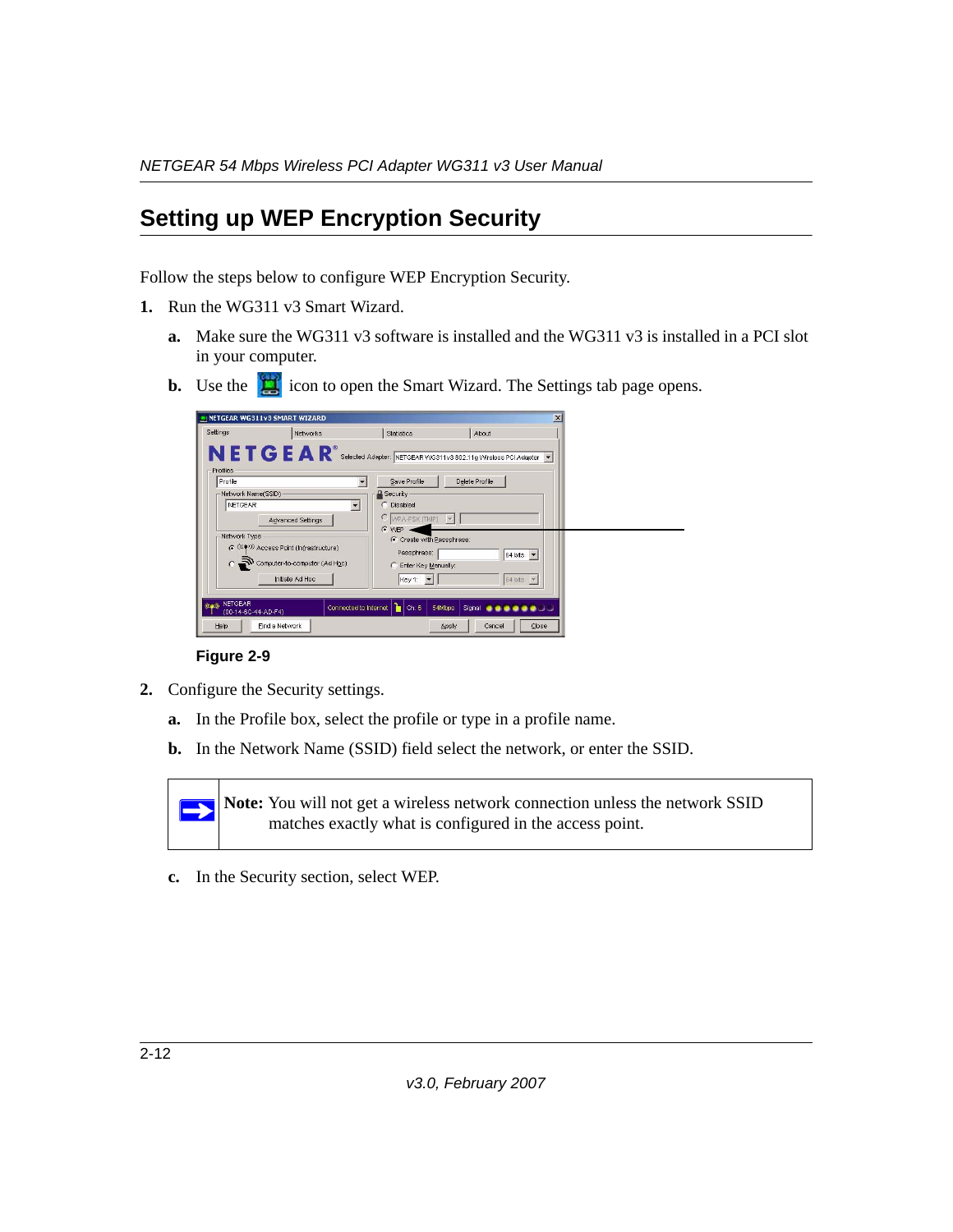- **3.** Select the WEP encryption strength you will use.
	- 64-bit WEP data encryption
	- 128-bit WEP data encryption

**Note:** Larger encryption keys require more processing and may slow the communications response times.

**4.** Select Create with Passphrase and enter the passphrase. The configuration utility will automatically generate the WEP keys.



 $\rightarrow$ 

**Note:** The characters are case sensitive. Be sure to use the same passphrase for all the wireless devices in the network.

If the passphrase method is not available in the other devices, you must manually enter the keys to match exactly what is in the access point and other 802.11b wireless devices.

- **5.** Save your settings in a Profile.
	- **a.** Click the Save Profile button. All the configuration settings are saved in this profile.
	- **b.** Click **Apply**.
	- **c.** Click Close to exit the configuration utility.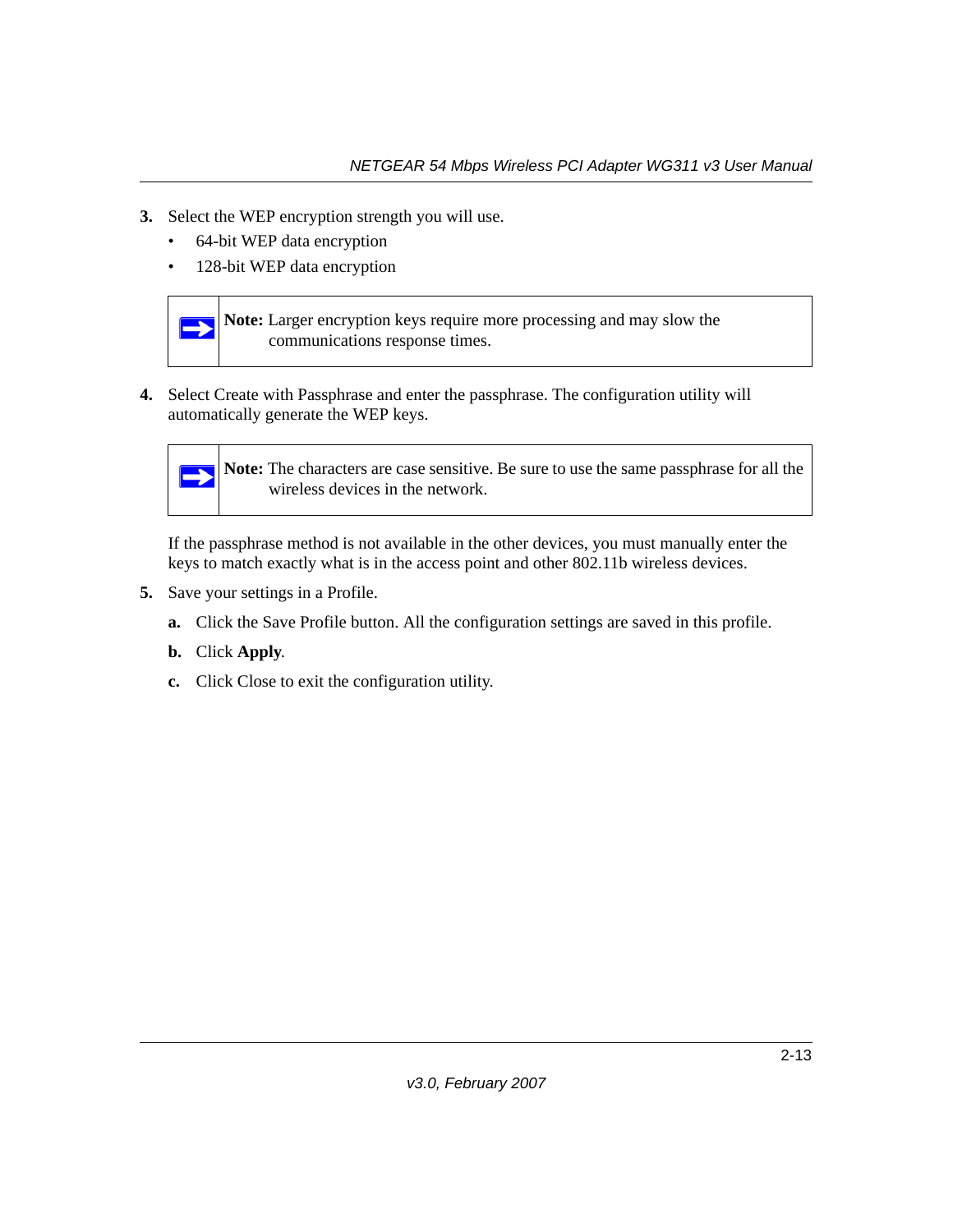## <span id="page-35-0"></span>**Setting up WPA2-PSK Security**

Follow the steps below to configure WPA2-PSK Security.

- **1.** Run the WG311 v3 Smart Wizard.
	- **a.** Make sure the WG311 v3 software is installed and the WG311 v3 is properly installed in the PCI slot in your computer.
	- **b.** Use the **interest in the Use of the Smart Wizard.** The Settings tab page opens.

| Settings                     | Networks                                                                    | <b>Statistics</b>                                                                     | About                  |           |  |
|------------------------------|-----------------------------------------------------------------------------|---------------------------------------------------------------------------------------|------------------------|-----------|--|
| Profiles                     |                                                                             | NETGEAR <sup>®</sup> Selected Adapter: NETGEAR WG311v3 802.11g Wireless PCI Adapter V |                        |           |  |
| Profile                      |                                                                             | Save Profile                                                                          | Delete Profile         |           |  |
| Network Name(SSID)           |                                                                             | <b>Q</b> Security                                                                     |                        |           |  |
| NETGEAR                      |                                                                             | C Disabled                                                                            |                        |           |  |
|                              | <b>Advanced Settings</b>                                                    | $\bullet$ WPA2-PSK [AES] $\bullet$                                                    |                        |           |  |
| Network Type                 |                                                                             | C WEP                                                                                 |                        |           |  |
|                              | $\sigma$ ( $\left(\left(\phi\right)\right)$ ) Access Point (Infrastructure) | C Create with Passphrase;                                                             |                        |           |  |
|                              |                                                                             | Passphrase:                                                                           |                        | 64 bits v |  |
|                              | C M Computer-to-computer (Ad Hoc)                                           | C Enter Key Manually:                                                                 |                        |           |  |
|                              | Initiate Ad Hoc                                                             | Key 1: -                                                                              |                        | 64 bits - |  |
|                              |                                                                             |                                                                                       |                        |           |  |
| <b><i>(Comp</i></b> NETGEAR) |                                                                             | Connected to Internet   Ch: 6<br>54Mbps                                               | Signal <b>cocococo</b> |           |  |
| (00-14-6C-44-AD-F4)          |                                                                             |                                                                                       |                        |           |  |



- **2.** Configure the Security settings.
	- **a.** In the Profile box, select the profile or type in a profile name.
	- **b.** In the Network Name (SSID) field select the network, or enter the SSID.

**Note:** You will not get a wireless network connection unless the network SSID matches exactly what is configured in the access point.

**c.** In the Security section, select WPA2-PSK [AES].

For more information, see the link to ["Wireless Communications:" in Appendix B.](#page-46-3)

- **3.** Save your settings in a Profile.
	- **a.** Click the Save Profile button. All the configuration settings are saved in this profile.
	- **b.** Click **Apply**, and then click Close to exit the Smart Wizard.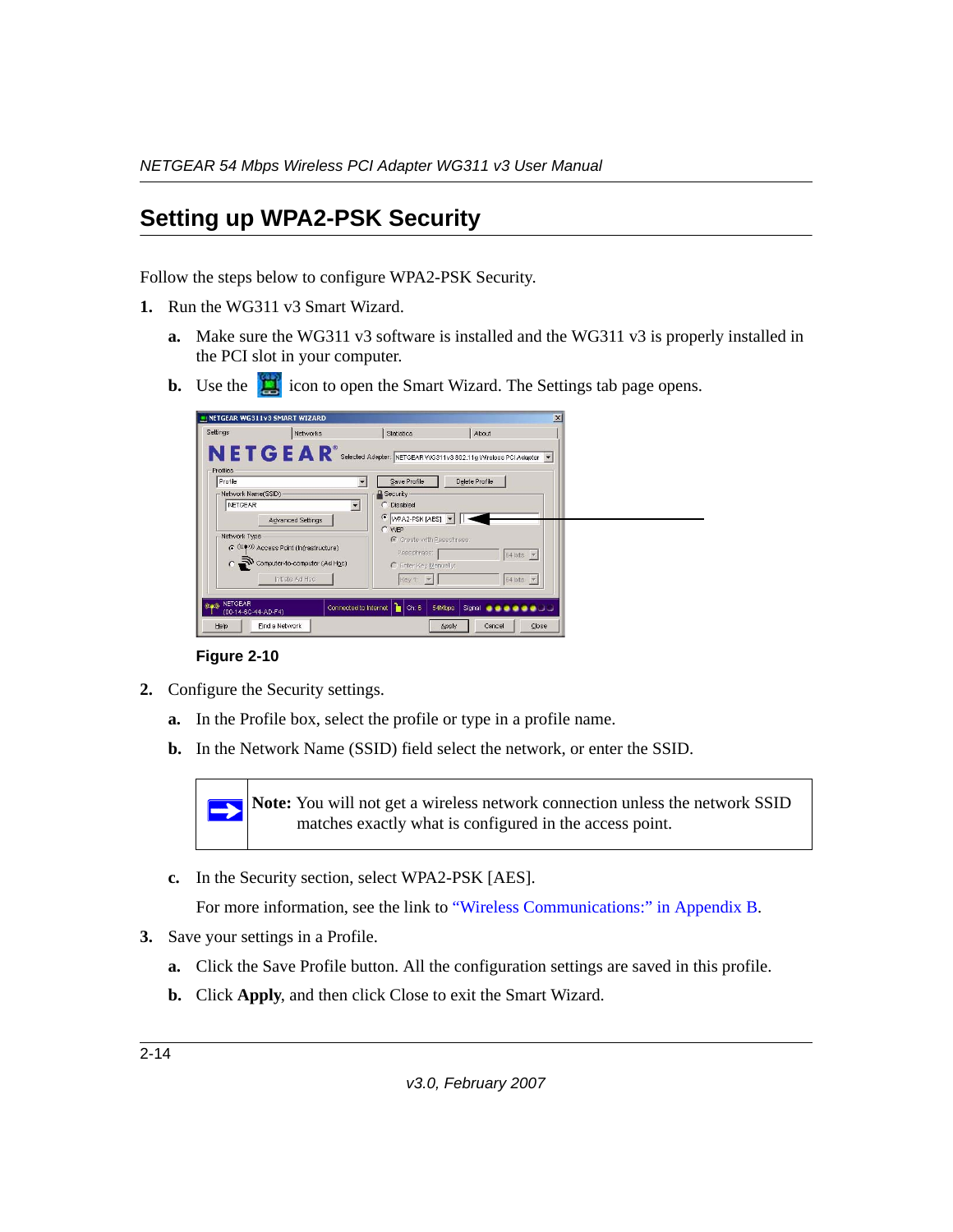## <span id="page-36-0"></span>**Setting up WPA-PSK Security**

Follow the steps below to configure WPA-PSK Security.

- **1.** Run the WG311 v3 Smart Wizard.
	- **a.** Make sure the WG311 v3 software is installed and the WG311 v3 is properly installed in a PCI slot in your computer.
	- **b.** Use the **interespersion** to open the Smart Wizard. The Settings tab page opens.

| Settings              | Networks                               | <b>Statistics</b>                                                                     | About                   |       |
|-----------------------|----------------------------------------|---------------------------------------------------------------------------------------|-------------------------|-------|
|                       |                                        | NETGEAR <sup>®</sup> Selected Adapter: NETGEAR WG311v3 802.11g Wireless PCI Adapter V |                         |       |
| Profiles              |                                        |                                                                                       |                         |       |
| Profile               |                                        | Save Profile                                                                          | Delete Profile          |       |
| Network Name(SSID)    |                                        | <b>Q</b> Security                                                                     |                         |       |
| NETGEAR               |                                        | C Disabled                                                                            |                         |       |
|                       | Advanced Settings                      | WPA-PSK [TKIP]                                                                        |                         |       |
|                       |                                        | C WEP                                                                                 |                         |       |
| Network Type          |                                        | C Create with Passphrase;                                                             |                         |       |
|                       | (C ((()) Access Point (Infrastructure) | Passphrase:                                                                           | 64 bits -               |       |
|                       | C Computer-to-computer (Ad Hoc)        | C Enter Key Manually:                                                                 |                         |       |
|                       | Initiate Ad Hoc-                       | Key 1:                                                                                | 64 bits -               |       |
|                       |                                        |                                                                                       |                         |       |
| <b>(Comp)</b> NETGEAR |                                        |                                                                                       |                         |       |
| (00-14-6C-44-AD-F4)   |                                        | Ch. 6<br>Connected to Internet<br>54Mbps<br>٠                                         | Signal <b>cook</b> cook |       |
| Help                  | Find a Network                         | Apply                                                                                 | Cancel                  | Close |



- **2.** Configure the Security settings.
	- **a.** In the Profile box, select the profile or type in a profile name.
	- **b.** In the Network Name (SSID) field select the network, or enter the SSID.

**Note:** You will not get a wireless network connection unless the network SSID matches exactly what is configured in the access point.

**c.** In the Security section, select WPA-PSK [TKIP].

For more information, see the link to ["Wireless Communications:" in Appendix B.](#page-46-3)

- **3.** Save your settings in a Profile.
	- **a.** Click the Save Profile button. All the configuration settings are saved in this profile.
	- **b.** Click **Apply**, and then click Close to exit the Smart Wizard.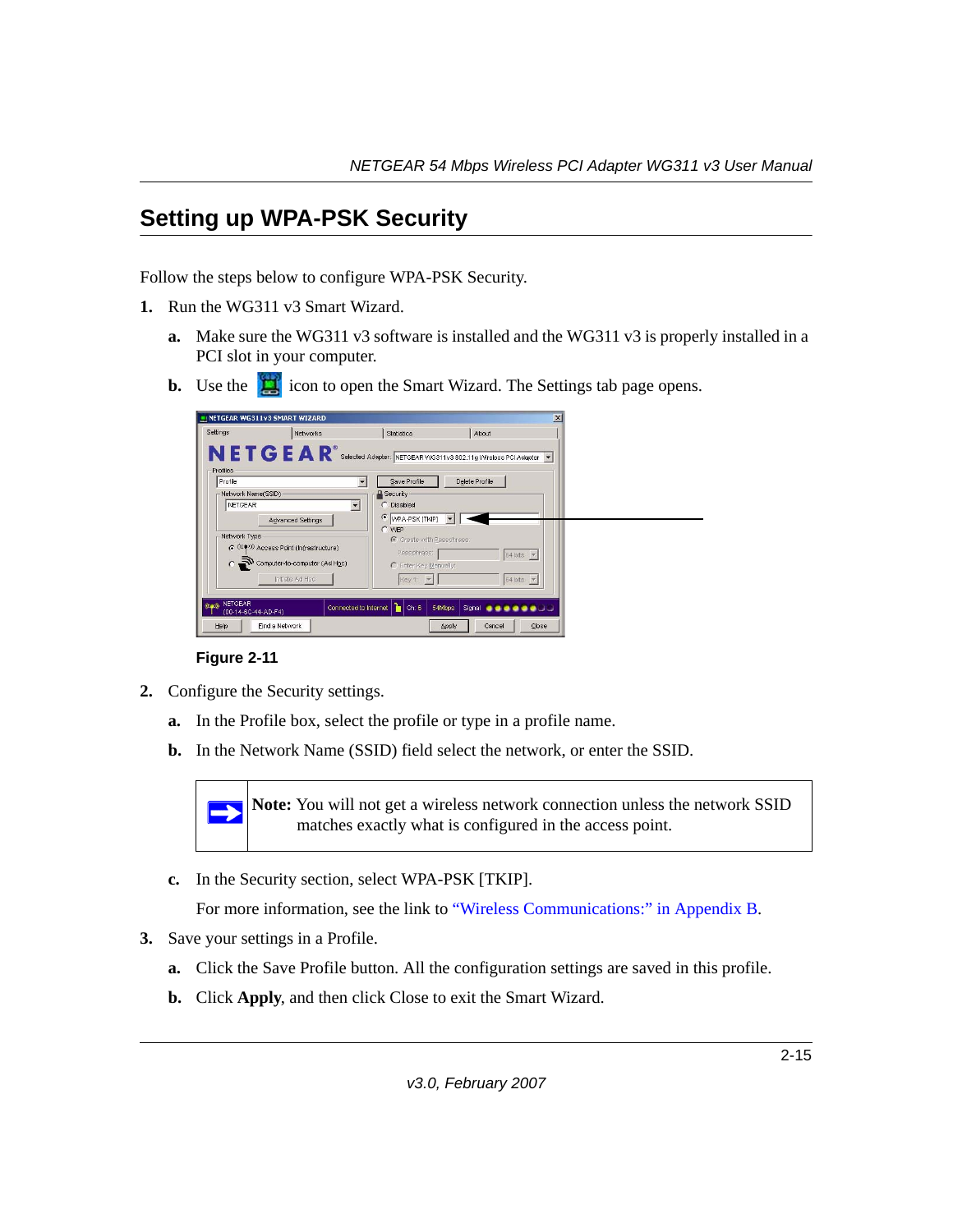## <span id="page-37-0"></span>**Advanced Settings**

The Advanced Settings should normally work in their default settings. On the Settings tab click the Advanced Settings button to display the dialog box shown below:

| Advanced                   |     |                        |                    |      |
|----------------------------|-----|------------------------|--------------------|------|
| 2.4GHz Preamble:           |     | Auto                   | E                  |      |
| Transmit Power             |     | 100%                   |                    |      |
| Fragmentation<br>Threshold |     | <b>BERTHERMAN AREA</b> | $1.1.1.1.1.1.1.1.$ |      |
|                            | 256 | 2432                   |                    | 2432 |
| <b>RTS/CTS</b>             |     |                        |                    |      |
| Threshold                  | 256 | 2432                   |                    | 2432 |



## <span id="page-37-1"></span>**Statistics Page**

The Statistics page provides real time and historical trend information on the data traffic and performance of your wireless adapter.

| Settings                              | Networks                | Statistics                                                                          | About                      |              |
|---------------------------------------|-------------------------|-------------------------------------------------------------------------------------|----------------------------|--------------|
|                                       |                         | NETGEAR <sup>®</sup> Selected Adapter: NETGEAR WG311v3 802.11g Wireless PCI Adapter |                            |              |
| Transmit / Receive Performance(%)     |                         |                                                                                     | <b>Transmit Statistics</b> |              |
| 25%                                   |                         |                                                                                     | $Tx$ Mbps:                 | 0.00         |
|                                       |                         |                                                                                     | Tx Packets/s:              | $\theta$     |
|                                       |                         |                                                                                     | Total Tx Packets:          | 15           |
|                                       |                         |                                                                                     | Tx Error:                  | $\mathbf{0}$ |
|                                       | 12.5%                   |                                                                                     | Receive Statistics         |              |
|                                       |                         |                                                                                     | Rx Mbps:                   | 0.00         |
|                                       |                         |                                                                                     | Rx Packets/s:              | $\theta$     |
| $0\%$<br>n%                           |                         |                                                                                     | Total Rx Packets:          | 5            |
|                                       | <b>C</b> Transmit<br>C. | Receive<br>$\bullet$ Total(Tx/Rx)                                                   | Rx Error:                  | $\theta$     |
| <b>NETGEAR</b><br>(00-14-6C-44-AD-F4) |                         | Connected to Internet<br>Ch: 6                                                      | 48Mbps<br>Signal           |              |

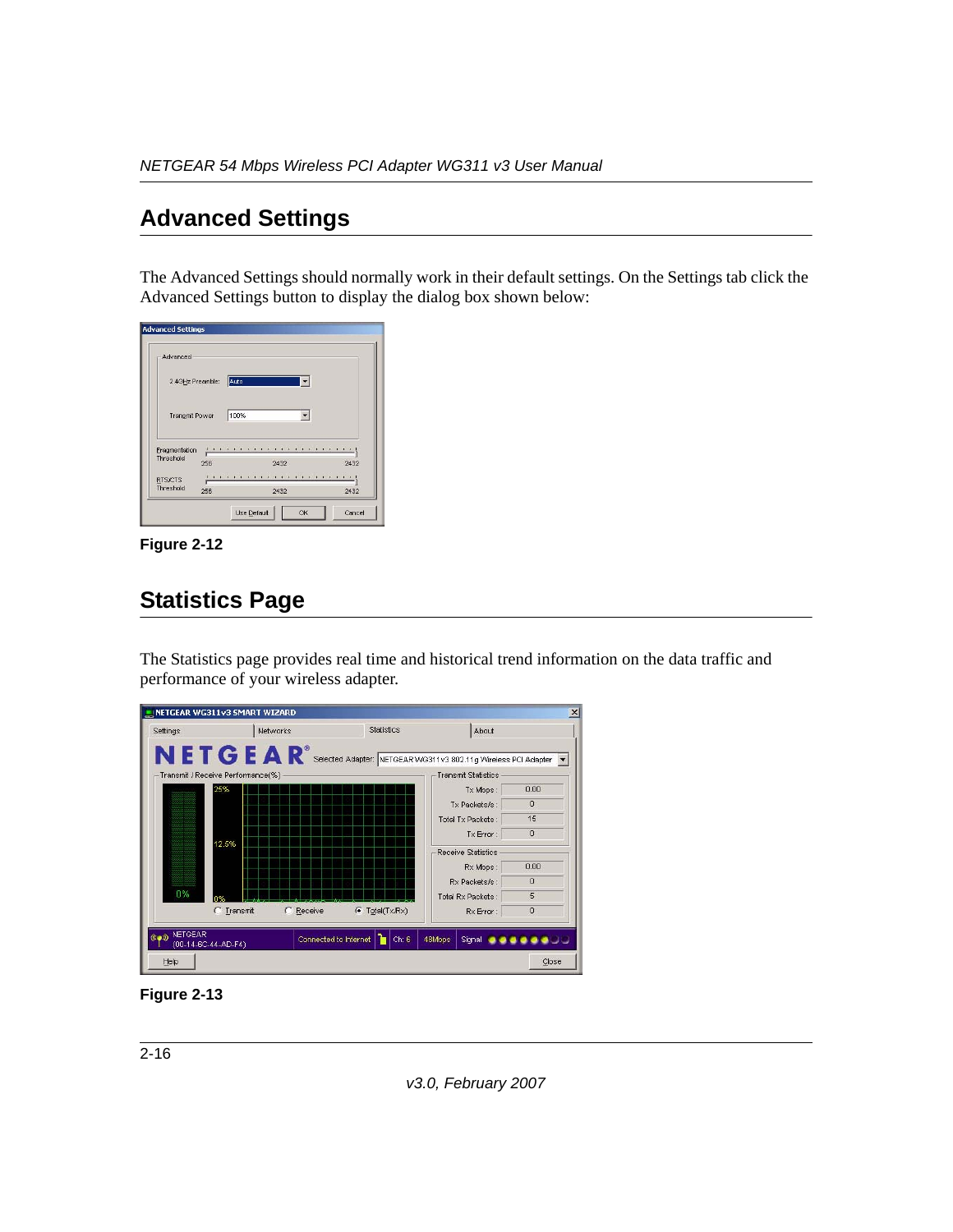- **Transmit/Receive Performance (%):** A real time graph identifying the total, receive, and transmit utilization as a percentage the total possible.
- **Transmit, Receive, and Total (TxRx):** Radio buttons let you select whether to display the transmit performance, the receive performance, or both in the same graph.
- **Transmit Statistics:** Identifies transmit megabits per second (Mbps), transmit packets per second (Tx Packets/s), total transmitted packets, and transmit errors.
- **Receive Statistics:** Identifies receive megabits per second (Mbps), receive packets per second (Rx Packets/s), total received packets, and reception errors.

## <span id="page-38-0"></span>**About Page**

The About page displays the current software version information.

| Settings                      |                     |                                                                                     |       |                   |        |  |
|-------------------------------|---------------------|-------------------------------------------------------------------------------------|-------|-------------------|--------|--|
|                               |                     | NETGEAR <sup>®</sup> Selected Adapter: NETGEAR WG311v3 802.11g Wireless PCI Adapter |       |                   |        |  |
| Device                        | Regional Domain:    | <b>United States</b>                                                                |       |                   |        |  |
|                               | Driver Version:     | 3.2.1.3                                                                             |       |                   |        |  |
|                               | Firmware Version:   | 306.51.44.3213                                                                      |       |                   |        |  |
|                               | Driver Date:        | August 22, 2005                                                                     |       |                   |        |  |
|                               | <b>MAC Address:</b> | 00-0F-B5-88-F3-FC                                                                   |       |                   |        |  |
|                               | IP Address:         | 192.168.1.8                                                                         |       |                   |        |  |
| <b>Smart Wireless Utility</b> |                     |                                                                                     |       |                   |        |  |
|                               | Version:            | 3 2 31 306                                                                          | Date: | December 16, 2005 |        |  |
| <b>(@@@</b> NETGEAR           | (00-14-6C-44-AD-F4) | Connected to Internet                                                               | Ch: 6 | 54Mbps            | Signal |  |

### **Figure 2-14**

The following information is displayed in the About page:

- **Regional Domain:** This is the region setting for the wireless adapter. The approved channels for the region are automatically scanned. Governments regulate the channels used for wireless transmission. Operating the wireless adapter in a different region may violate local laws.
- **Driver Version:** The wireless adapter driver version.
- **Driver Date:** The wireless adapter driver release date.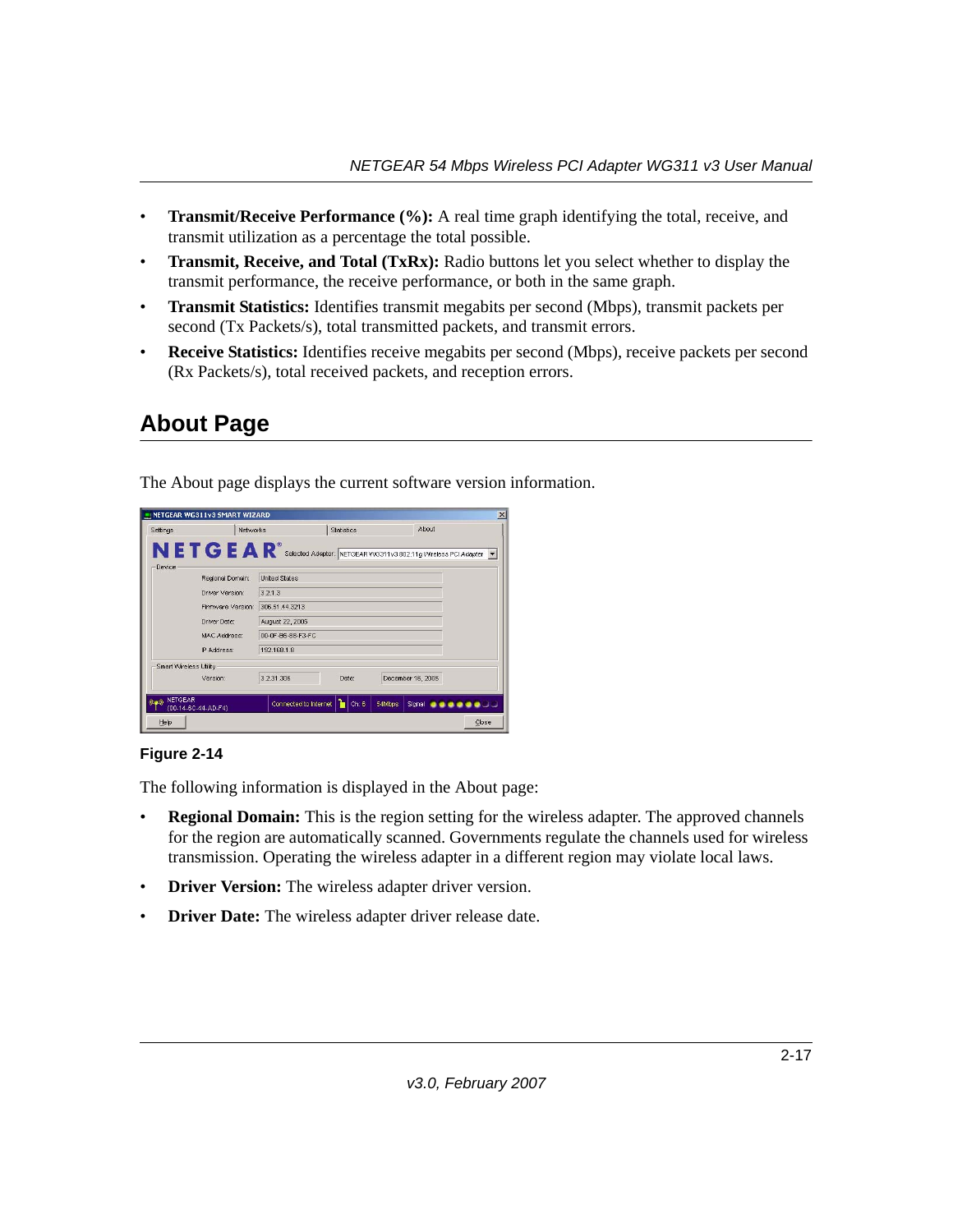- **MAC Address:** The MAC address of the adapter. The Media Access Control address is a unique 48-bit hardware address assigned to every network interface card. Some wireless networks will restrict access based on a list of known MAC addresses. If you are communicating with such a network, you would have to provide the address shown here to the network administrator before you would be allowed to connect. Restricting access by MAC address adds an obstacle against unwanted access to your network. However, unless you use data encryption security, the data broadcast over the wireless link is fully exposed.
- **IP Address:** The IP address assigned to this adapter.
- **Smart Wireless Utility:** The version and release date of the Smart Wizard.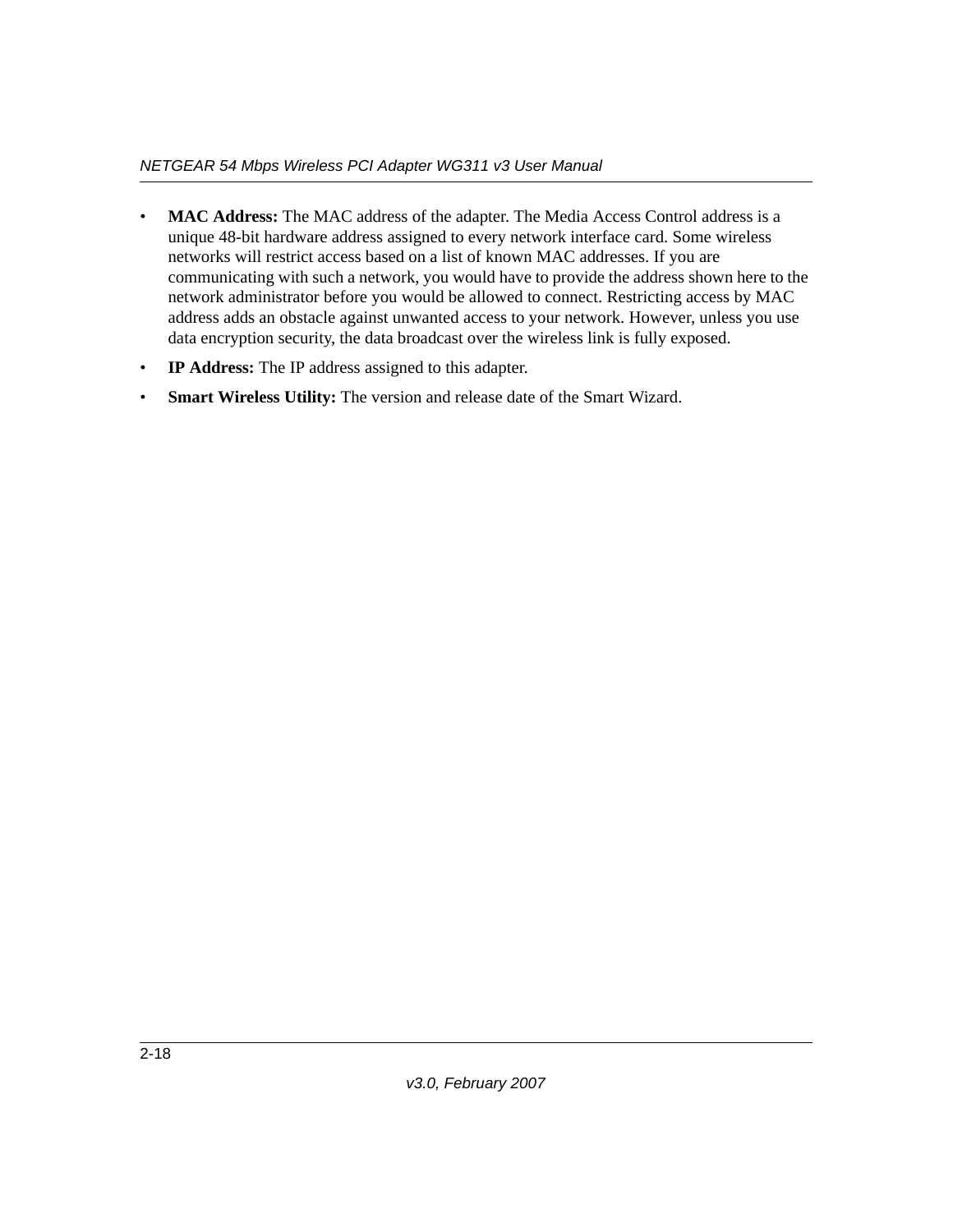## <span id="page-40-2"></span>**Chapter 3 Troubleshooting**

<span id="page-40-0"></span>This chapter provides information about troubleshooting your WG311 v3 Wireless PCI Adapter. For information about connecting to wireless networks and the Internet, see ["Connecting to](#page-18-1)  [Wireless Networks and the Internet" on page 1-7.](#page-18-1)

## <span id="page-40-1"></span>**Troubleshooting Tips**

Use the information below to solve common problems you may encounter. Also, refer to the knowledge base on the NETGEAR website at *<http://www.netgear.com/support/main.asp>*.

**Table 3-1. Troubleshooting Tips**

| <b>Problem</b>                                                                                              | <b>Action</b>                                                                                                                                                                                                                                                                                                                                                                                         |
|-------------------------------------------------------------------------------------------------------------|-------------------------------------------------------------------------------------------------------------------------------------------------------------------------------------------------------------------------------------------------------------------------------------------------------------------------------------------------------------------------------------------------------|
| The WG311 v3 LEDs are not lit.                                                                              | he WG311 v3 is not installed in the PCI slot properly or the<br>WG311 v3 software is not loaded.<br>• Remove and reinstall the WG311 v3.<br>• Check the Windows device manager to see if the WG311 v3<br>is recognized and enabled. Reload the WG311 v3 software,<br>if necessary.<br>• Try to install the WG311 v3 in a different PCI slot in your<br>computer if one is available.                  |
| The WG311 v3 wireless LED blinks but the<br>WG311 v3 is not connected to an access<br>point.                | The WG311 v3 is trying to connect to an access point, but<br>cannot.<br>• The access point may not be powered on.<br>• Or, the access point and the WG311 v3 are not configured<br>with the same wireless parameters. Check the SSID and<br>wireless security settings.                                                                                                                               |
| I cannot connect to an access point.<br>The access point is available and there is<br>good signal strength. | • If the access point is WPA-PSK protected, you need the<br>correct WPA-PSK passphrase. Otherwise, the WG311 v3<br>will still be connected to the previous access point and you<br>will not be able to change to the WPA-PSK access point.<br>• If the access point is WEP protected (either 64 or 128 bit)<br>encryption), you will be prompted to enter the WEP<br>encryption security information. |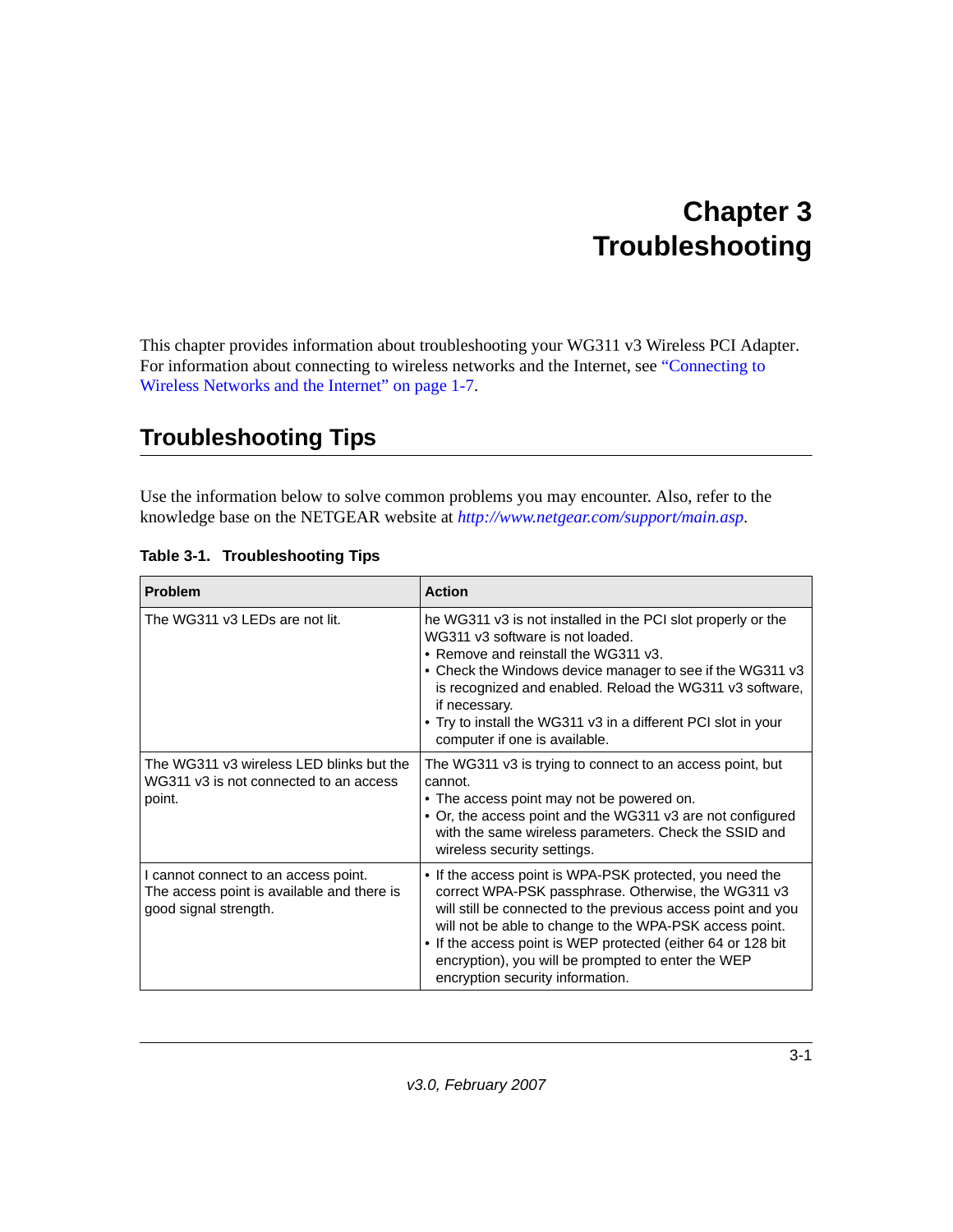|  | Table 3-1. Troubleshooting Tips (continued) |  |
|--|---------------------------------------------|--|
|--|---------------------------------------------|--|

| Problem                                                                                                 | <b>Action</b>                                                                                                                                                                                                                                                                                                                                                                                                                                                |
|---------------------------------------------------------------------------------------------------------|--------------------------------------------------------------------------------------------------------------------------------------------------------------------------------------------------------------------------------------------------------------------------------------------------------------------------------------------------------------------------------------------------------------------------------------------------------------|
| The Smart Wizard keeps asking me to save<br>settings.                                                   | If you change the settings the Smart Wizard offers you the<br>chance to save the changes. To avoid this prompt, simply click<br>Apply before you close the Smart Wizard.                                                                                                                                                                                                                                                                                     |
| Two WG311 v3 icons are in the system tray.                                                              | You have an older software version installed on your system<br>and it needs to be removed. See "Removing the WG311 v3<br>Software" in Chapter 1 or "Upgrading the WG311 v3 Software"<br>in Chapter 1.                                                                                                                                                                                                                                                        |
| I can connect to the access point, but not<br>the other computers on the network or to<br>the Internet. | This could be a physical layer problem or a network<br>configuration problem.<br>1. Check to make sure that the access point is physically<br>connected to the Ethernet network.<br>2. Make sure that the IP addresses and the Windows<br>networking parameters are all configured correctly. See<br>the link to "Internet Networking and TCP/IP Addressing:" in<br>Appendix B.<br>3. Restart the cable or DSL modem, router, access point, and<br>computer. |
| Viewing the IP address.                                                                                 | To view the WG311 v3 Wireless PCI Adapter IP address, click<br>the WG311 v3 icon to open the Smart Wizard. Then check the<br>IP address in the About page.                                                                                                                                                                                                                                                                                                   |
| No IP address is assigned to the WG311 v3<br>Wireless PCI Adapter.                                      | This may occur if you upgraded your WG311 v3 Wireless PCI<br>Adapter software and did not reboot your system.<br>• Either restart your computer, or connect to a different access<br>point.<br>• It does not usually help to shut down the Smart Wizard or<br>disable/enable the card.                                                                                                                                                                       |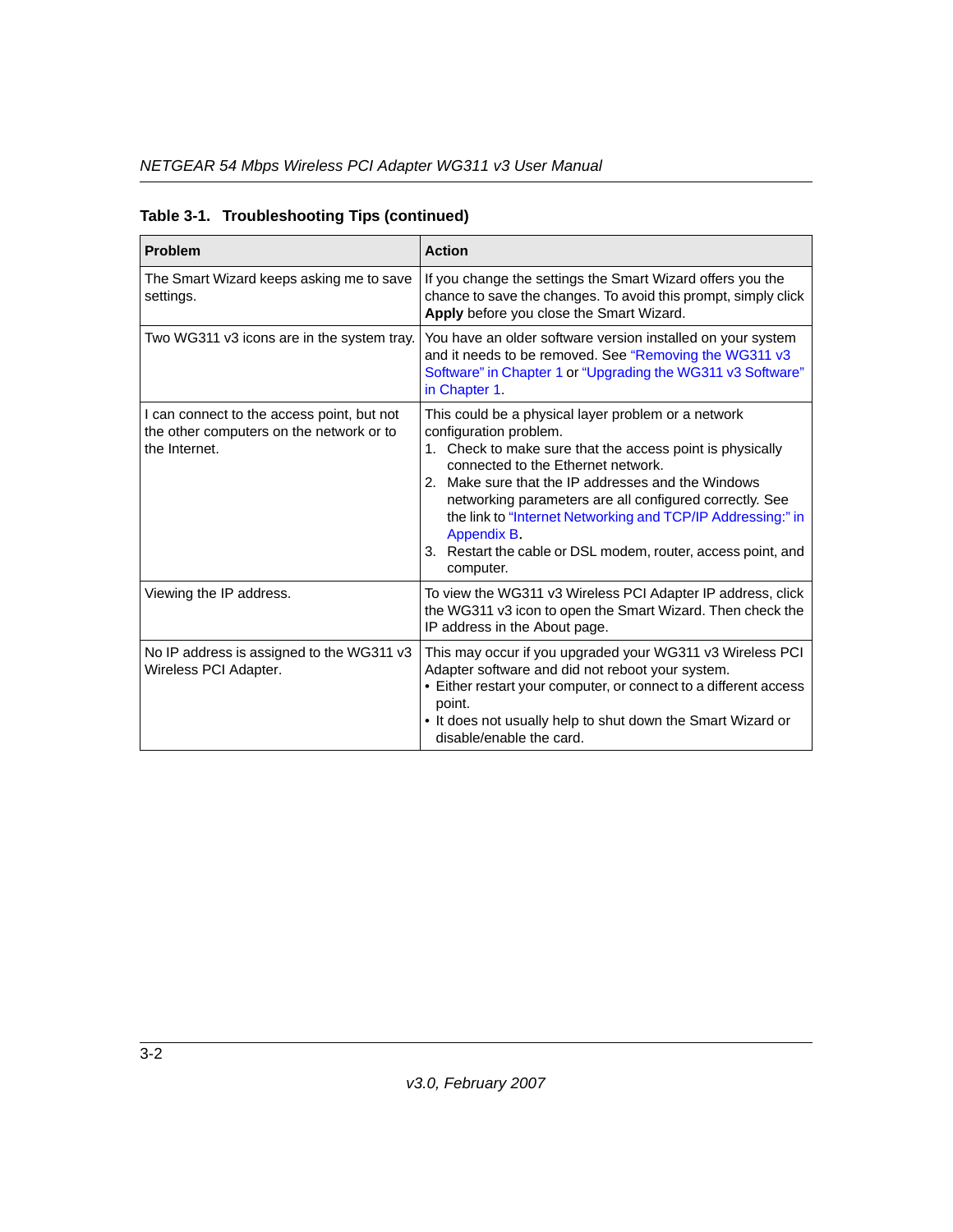## <span id="page-42-0"></span>**Ad Hoc Mode is Not Working Correctly**

You need to click the Initiate Ad Hoc button before you click **Apply**. Here is how you start an Ad Hoc network:

- **1.** Fill in the Network Name (SSID).
- **2.** Select the Computer-to-Computer (Ad Hoc) Network Type.
- **3.** Click Initiate Ad Hoc.
- **4.** Accept the default settings or make your changes and click OK
- **5.** Click **Apply**.

**Note:** Be sure all computers in your Ad Hoc network are configured with static IP addresses in the same subnet.

### <span id="page-42-1"></span>**Windows XP Occasional Connection Problems**

Windows XP users who apply Windows XP Hotfix (SP2) Q815485 from the Windows XP Update Service may not be able to connect to the Internet, may have dropped wireless connections, or both when using the WG311 v3 Wireless PCI Adapter. You can delete this Hotfix from the Add or Remove Program utility in the Control Panel.

To delete Windows XP Hotfix (SP2) Q815485:

- **1.** Click Start, point to Control Panel, and then double click Add/Remove Programs.
- **2.** Click Windows XP Hotfix (SP2) Q815485, and then click Remove.
	- You may receive an error message that states that some program on the computer may not work correctly if the update is removed.
	- You can ignore this error message, and then click Yes to remove the update.
- **3.** Restart your computer and rerun the Smart Display Setup Wizard.

This should solve your connection issue. You can restore this hotfix by following the link below: *[http://microsoft.com/downloads/details.aspx?FamilyId=009D8425-CE2B-47A4-ABEC-](http://microsoft.com/downloads/details.aspx?FamilyId=009D8425-CE2B-47A4-ABEC-274845DC9E91&displaylang=en)274845DC9E91&displaylang=en*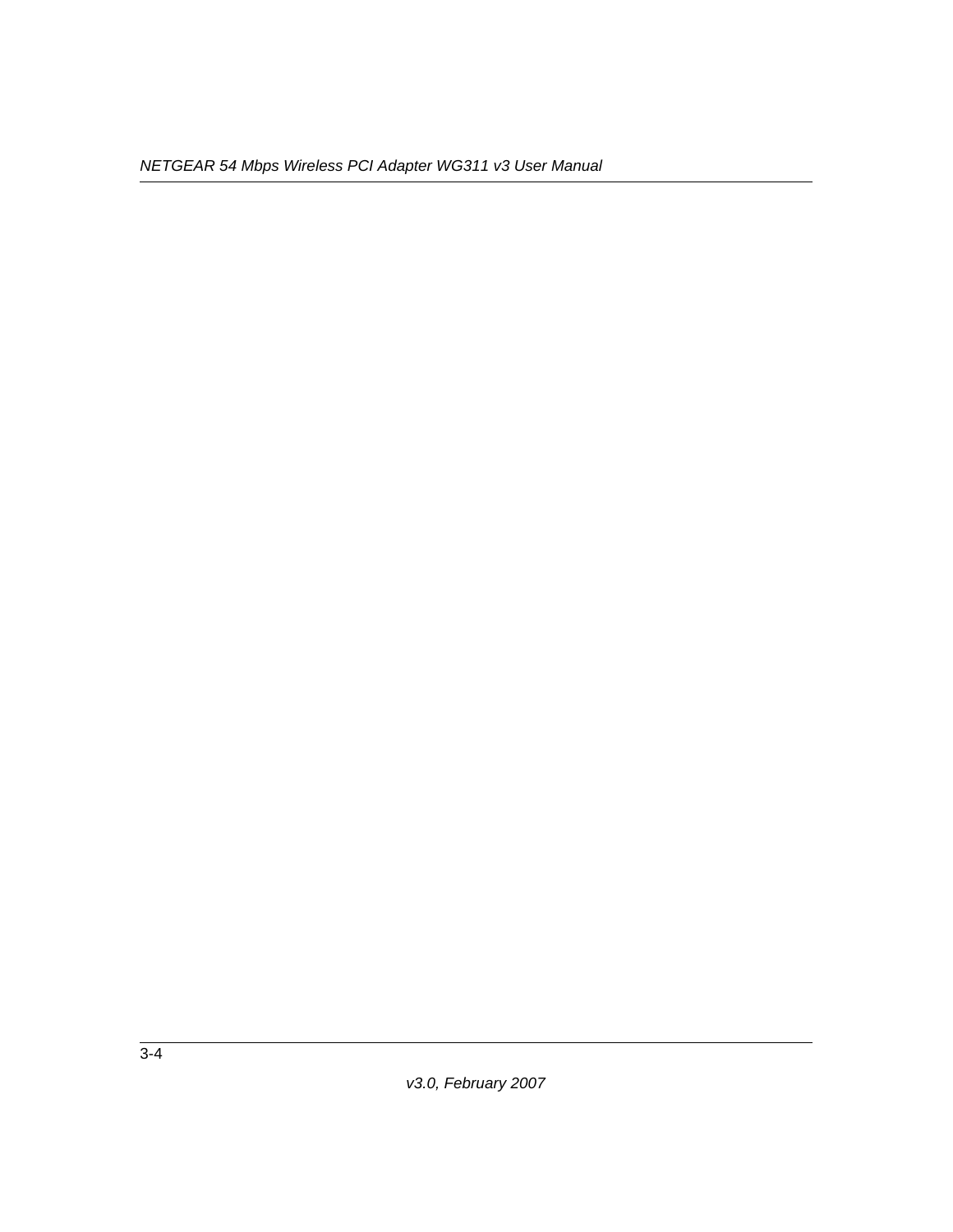## **Appendix A Technical Specifications**

<span id="page-44-0"></span>This appendix provides technical specifications for the WG311 v3 Wireless PCI Adapter.

| Antenna                      | 1 Integrated internal antenna                                                         |
|------------------------------|---------------------------------------------------------------------------------------|
| Antenna                      | external antenna                                                                      |
| Radio Data Rate              | 1, 2, 5.5, 11, 6, 9, 12, 18, 24, 36, 48, and 54 Mbps (Auto Rate Sensing)              |
| Frequency                    | 2.4 GHz to 2.5 GHz (CCK and OFDM Modulation)                                          |
| Emissions                    | FCC, CE, TELEC                                                                        |
| <b>Bus interface</b>         | <b>PCI</b>                                                                            |
| Provided drivers             | Microsoft Vista, Windows XP, 2000, 98, and Me                                         |
| Weight                       | 40 g                                                                                  |
| <b>LED</b>                   | Link                                                                                  |
| <b>Operating Environment</b> | Operating temperature: 0 to 55 degrees C, 32 to 131 degrees F                         |
| Encryption                   | WPA2-PSK, WPA-PSK, and 40-bit (also called 64-bit) and 128-bit WEP<br>data encryption |
| Warranty                     | Limited 1-year warranty                                                               |